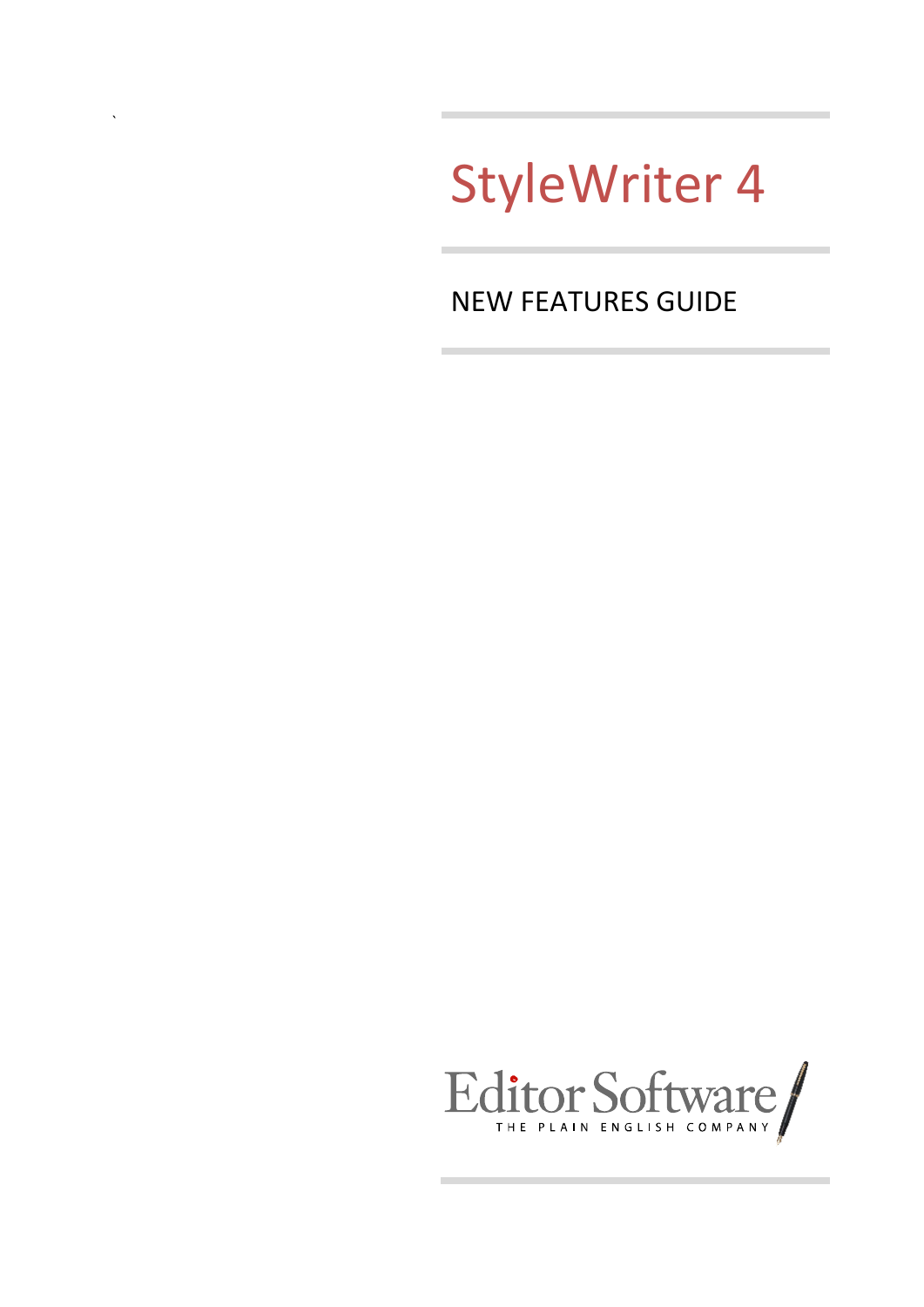### **Contents**

### Upgrade information

### Introduction

- Using these notes
- Calling up StyleWriter
- Text Screen
- Style Categories Screen

### StyleWriter Version 4 – Major Changes

- The Wordlist
- The Bog Index a better readability formula
- Pep encouraging good writing habits
- Audience and Task
- New Categories
	- o Spellchecker and Questionable Category
	- o Informal
	- o Unusual
	- o Jargon
		- Abbreviations, Difficult, Phrases
	- o High Bog Sentences
	- o High Glue Sentences

### StyleWriter's Text Screen

- **Text Screen** 
	- o StyleWriter's Statistics
	- o Writing Task and Audience
	- o StyleWriter's Text Colours
	- o StyleWriter's Sentence Summary
	- o StyleWriter's Sentence View

### Style Category Screen

- Style Category Screen
	- o Plain English, Jargon and Sentence Analysis
	- o High Bog Sentences
	- o High Glue Sentences
	- o Proofreading
	- o House Style
	- o User‐defined
	- o Pep
	- o Exclude Quoted Text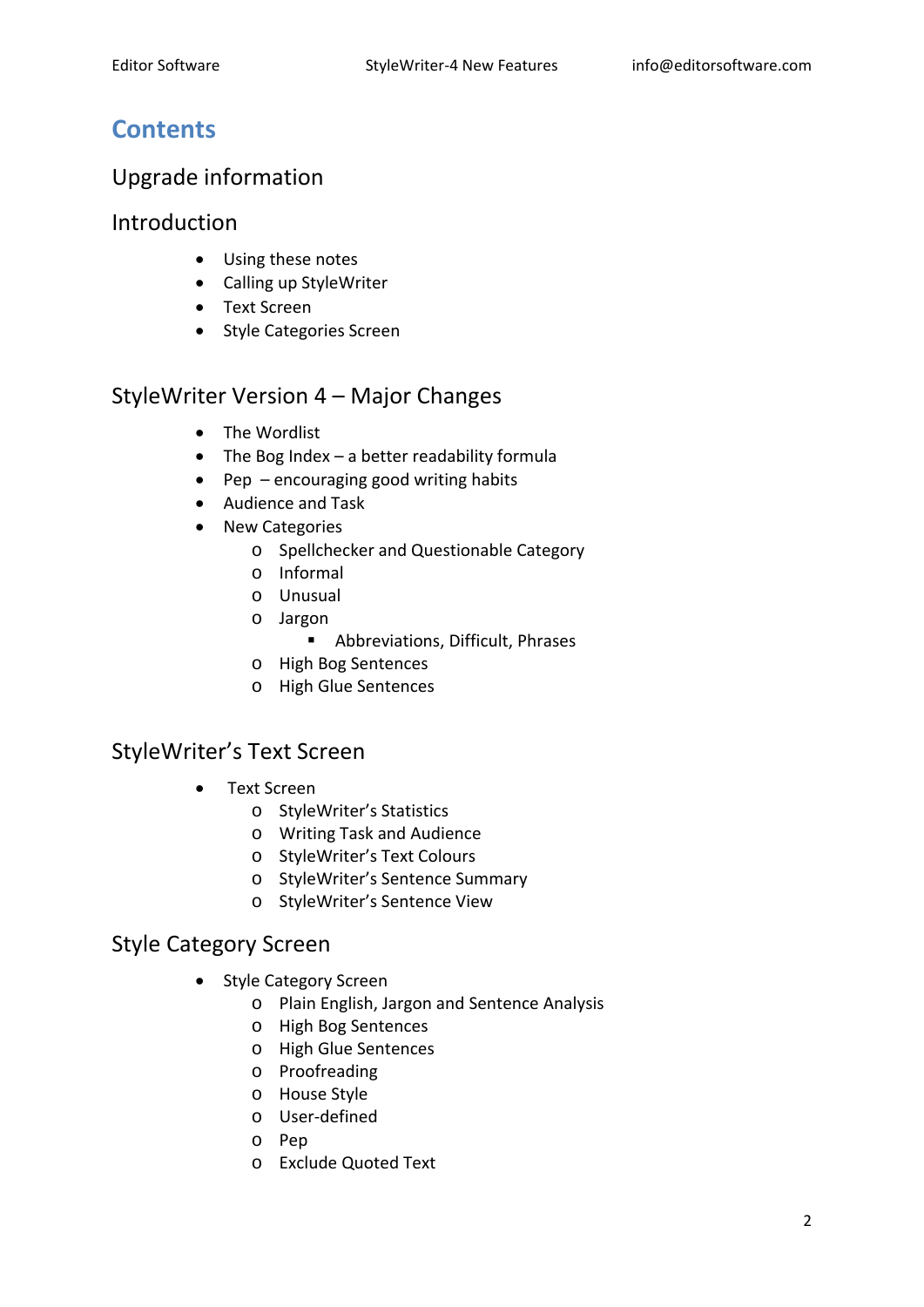### StyleWriter's Statistics

- Style Index or the Bog Index
- Insert Statistics in the Document
- Show Statistical Summary
- Save Statistics

### Customising StyleWriter

- Changing the Writing Task and Audience
- Switching Categories On or Off
- Setting StyleWriter's Default Category
- Removing Advice from StyleWriter
- Adding to the Spellchecker
- Adding Advice to StyleWriter o Adding Preferred Capitalisation Check
- Reviewing Changes to StyleWriter

### Writing Styles Compared

- Newsweek
- Government Report
- Plain English

### Notes and Tips

- Accurate Readability Statistics
- Changing the Display Options
- Resetting the Category Defaults
- What Advice to Remove from StyleWriter
- Using the Next Button or Clicking on Highlighted Problems
- Using Undo
- Using StyleWriter through the Clipboard
- Using Wildcards with Added Patterns
- Using StyleWriter on 64‐bit Machines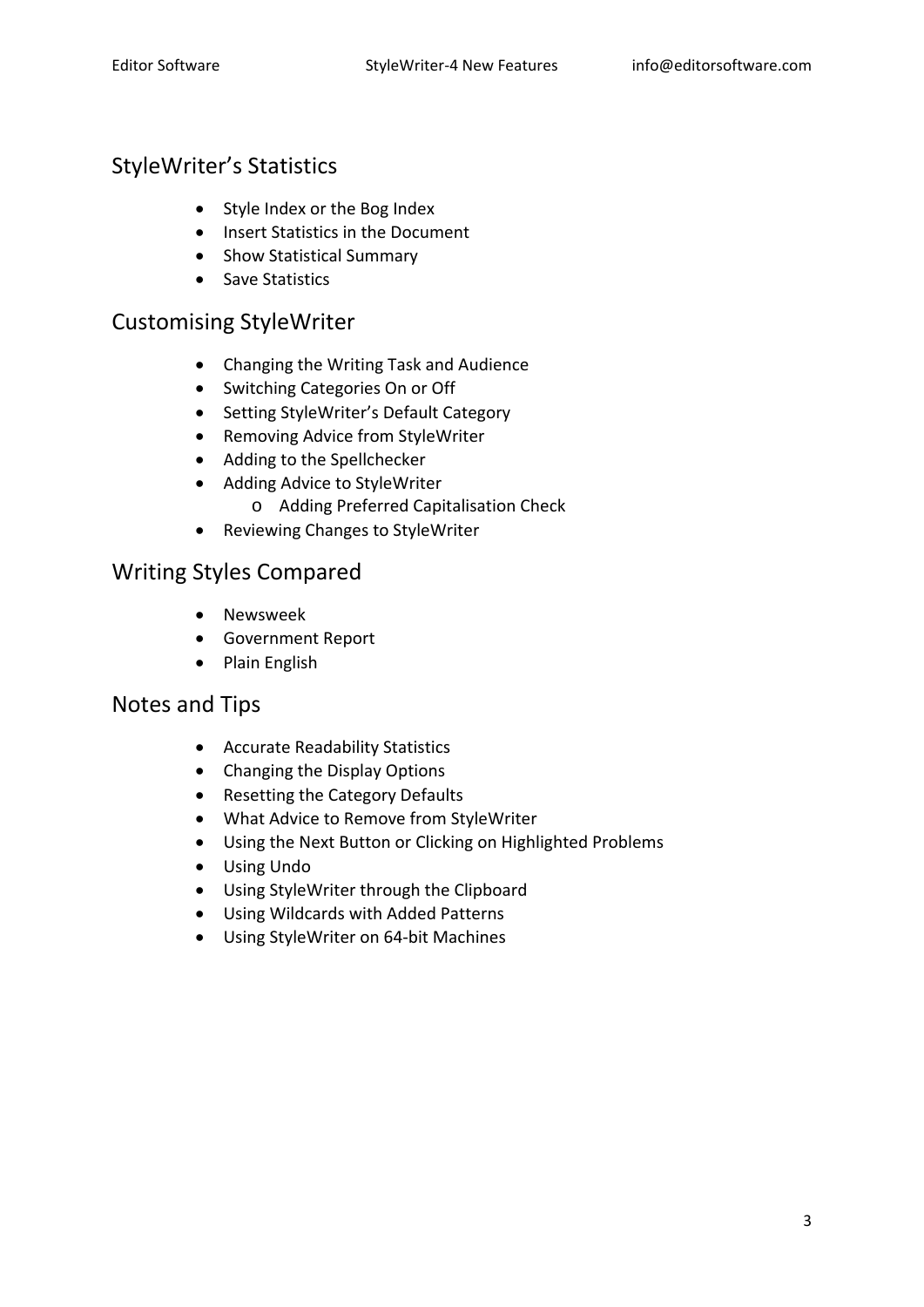### **Upgrade information**

As an existing StyleWriter user, you can upgrade and download StyleWriter‐4 for:

- European Union =  $£40 + VAT = £47$
- Rest of the World = \$60 (United States dollars)

Before you pay your upgrade fee, you can download StyleWriter‐4 and use it for 14 days. When you download StyleWriter, you also receive a Tutor and Help File that comprehensively explains the new features.

You can download StyleWriter‐4 at:

http://www.editorsoftware.com/StyleWriter‐4/download

Within 14 days you can upgrade to StyleWriter-4 by paying the upgrade fee at:

http://www.editorsoftware.com/StyleWriter‐4/upgrade

When you upgrade, fill out the form including:

- 1. Your credit card information (Visa, MasterCard or American Express).
- 2. Your current StyleWriter Customer ID, (three-letter + ten-digit such as AAA0809112222) on the back of your Software for Writers CD wallet.
- 3. Your site code for StyleWriter‐4 (found in the same way as the current version).

Email us at [info@editorsoftware.com](mailto:info@editorsoftware.com) if you cannot find your Customer ID.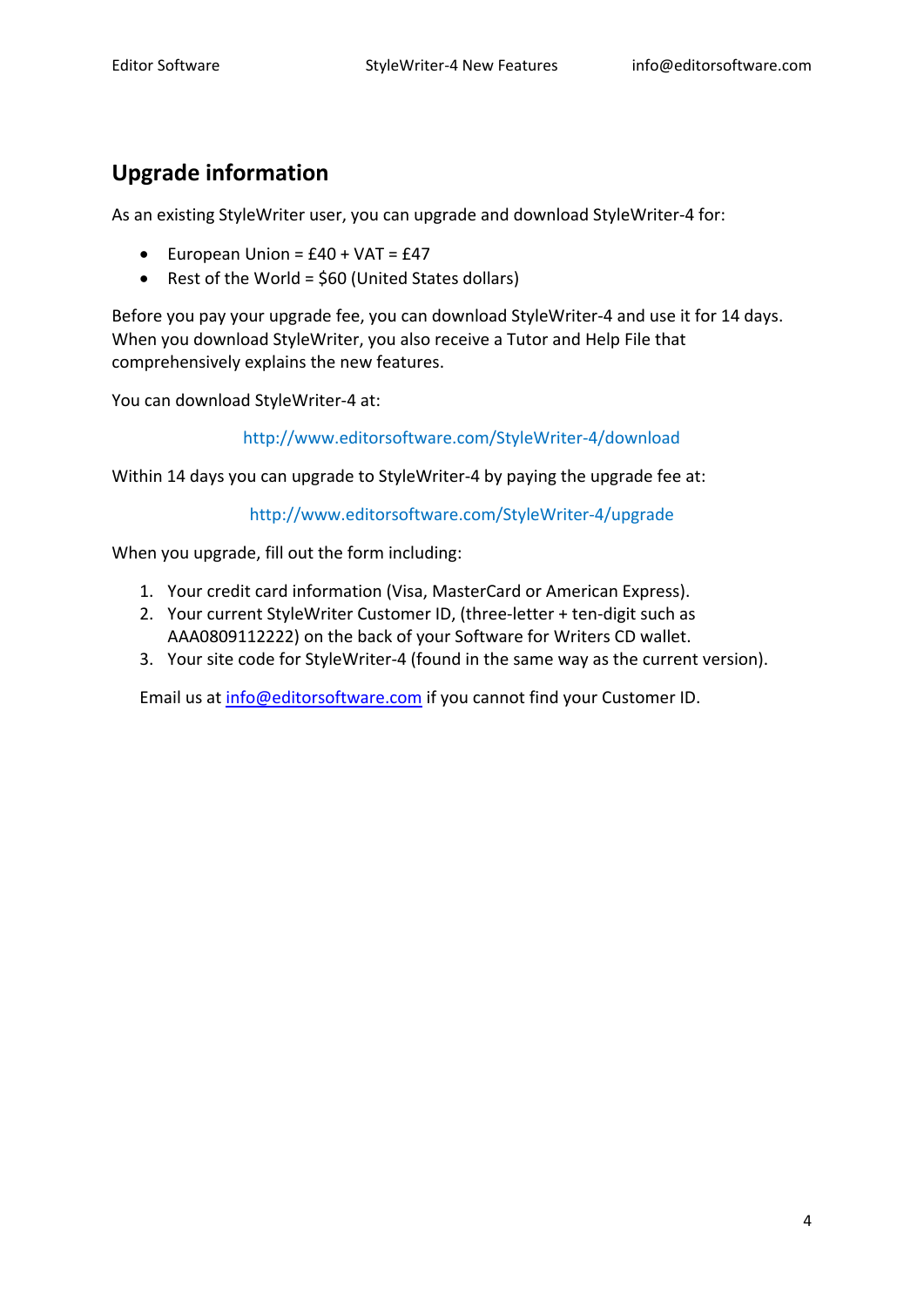### **Introduction**

**StyleWriter‐4** is a major new version of our editing software. It is an add‐on to Microsoft Word and can edit Word documents or clipboard text.

### **Using these notes**

If you have downloaded StyleWriter‐4, you will have a StyleWriter‐4 help file. We recommend you open StyleWriter's help file SW4UK.chm (UK version), SW4US.chm (US version), SW4AU.chm (Australian version) as you read these notes to look up any crossreferences.

You do not have to uninstall your current StyleWriter if you download the new version.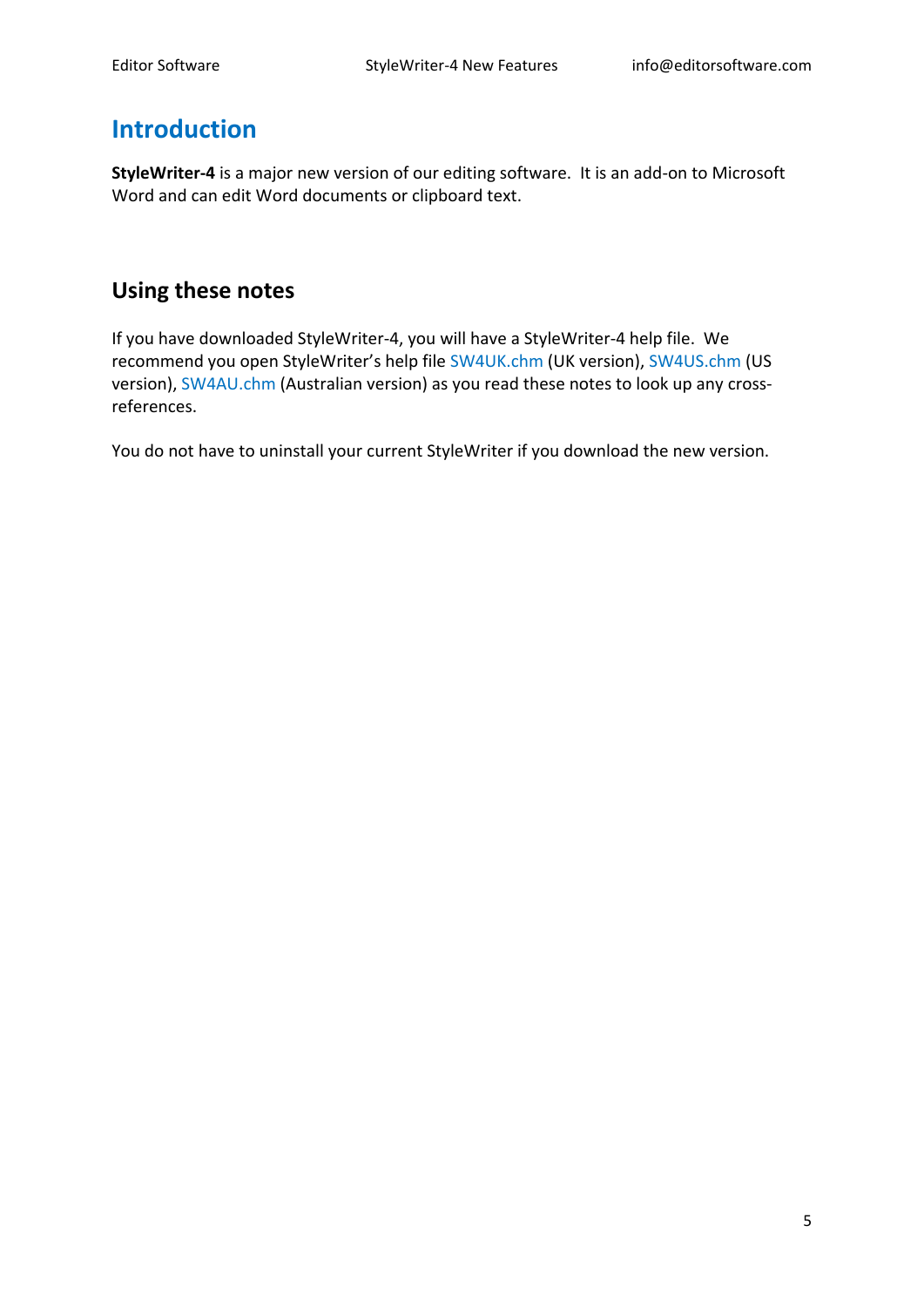### **Calling up StyleWriter**

You call up StyleWriter in the usual way.

- 1. Open a file in Word (or save text to the clipboard).
- 2. Click the StyleWriter icon in Word's toolbars or the Add‐in tab in Word 2007.

**Note**: Installation creates a new folder on your hard drive so you can continue to use StyleWriter version 3 (C:\SWWIN) as they call up different executable files.

### **Text Screen**



#### **StyleWriter's Text Screen**

You'll see the new‐look StyleWriter Text Screen pop‐up over your Word document where you can review and edit your text. You can edit your Word file in the usual way by clicking on any blue underlined alternatives or making changes in Word using the Edit/Resume buttons.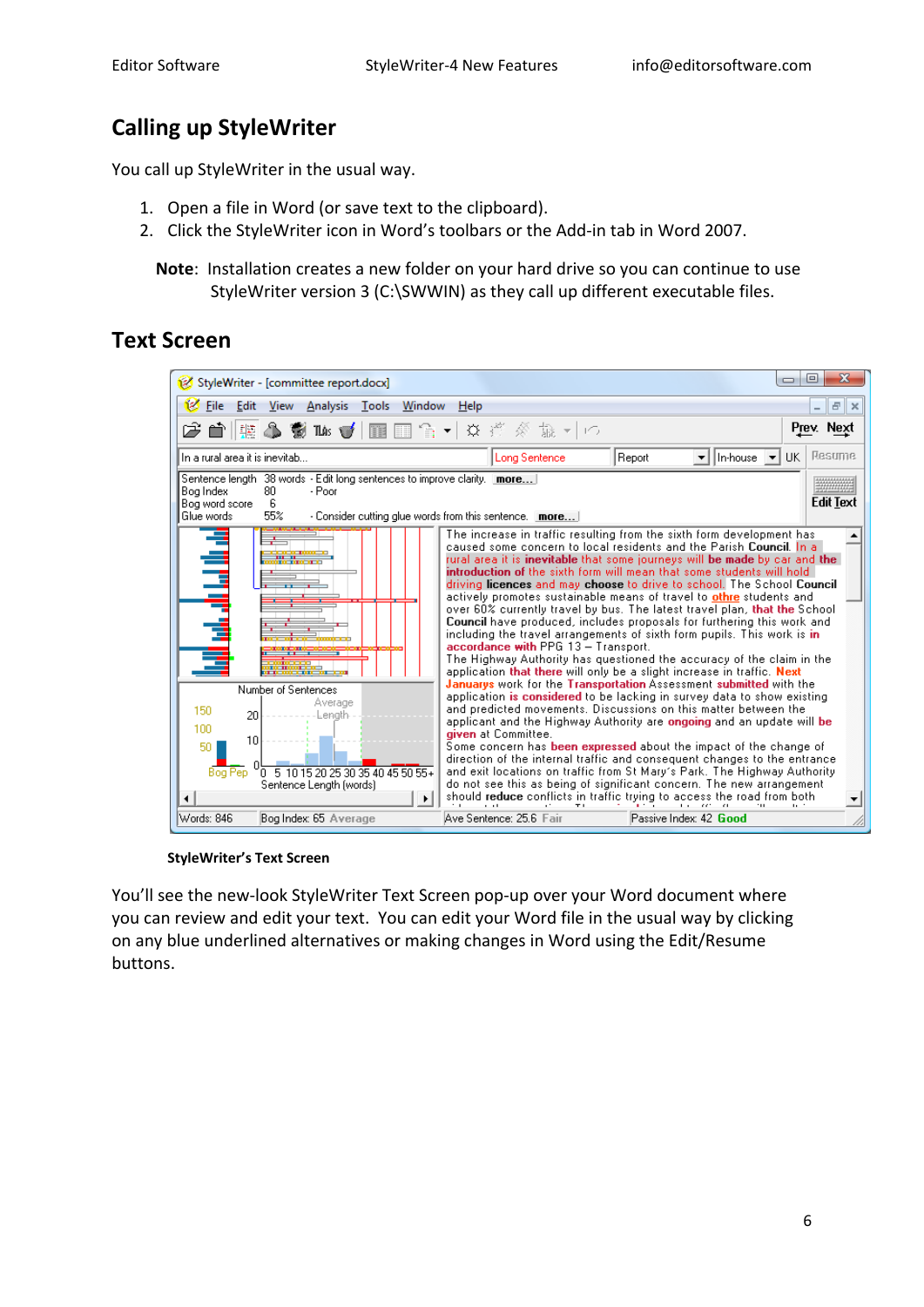### **StyleWriter's Style Category Screen**

Here's StyleWriter's new Style Category Screen. From here you can see the specific issues StyleWriter has found in your writing. You can also set your personal preferences at this screen.

| Style Categories - committee report.docx |                                                   |                 |                                |                     |
|------------------------------------------|---------------------------------------------------|-----------------|--------------------------------|---------------------|
| Plain English Style                      |                                                   | Word Usage      |                                |                     |
|                                          | $13\overline{V}$ Passive Verbs                    |                 | 1 区 Misused Words              |                     |
|                                          | 4 Ø Hidden Verbs                                  |                 | 19 Ø Confused Words            | Cancel              |
|                                          | 15 区 Complex Words                                |                 | 18 □ Confused Common           | $He$ lp             |
|                                          | 1 <b><math>\overline{V}</math></b> Abstract Words |                 | 12 □ Confused Hyphen           |                     |
|                                          | 1 区 Overused Words                                |                 | 1 M Hyphen Help                | Category Help       |
|                                          | 1 <b>⊽</b> Legal Words                            |                 | 1 区 Sexist Writing             |                     |
|                                          | $\nabla$ Clichés                                  |                 | □ Sexist Common                | Appearance          |
|                                          | $\nabla$ Business Clichés                         |                 | $\triangledown$ Informal       |                     |
|                                          | 11 区 Wordy Phrases                                |                 | $\nabla$ Miscellaneous         | All Off             |
|                                          | 1 <b>☑</b> Overwriting                            | Spelling        |                                | <b>Get Defaults</b> |
|                                          | $\nabla$ Foreign Words                            |                 | 5 Ø Spellchecker               | Set Defaults        |
|                                          | $\nabla$ Unusual Words                            |                 | $\nabla$ Questionable          |                     |
| Jargon                                   |                                                   | User Categories |                                |                     |
|                                          | 2 <b><math>\overline{V}</math></b> Abbreviations  |                 | <b>□ House Style</b>           | Add Category        |
|                                          | <b><math>⊓</math></b> Difficult Words             |                 |                                |                     |
|                                          | $\geq 3$<br>$1 \Box$ Phrases<br>▼∣                |                 |                                |                     |
| Sentence Analysis                        |                                                   |                 |                                |                     |
| $5 \nabla$ Long                          | > 35                                              |                 |                                |                     |
|                                          | 10 E High Bog<br>> 6                              | $10 \Box$ Pep   |                                |                     |
|                                          | 9 <sup>[1</sup> High Glue<br>$> 50\%$             |                 | $2 \Box$ "Exclude quoted text" |                     |
|                                          |                                                   |                 |                                |                     |

**StyleWriter's Style Category Screen**

Current StyleWriter users will notice several changes in these screens. However, before we describe these new features, here is a brief description of how Version 4 improves StyleWriter and makes it a more powerful and effective editing tool.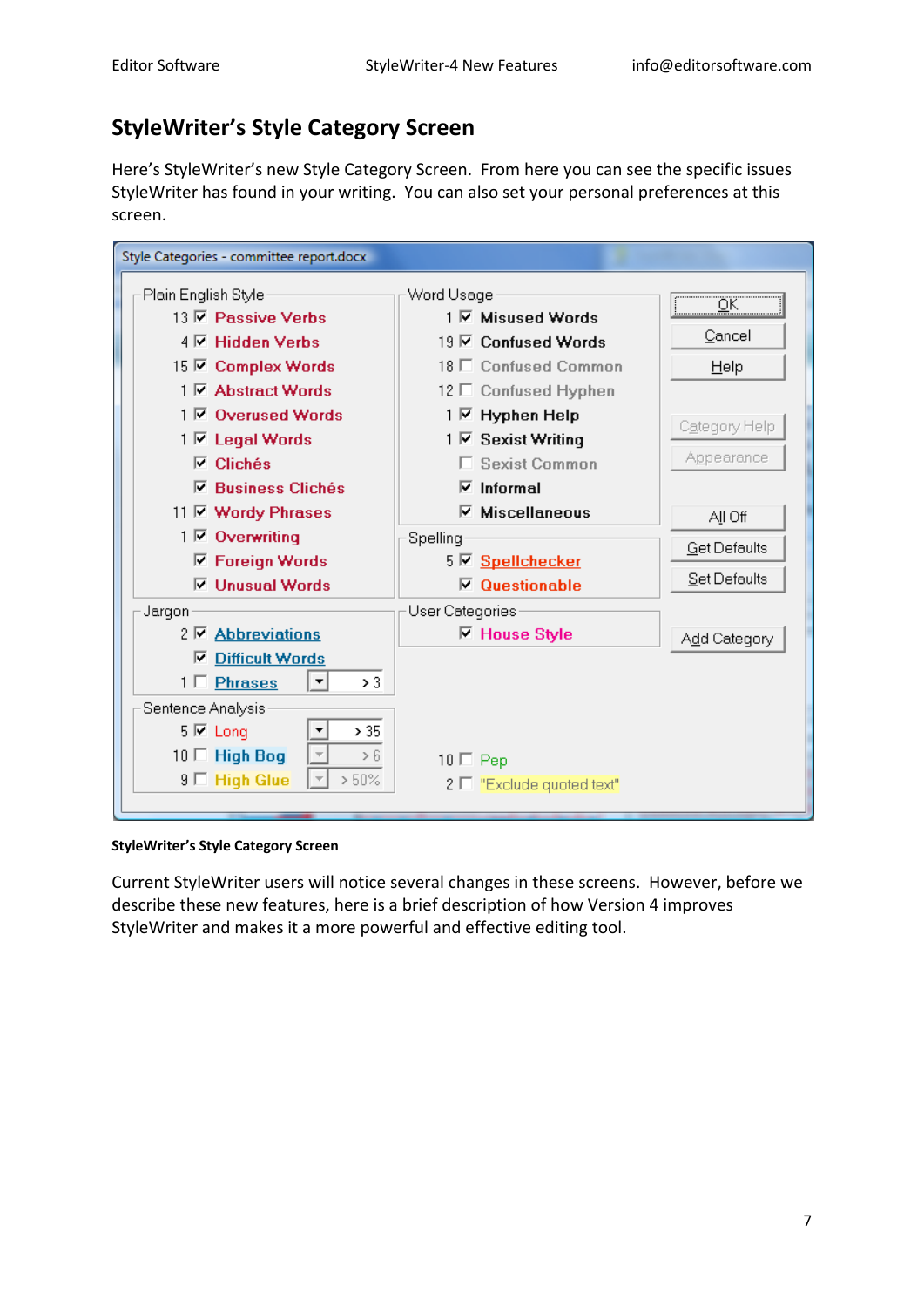# **StyleWriter Version 4 – Major Changes**

### **The Wordlist**

We have added a graded 200,000-word and phrase dictionary to StyleWriter, the Wordlist. It gives us a host of new editing features and proofreading tools and covers most of the words you will ever use in writing.

We have graded the Wordlist from easy to difficult depending on the frequency of the word and its ease of understanding. Each word also has a category such as:

- difficult or easy
- formal or informal
- jargon or non-jargon
- poor style or good style
- technical or non-technical
- unusual or common

As well as the Wordlist, StyleWriter has some new style categories:

- Unusual Words
- Abbreviations
- Difficult Words
- Jargon Phrases
- High Bog sentences (difficult to read)
- High Glue sentences (wordy sentences)
- Informal
- Spellchecker
- Questionable

The Wordlist and new style categories add extra features:

### **1. The Bog Index – a better readability formula**

The Wordlist is central to our new readability formula – the Bog Index. We've named it Bog because a high Bog score means the style bogs down readers.

Conventional readability formulas are simplistic, counting characters or syllables and sentence length. StyleWriter's Bog Index is the first readability formula to work on a graded wordlist making it more accurate.

The Bog Index replaces StyleWriter's Style Index although the program still records the Style Index in its statistics. **See:** StyleWriter Help: Index: **Bog Index: Bog Index Explained**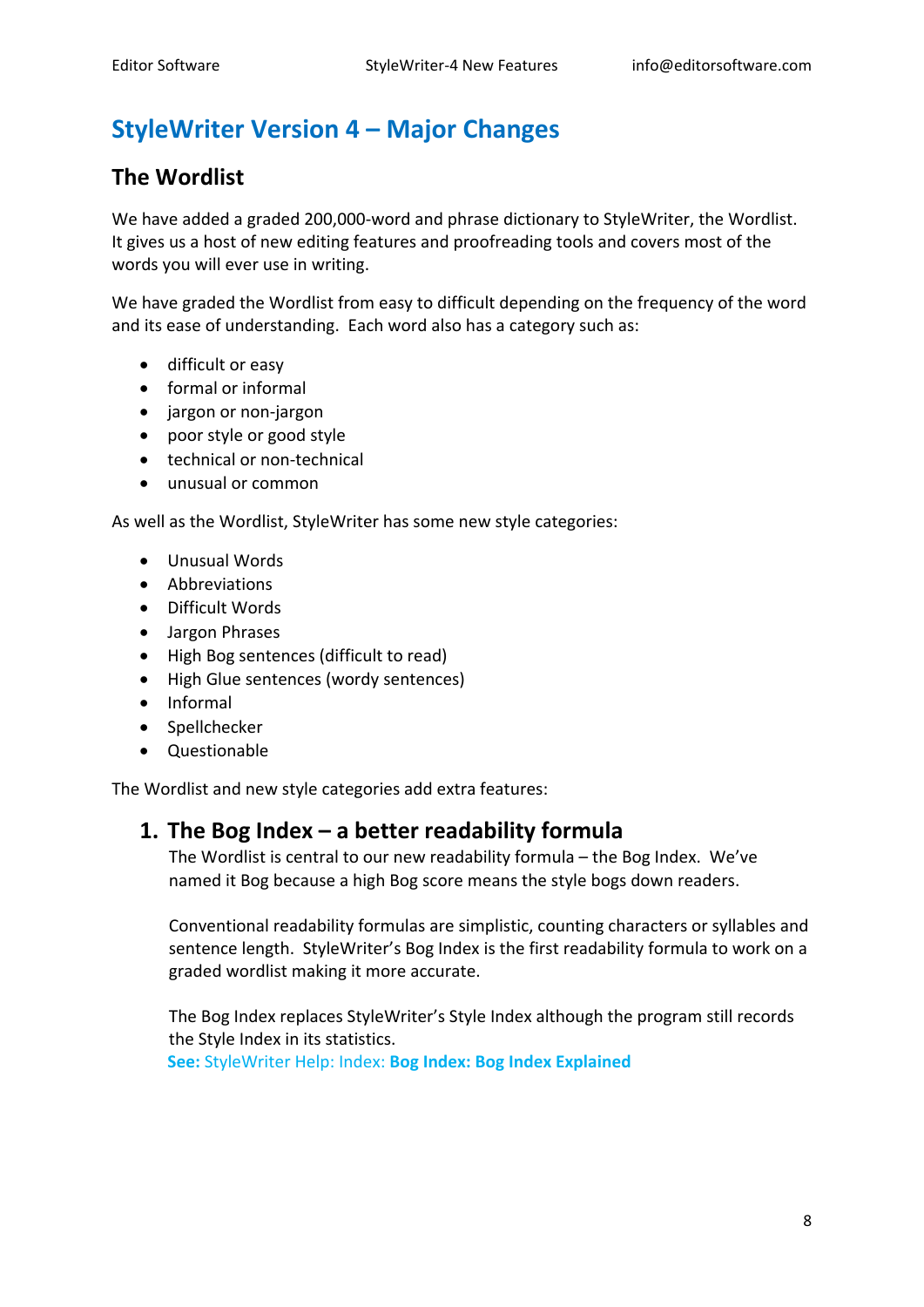### **2. Pep – encouraging good writing habits**

As part of the Bog Index measuring your readability and style, StyleWriter measures characteristics of good style in your writing. We call these features Pep because they pep up your writing style.

Pep is writing that make reading easier and more enjoyable. It consists of lively verbs, interesting nouns, people's names or conversational style using contractions, personal pronouns, questions and short sentences. **See:** StyleWriter Help: Index: **pep**

### **3. New Audience and More Writing Tasks**

The new readability statistics and ratings change depending on what type of document you are writing and your intended audience. There are now 20 writing tasks to choose from and three audience types: Public, In‐house and Specialist. This makes your StyleWriter scores and ratings more sensitive to your writing task. **See:** StyleWriter Help: Index: **Writing Task and Audience**

### **4. Spellchecker and Questionable Category**

StyleWriter's spellchecker works in a conventional way, comparing your words with its 200,000 wordlist. However, if StyleWriter finds a word not on its list, it looks up Word's spellchecker for suggested corrections.

StyleWriter's Questionable category improves the spellchecker by highlighting words that often fool conventional spellcheckers. For example, Microsoft's spellchecker accepts the following sentences as correct.

The safe option is to **tae** only the drugs prescribed **b** your doctor. **Yu** should also get plenty of **ret** and **dink** liquids to rehydrate your body. There may be **tines** that you need to go back to your doctor if neither the drugs nor rest cure the symptoms. Please read the leaflet, designed to give the **pubic** more advice on treating your problems with medical **dugs**.

StyleWriter's Questionable Category highlights such errors and offers specific advice on thousands of spelling‐related issues, such as preferred spelling, American or British spelling.

**See:** StyleWriter Help: Index: **Spelling See:** StyleWriter Help: Index: **Questionable**

### **5. Informal**

Highlights thousands of informal words that editors would flag as inappropriate for most business and official writing.

**See:** StyleWriter Help: Index: **Informal**

### **6. Unusual**

Highlights thousands of unusual words that you should consider cutting to achieve a clear style.

**See:** StyleWriter Help: Index: **Unusual**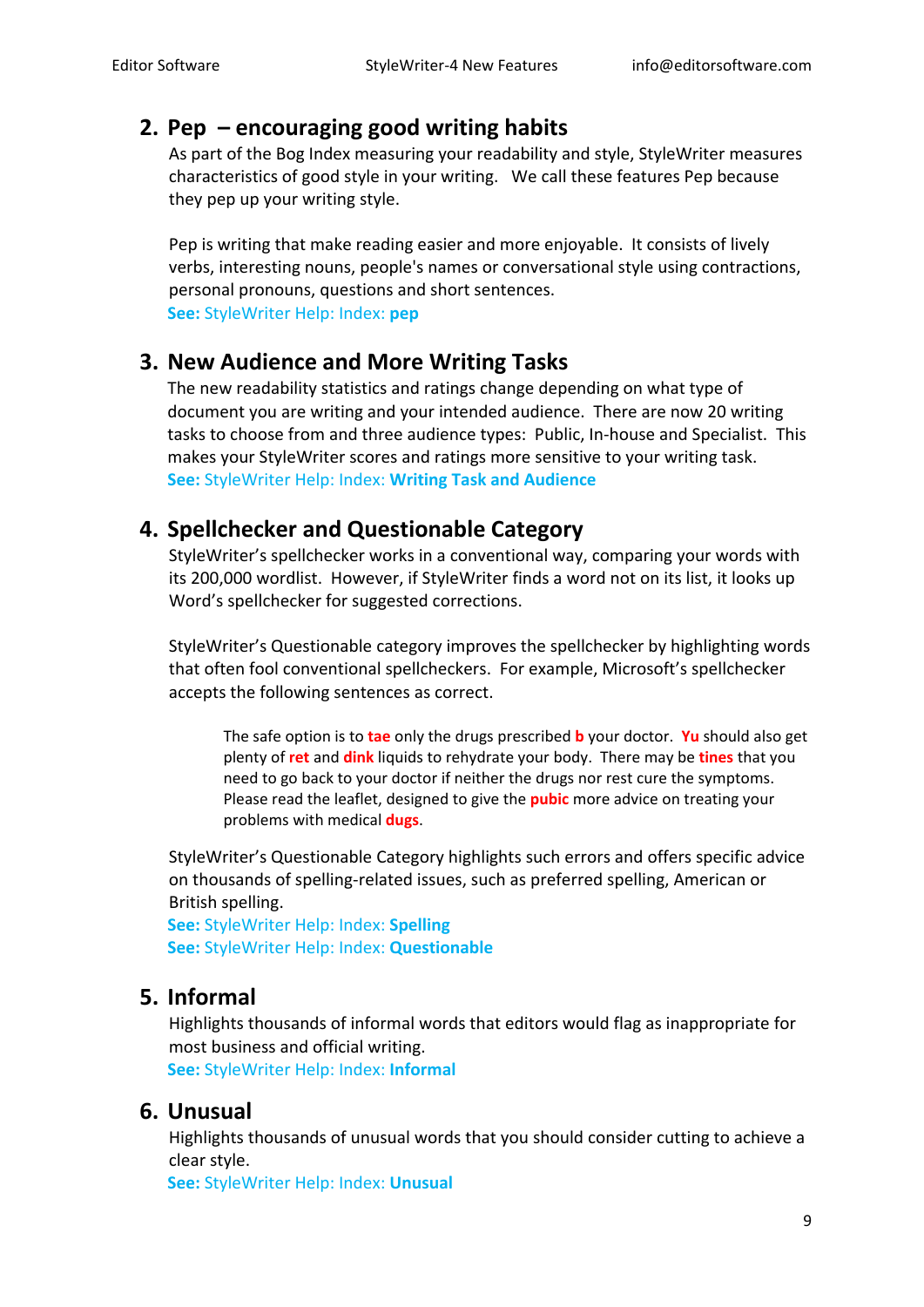### **7. Jargon**

Highlights jargon in three form:

- Abbreviations and acronyms,
- Difficult words outside the understanding of most readers, and
- Jargon phrases (adjustable by the user).

**See:** StyleWriter Help: Index: **Abbreviation: Abbreviations See:** StyleWriter Help: Index: **Difficult words See:** StyleWriter Help: Index: **Jargon: Jargon Phrases**

### **8. High Bog Sentences (advanced editing feature)**

Highlights difficult‐to‐read sentences to encourage you to edit them into clearer, more readable style (adjustable by the user). See: StyleWriter Help: Contents: StyleWriter's Categories: **High Bog Sentences**

### **9. High Glue Sentences (advanced editing feature)**

Highlights wordy sentences you can shorten (adjustable by the user**).** See: StyleWriter Help: Contents: StyleWriter's Categories: **High Glue Sentences**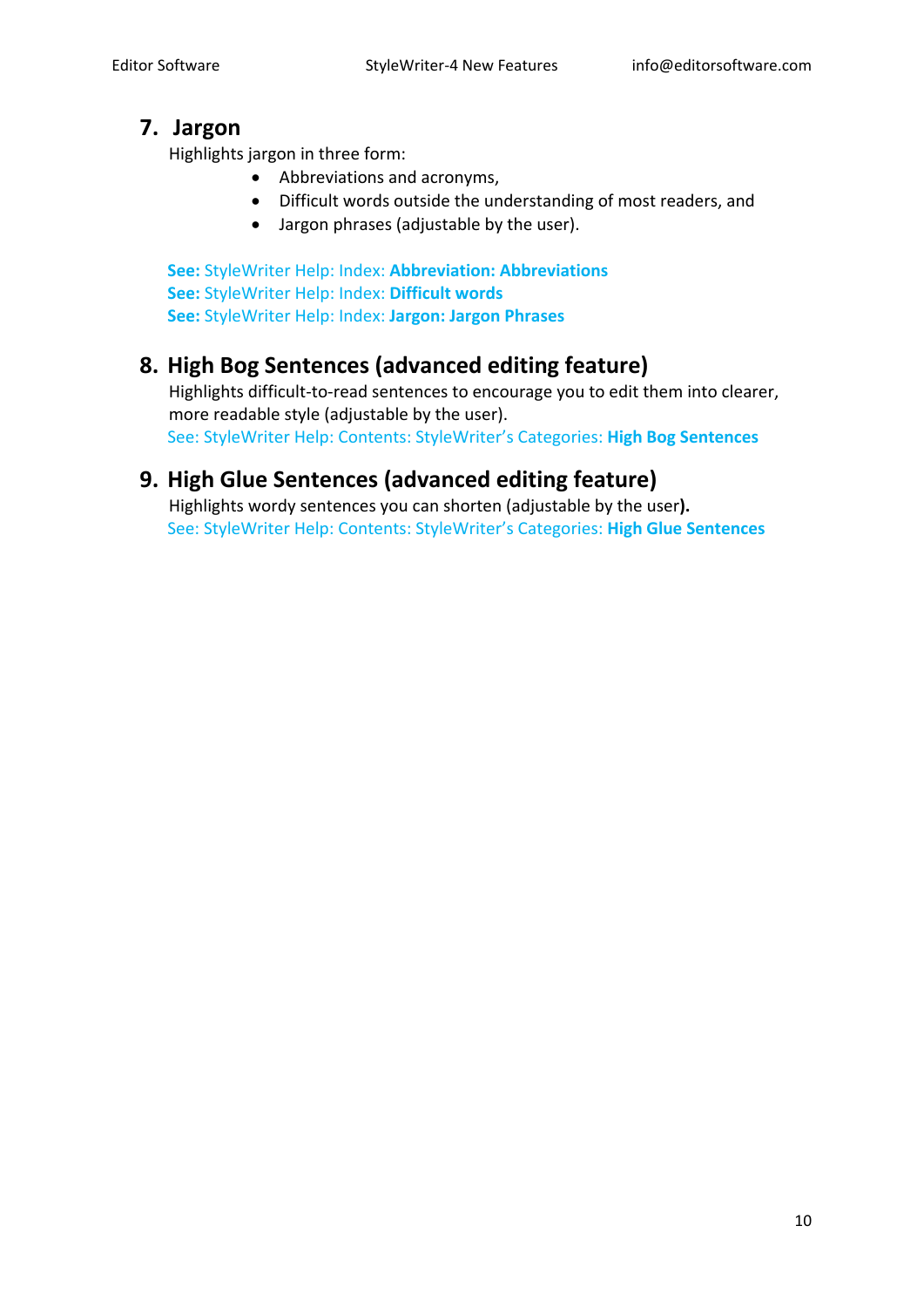## **StyleWriter's Text Screen**

### **Text Screen**

The Text Screen is the heart of the StyleWriter program, showing your key writing statistics, style faults highlighted in the text, graphically presenting your style.



#### **StyleWriter's Statistics**

The statistics and ratings at the bottom of the screen summarise your document's readability and style.

Words: 817 Bog Index: 68 Average Ave Sentence: 25.5 Poor Passive Index: 41 Good

**Word Count:** The word count lets you keep an eye on your document's length.

**Bog Index:** A weighted readability score for more than 200,000 graded words, sentence length and style issues. It gives credit for many writing features (Pep) that make documents easier to read. Excellent writing scores below 20 on the Bog Index.

**Average Sentence:** The Average Sentence Length is an important statistic in writing style. Easy reading uses a sentence average below 20, sometimes lower depending on your audience and your writing task. StyleWriter highlights your long sentences. If you still have a high sentence average, look for ways to cut out unnecessary words and phrases or split the long sentences into shorter sentences.

**Passive Index:** This measures one of the most common style faults in writing – overusing passive verbs. Too many passive verbs make writing tedious, ambiguous and long‐winded.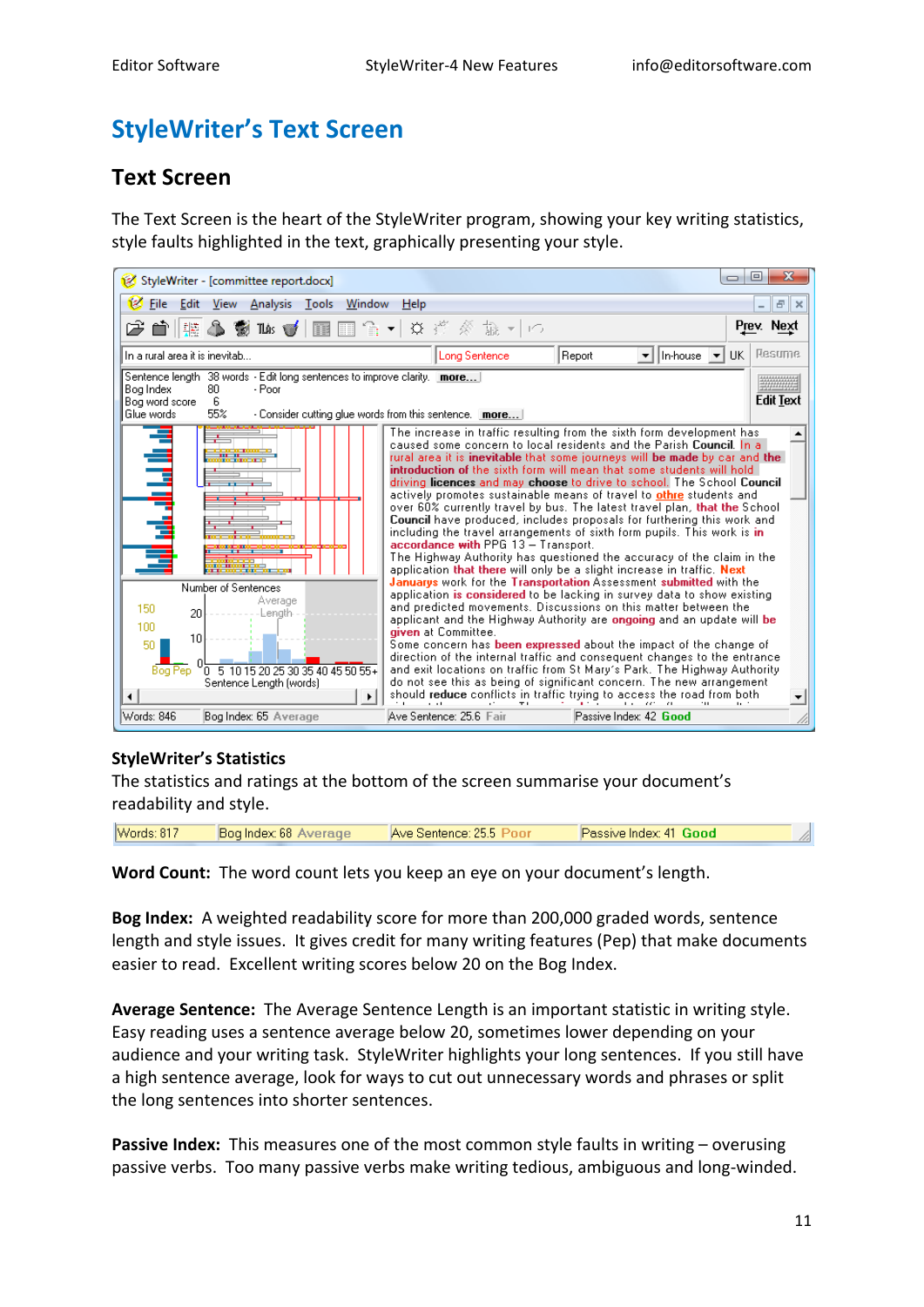StyleWriter counts the number of passive verbs, divides them by the number of sentences and multiplies the result by 100 to give a Passive Index.

**Passive Index** = 
$$
\frac{\text{Number of Passive Verbs}}{\text{Number of Sentences}} \times 100
$$

Scores below 20 for the Bog Index, the Average Sentence Length and the Passive Index are the hallmarks of an excellent style. You will notice StyleWriter gives you a rating for the three measures. The ratings are:

- **Excellent**
- **Good**
- **Average**
- **Poor**
- **Bad**
- **Unreadable**
- **Gobbledegook**

You should always try to get Excellent or Good for the three measures.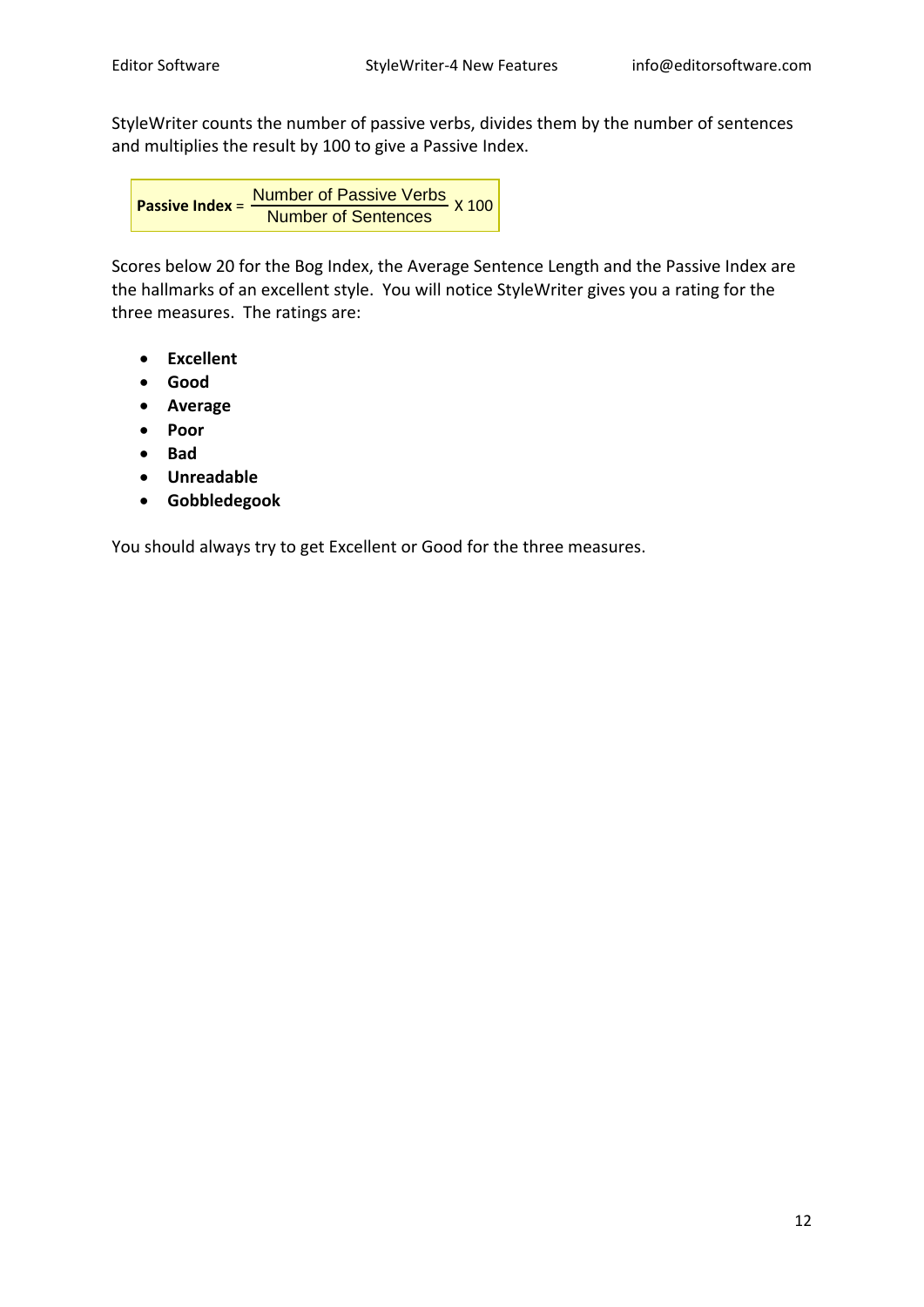#### **Writing Task and Audience**

Style, clarity and readability depend on both your writing task and your audience. Writing instructions for the public must be much easier to read than writing to a specialist audience with relevant expertise. Similarly, writing a good advertisement is different than writing a student essay. StyleWriter lets you select from 20 writing tasks and three audience types. The program then adjusts its measure and other ratings to reflect the different task and audience selected.



**Writing Task:** To select a writing task, go to the **Writing Task** drop‐down box in the main StyleWriter window and select the task fits the document you are checking. StyleWriter adjusts its evaluation of your document based on the task you select.

**Audience:** To select a target audience, go to the **Audience** drop‐down box in the main StyleWriter window and select from:

- Public
- In‐house
- Specialist

StyleWriter changes its assessment of abbreviations and specialist terms based on the target audience.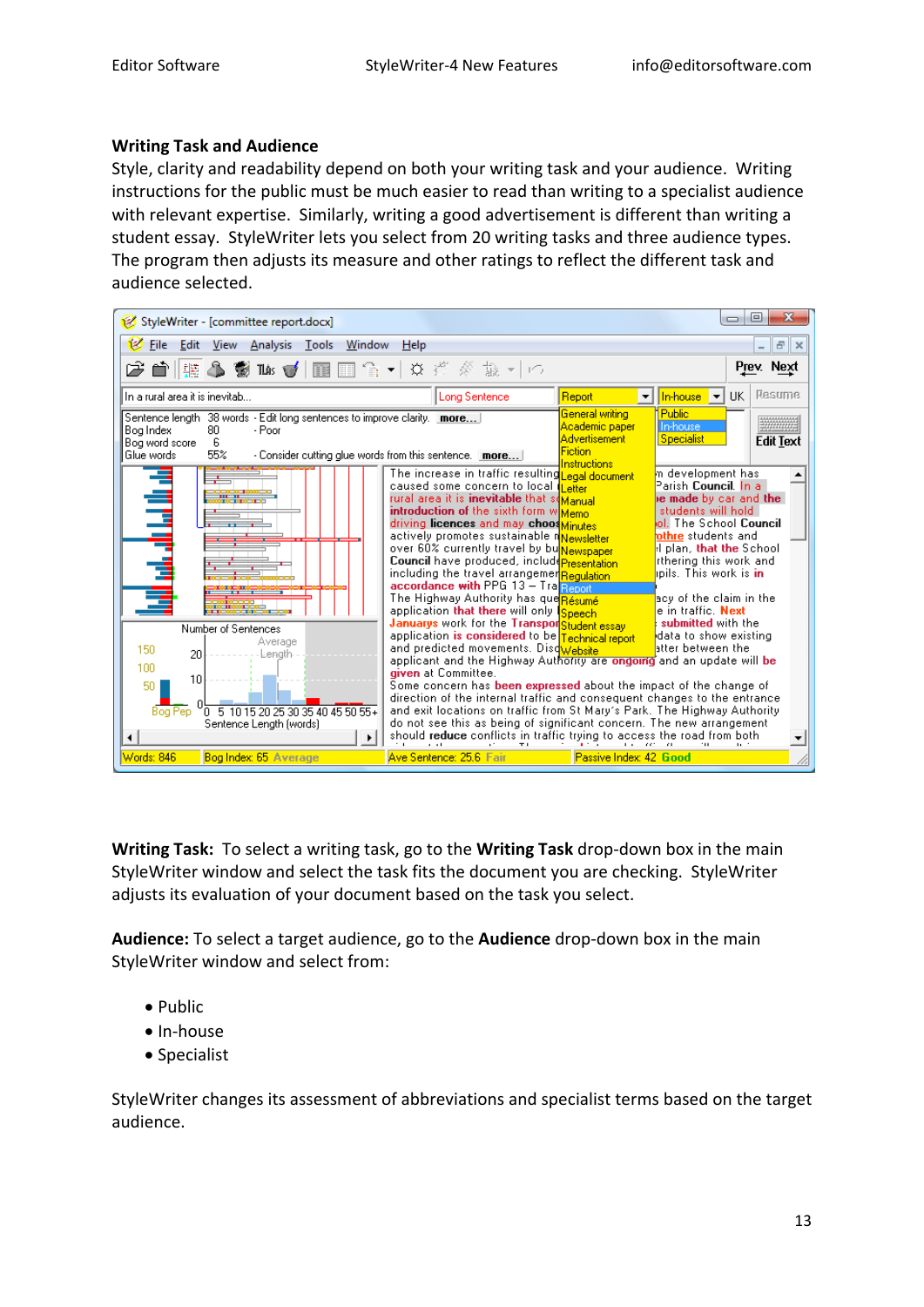- When writing for the **Public**, specialist terms and abbreviations contribute their full amount to the Bog Index.
- For an **In‐house** audience, Abbreviations carry only half the penalty.
- For a **Specialist** audience (experts), both Abbreviations and Specialist words carry only half the penalty.
- **Tip:** The default Writing Task is **General Writing** and the default Audience is **Public.** You can change the default by selecting a different Writing Task and Audience when there is no document loaded. If you change the settings without a document loaded and close StyleWriter, the program remembers the task and audience you chose the next time you check a document

#### **StyleWriter's Text Colours**

Here's StyleWriter's advice and analysis of a letter. The text on the right is the document with some of the style issues highlighted. The colours represent different style or usage issues.

The default colours used to highlight different issues are:



Highlights the problem that the current advice message refers to. **Grey background** Highlights quoted text excluded from StyleWriter's statistics. "yellow background"

**See:** StyleWriter Help: Index: **Text: Text View**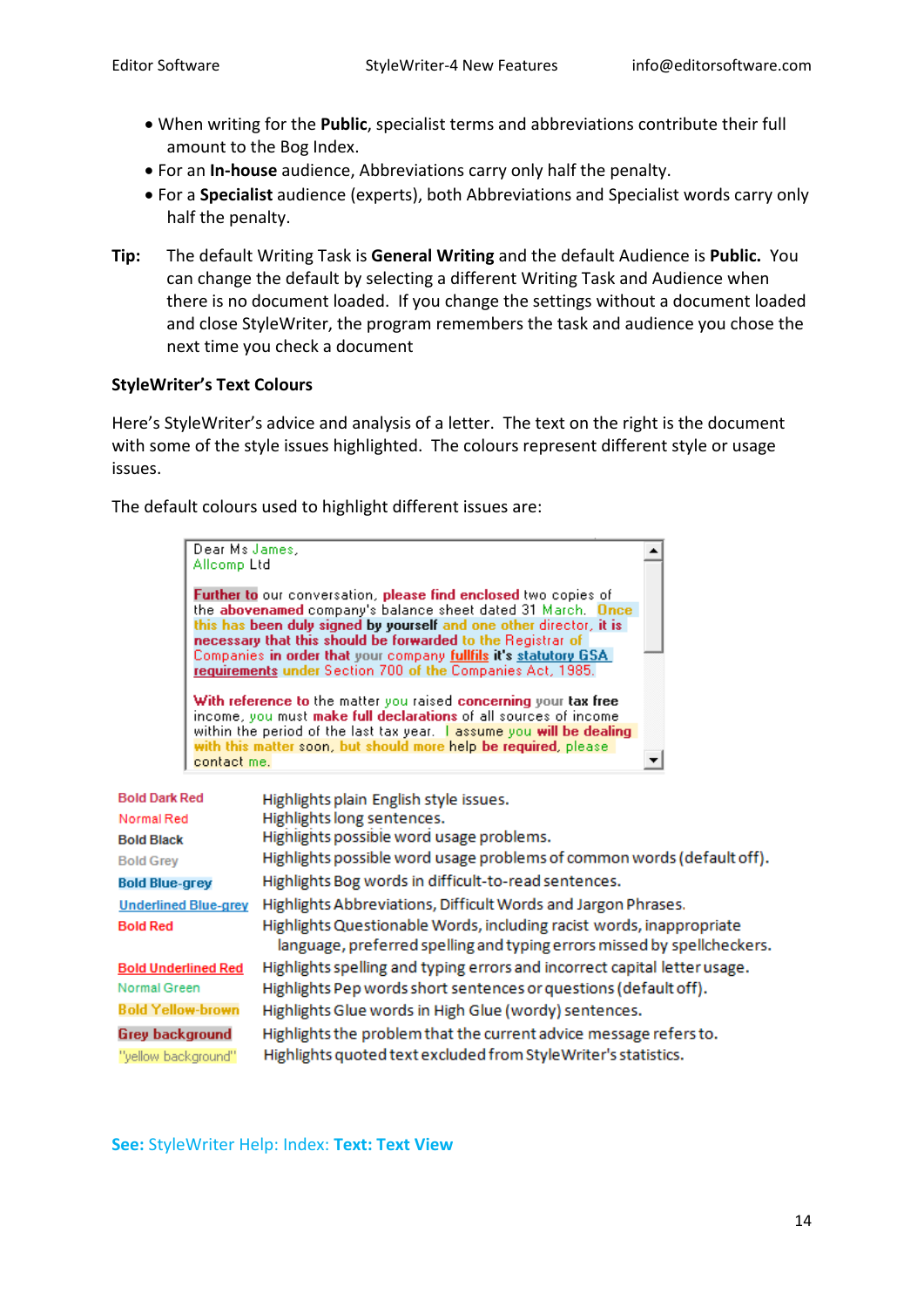**Tip:** The more you see in red and blue in your text the more difficult your writing style has become. Issues highlighted in grey and black do not generally affect the style of writing.

#### **StyleWriter's Sentence Summary**

The bottom left‐hand graph shows the Sentence Summary of your document.



The red and blue column and the green column on the left show the Sentence Bog, Word Bog and Pep.

```
Bog Index = Word Bog (blue) + Sentence Bog (red) – Pep (green)
```


A clear, easy‐reading style should produce a Sentence Summary graph like this:

This shows the document uses:

- A low average sentence length
- No long sentences (longest under 30 words)
- Good sentence distribution (normal distribution in the white area of the graph).
- More Pep than Bog.

**See:** StyleWriter Help: Index: **Sentence View**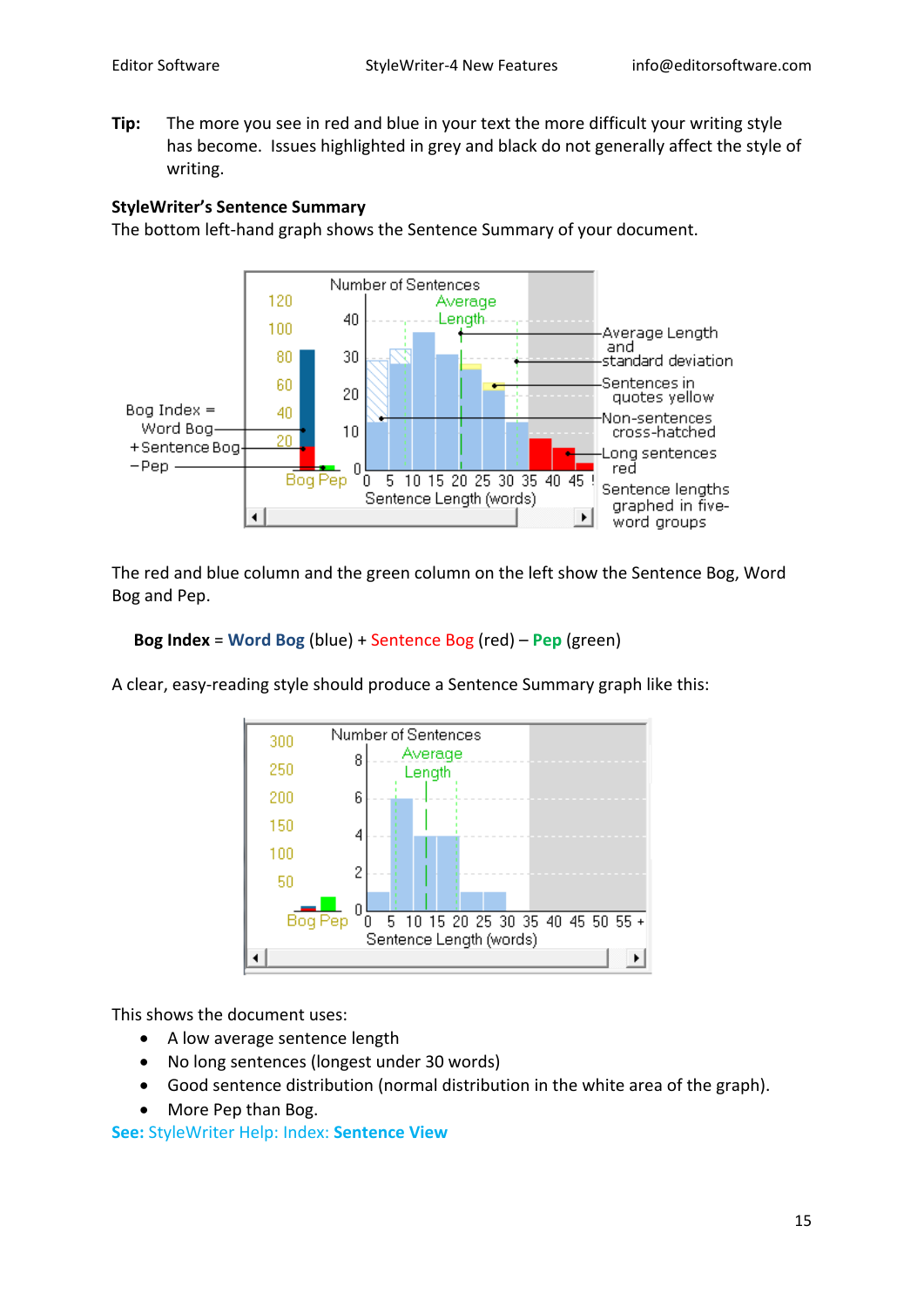#### **StyleWriter's Sentence View**

The top left-hand graph shows the Sentence View. This graphs your style sentence by sentence through the document letting you scan the document to see what section needs most editing.



The right-hand side shows bars representing each sentence:

The length of each bar shows the number of words in the sentence. Vertical lines mark the length in five-word units.

Plain English sentences are white with a dark grey outline and no highlighted problems. Headings have a light grey outline.







Long Sentences, longer than the Long Sentence Limit are pale red with a red outline.

Each style problem shows in the Style Problem colour (dark red by default) where the problem occurs in the sentence.

High Bog Sentences show each Bog word in the High Bog colour. If not a long sentence, the fill is a pale version of the High Bog colour.



High Glue Sentences show each Glue word in the High Glue colour. If not a long or High Bog sentence, the fill is a pale version of the High Glue colour.

A heavy base line groups sentences into paragraphs.





A blue line brackets the sentences visible in the Text View, and inside that, a gold dot shows the sentence with the currently selected problem.

If the current problem is a word or phrase, it has a red surround. If a sentence, it has a grey fill.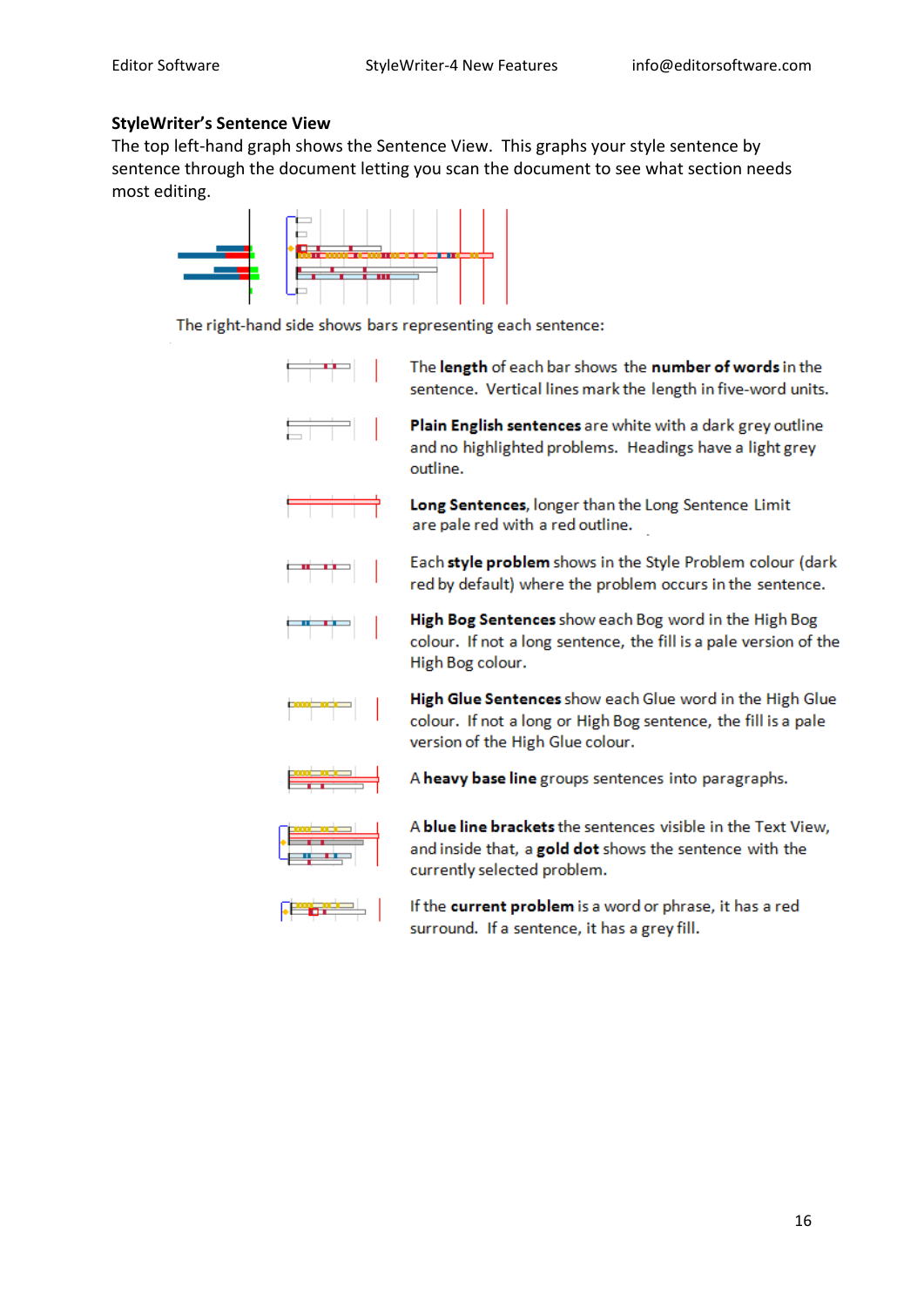The left-hand side graphs StyleWriter's assessment of each sentence showing the values it contributes to the overall **Bog Index**.



The blue bar shows Bog Words (based on the Bog value of words in the sentence).

The red bar shows Sentence Bog (based on the number of words in the sentence).



**Tip:** If you want to see StyleWriter's statistics for any sentence, simply click on the sentence displayed in the Sentence View. You can move to the next sentence and view the statistics by pressing **Shift + Down Arrow**. You can move the previous sentence and view the statistics by pressing **Shift + Up Arrow**.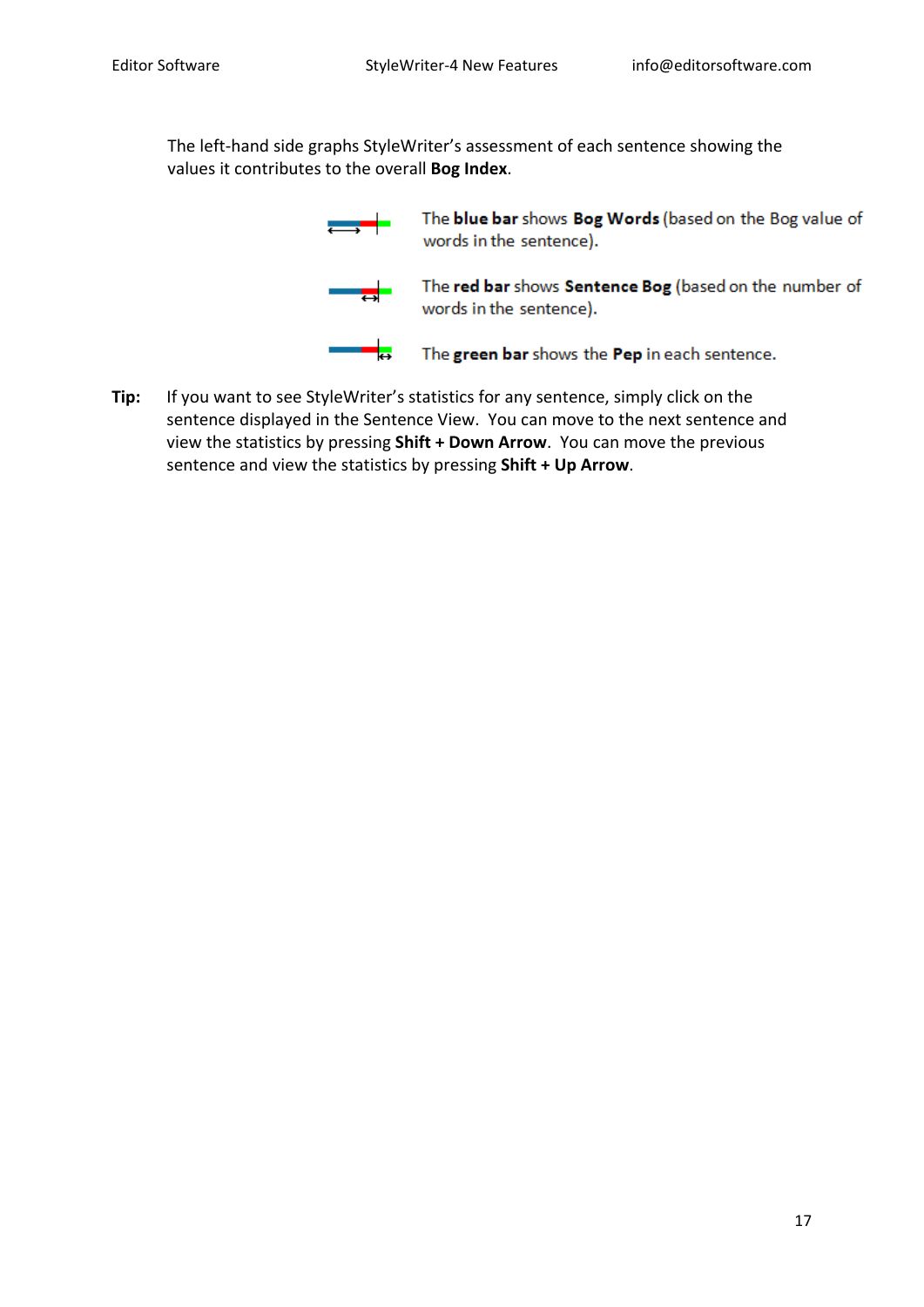# **StyleWriter's Style Category Screen**

### **Style Category Screen**

The Style Category Screen shows what StyleWriter has found in your document. It also controls what StyleWriter displays in your document. You can set categories on or off for the current document or for all documents you check.

| Style Categories - committee report.docx          |                                |                     |  |  |
|---------------------------------------------------|--------------------------------|---------------------|--|--|
| Plain English Style                               | Word Usage                     |                     |  |  |
| $13\overline{V}$ Passive Verbs                    | 1 ☑ Misused Words              |                     |  |  |
| 4 M Hidden Verbs                                  | 19 区 Confused Words            | Cancel              |  |  |
| 15 区 Complex Words                                | 18 □ Confused Common           | Help                |  |  |
| 1 <b><math>\overline{V}</math></b> Abstract Words | 12 □ Confused Hyphen           |                     |  |  |
| 1 区 Overused Words                                | 1 ⊠ Hyphen Help                | Category Help       |  |  |
| 1 ⊠ Legal Words                                   | 1 区 Sexist Writing             |                     |  |  |
| $\nabla$ Clichés                                  | □ Sexist Common                | Appearance          |  |  |
| $\nabla$ Business Clichés                         | $\triangledown$ Informal       |                     |  |  |
| 11 Ø Wordy Phrases                                | $\nabla$ Miscellaneous         | All Off             |  |  |
| $1 \nabla$ Overwriting                            | Spelling                       | <b>Get Defaults</b> |  |  |
| <b>▽ Foreign Words</b>                            | 5 Ø Spellchecker               |                     |  |  |
| <b>□ Unusual Words</b>                            | $\nabla$ Questionable          | Set Defaults        |  |  |
| Jargon                                            | User Categories                |                     |  |  |
| 2 <b><math>\overline{V}</math></b> Abbreviations  | <b>□ House Style</b>           | Add Category        |  |  |
| <b><math>⊓</math></b> Difficult Words             |                                |                     |  |  |
| > 3<br>$1 \Box$ Phrases<br>▼                      |                                |                     |  |  |
| Sentence Analysis ·                               |                                |                     |  |  |
| > 35<br>$5 \triangleright$ Long<br>▼              |                                |                     |  |  |
| 10 □ High Bog<br>> 6                              | $10 \Box$ Pep                  |                     |  |  |
| 9 □ High Glue<br>$> 50\%$                         | $2 \Box$ "Exclude quoted text" |                     |  |  |
|                                                   |                                |                     |  |  |

These are the default settings for StyleWriter. Those categories with a tick in the box are on and will highlight the problem in the text. The number represents how many occurrences of this issue there are in your document. For example, it tells us there are 11 wordy phrases, five long sentences and five possible spelling errors.

To switch a category on or off, you simply click the check box next to the category. Only those with ticks are shown in the Text screen. We recommend when you first use StyleWriter, you keep to the Default settings. Once you are familiar with the program, we recommend you switch Jargon Phrases, High Bog sentences and High Glue sentences on. To keep the settings you choose permanently, click the Set Defaults button.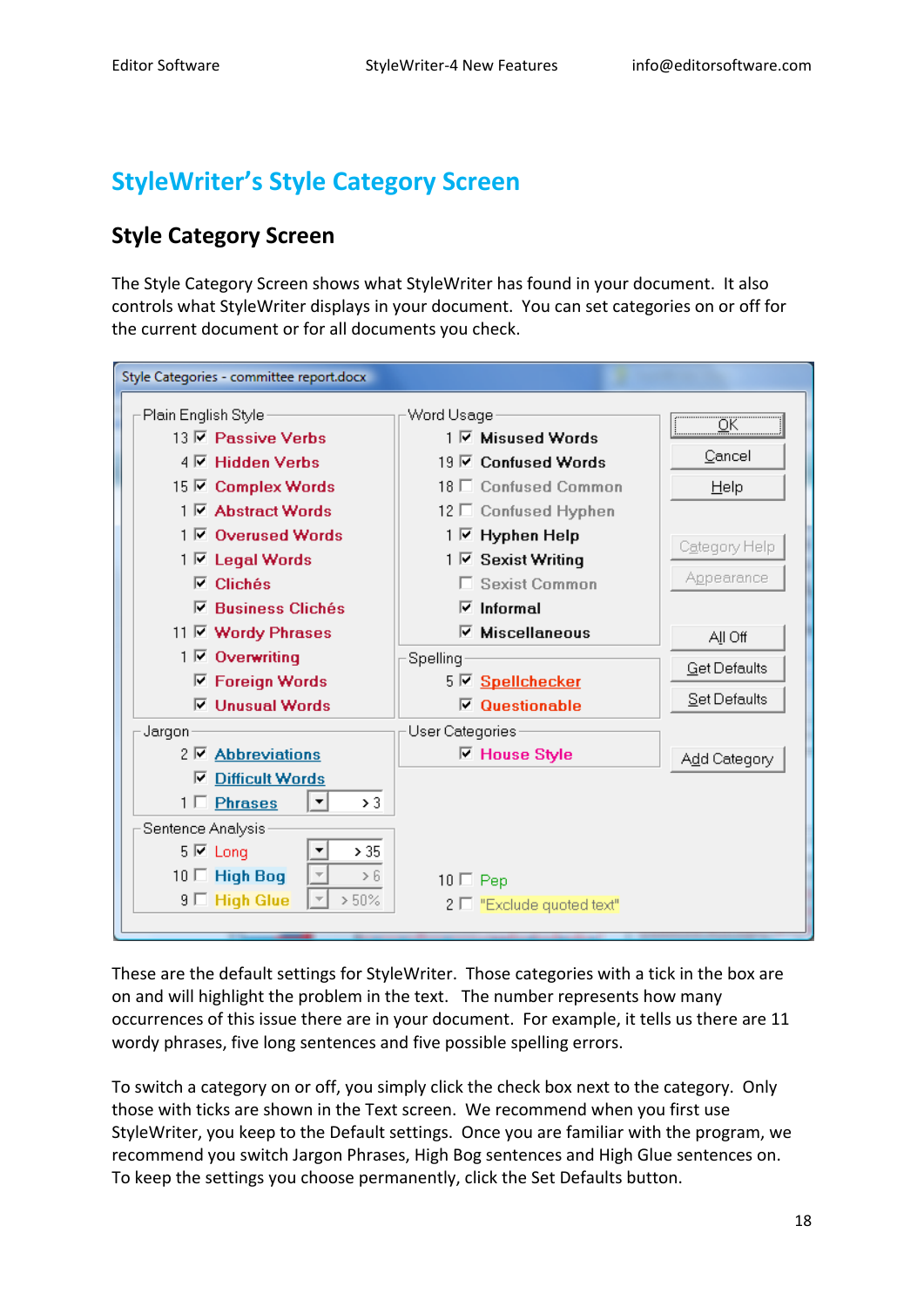#### **Plain English, Jargon and Sentence Analysis**

The left-hand side of the Style Category screen records poor writing habits common to most writers.

| Plain English Style |                           |      |
|---------------------|---------------------------|------|
|                     | 13 Ø Passive Verbs        |      |
|                     | 4 M Hidden Verbs          |      |
|                     | 15 Ø Complex Words        |      |
|                     | 1 Ø Abstract Words        |      |
|                     | 1 Ø Overused Words        |      |
|                     | 1 <b>⊽</b> Legal Words    |      |
|                     | $\nabla$ Clichés          |      |
|                     | <b>E</b> Business Clichés |      |
|                     | 11 Ø Wordy Phrases        |      |
|                     | 1 <b>☑</b> Overwriting    |      |
|                     | <b>□ Foreign Words</b>    |      |
|                     | <b>E</b> Unusual Words    |      |
| Jarqon              |                           |      |
|                     | 2 Ø Abbreviations         |      |
|                     | <b>▽ Difficult Words</b>  |      |
|                     |                           | > 3  |
| Sentence Analysis   |                           |      |
|                     | 5 ⊠ Lonq                  | > 35 |
|                     | $10 \Box$ High Bog        | > 6  |
|                     | 9 □ High Glue             | >50% |
|                     |                           |      |

The **Jargon** group has three new categories, **Abbreviations**, **Difficult Words** and **Phrases**. StyleWriter compares your words to its graded Wordlist and works out when to highlight these problems.

For example, StyleWriter – with its Jargon Phrases category set at >2 will highlight:

- business management resource
- class inventory management system
- convergent network solutions
- customer interactive process
- deployment transformation progress
- explicitly linked program deliverables
- geographical reference output
- required manual deployment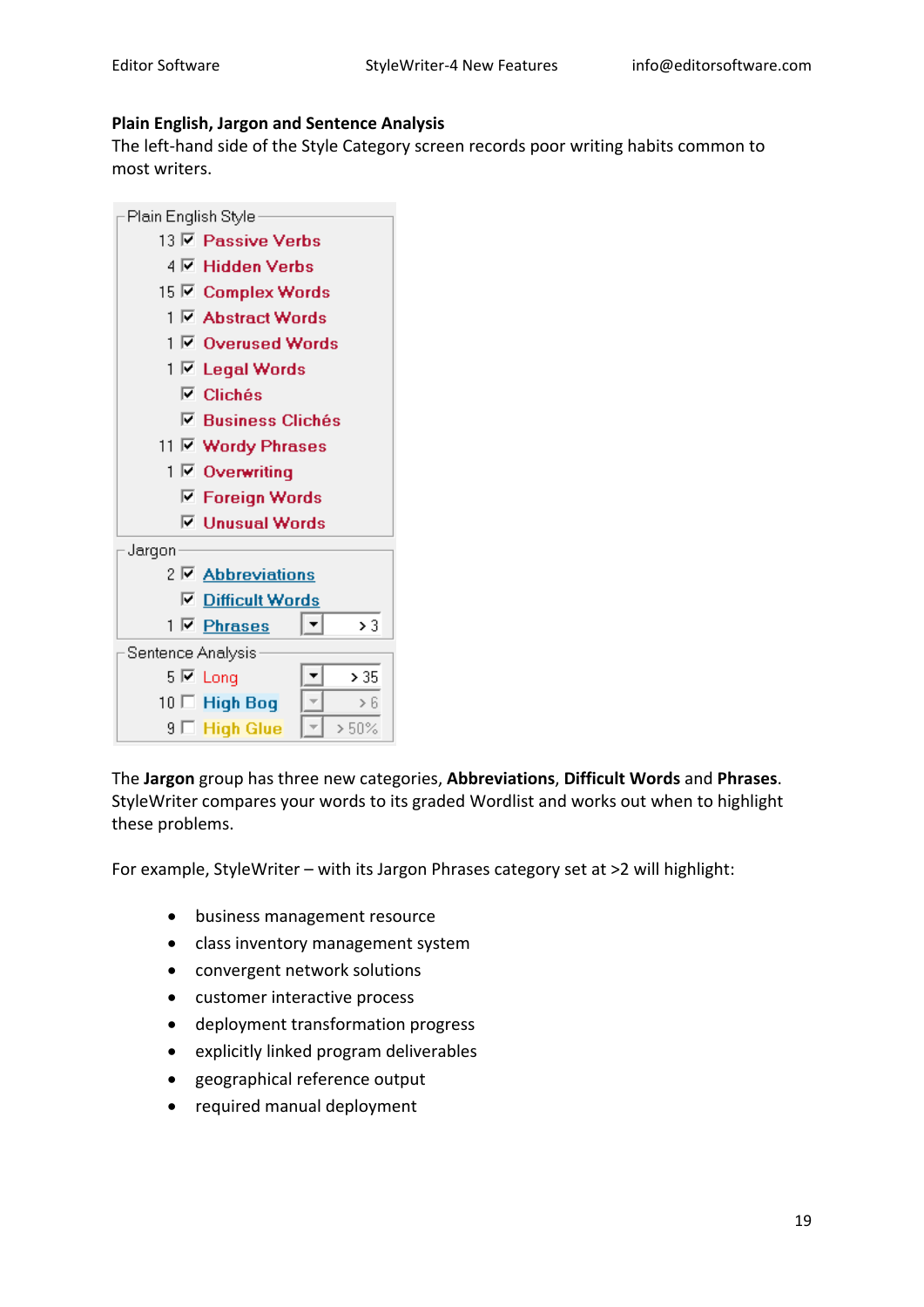You can change the Jargon phrase category to find more or fewer examples of possible jargon. Setting the level at >2 finds more jargon phrases; setting the level at >4 finds fewer jargon phrases.

**See:** StyleWriter Help: Index: **Difficult Words See:** StyleWriter Help: Index: **Jargon: Jargon Phrases**

**Note:** StyleWriter deliberately highlights abbreviations and acronyms in your writing. You can add those abbreviations and acronyms you feel you must use in your writing style. We'll explain more about this in the section: Customising StyleWriter. **See:** StyleWriter Help: Index: **Abbreviation: Abbreviations**

The **Sentence Analysis** group has two new categories, **High Bog sentences** and **High Glue sentences.** StyleWriter compares the writer's words to its graded Wordlist and works out when to highlight these problems.

#### **High Bog Sentences**

High Bog sentences are often difficult to read but don't necessarily contain other style faults. Highlighting High Bog sentences lets you edit sentences above a readability threshold you can set depending on your writing needs.

Bog in writing is anything that makes your writing less readable. StyleWriter keeps a score of Bog throughout the document and can highlight those sentences with a high Word Bog.

Each word in your document has a rating for ease of reading from 0 (no difficulty) to 4 (very difficult). **Word Bog** includes a score for the style faults StyleWriter highlights such as passive verbs, hidden verbs and wordy phrases.

StyleWriter defines each word as either specialist or non‐specialist and the formula adjusts its score and rating for different audiences (Public, In‐house and Specialist) and the type of document.

**Word** 
$$
Bog = \frac{(Style Problems + Heavy Words + Abbreviations + Specialist) \times 250}{Number of Words}
$$

Here's an example of a High Bog Sentence and a redraft:

- **Original:** The model **utilised** an **explicit linkage** of projected **deliverables** with benefit **opportunities** with the **incorporated** working **assumptions** and **quality factors** for three **scenario** pricing points. Bog Score: 16 – Sentence Length 25 words
- **Redraft:** The model linked the project's likely benefits with the working **assumptions** for three possible prices. Bog Score: 1 ‐ Sentence Length 15 words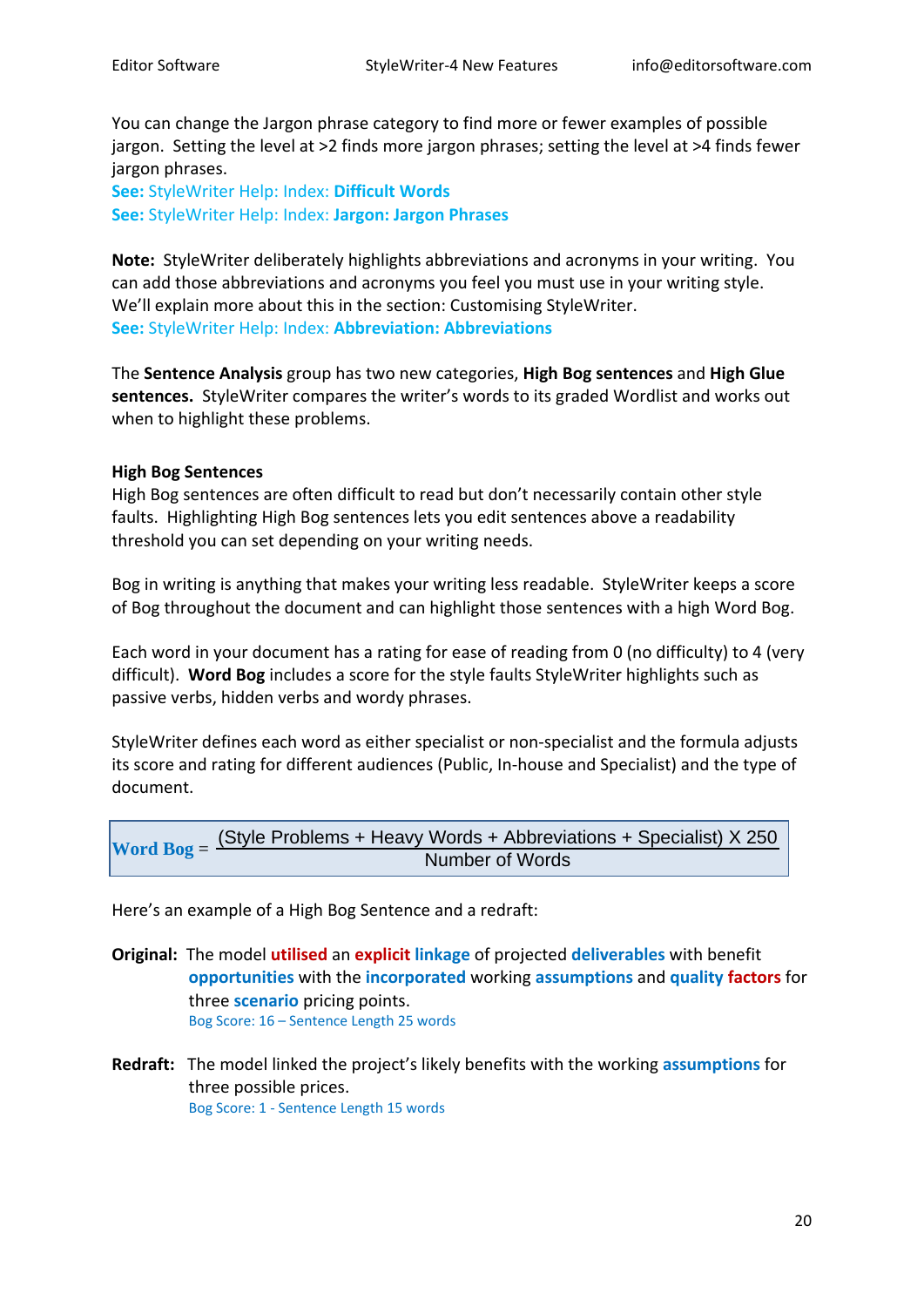Some of the Bog words are style faults shown in **dark red**. When editing High Bog Sentences, you should try to change anything shown as a style fault (default **dark red**) or Bog word (default **blue**).

#### **Displaying High Bog Sentences**

The default for High Bog sentences is **Off**.Editing High Bog sentences is an advanced editing technique, especially as StyleWriter does not offer alternatives to the words highlighted in blue.

To turn the **High Bog Sentence** category **On**, tick the High Bog category in the Style Categories screen. StyleWriter highlights in the Text Screen any sentence with a **Word Bog** score above the selected level.



#### **Setting the High Bog Threshold**

The default High Bog threshold is >6, but you can vary this between >3 and >9, to suit your writing needs. The lower number selected, the more sentences StyleWriter highlight. To change the threshold, tick the High Bog Sentence category and choose a level from the list.

#### **Setting the Default for High Bog Sentences**

If you always want to see the High Bog sentences in your text, simply tick the High Bog Sentence category, choose a level from the list and click the Set Defaults button. If you want to change the threshold but still want High Bog Sentences to default **Off**, deselect the check box before you click the Set Defaults button.

As you get better at editing High Bog sentences, try bringing the level down to >5 or even lower. This helps you adopt a more readable writing style.

#### **High Bog Sentences Graphed**

The Sentence View always highlights High Bog sentences above the chosen threshold, so you know if you have High Bog sentences and whether you need to click the High Bog button.



Here's an example of a High Bog Sentence and the writer's redraft: The model utilised an explicit linkage of projected deliverables with benefit opportunities with the incorporated working assumptions and quality factors for three scenario pricing points.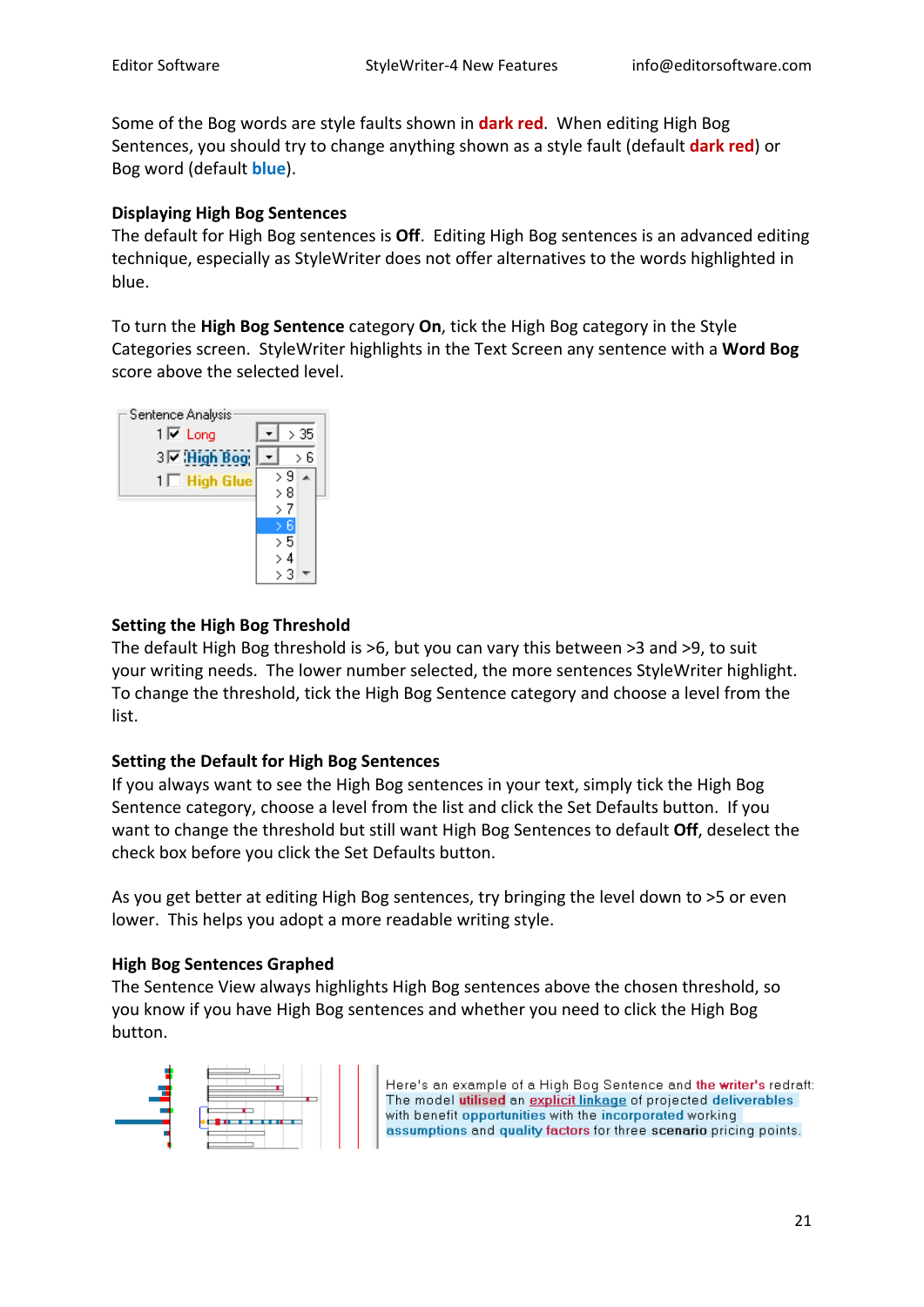Here the High Bog sentence is the blue sentence on the right-hand side of the Sentence View graph. You can click onto any High Bog sentence displayed on the graph and StyleWriter will take you to that sentence.

#### **Displaying the High Bog Sentences from the Toolbar**

Editing the other style faults StyleWriter highlights – such as Passive Verbs, Wordy Phrases and Hidden Verbs – reduces the Bog words in those sentences, so you need to check only for **High Bog Sentences** after you have dealt with those style faults. If you don't set High Bog sentences as default on, we recommend you fix any style faults StyleWriter highlights and then click the High Bog button (heavy weight) in StyleWriter's toolbar. This highlights any High Bog sentences left in your text.

See: StyleWriter Help: Contents: StyleWriter's Categories: **High Glue Sentences**

#### **High Glue Sentences**

Glue words are the 200 or so most common words in the English language (excluding personal pronouns). They are necessary to link nouns, verbs, adverbs and adjectives in any sentence. Most writers use too many glue words and almost every document could benefit from running an editorial pen through unnecessary glue words.

StyleWriter finds High Glue sentences to help you write more concisely and so improve the style and clarity of your document.

- **Original:** I **was able to** use **the** contacts **that** I **have in the** regional office **and** spoke **to a** number **of** people **about the** issue **that had been** raised **of** staff morale. Glue Words: 58% ‐ Sentence Length 31 words
- **Redraft:** I spoke **to** several contacts **at the** regional office **about** staff morale. Glue Words: 33% ‐ Sentence Length 12 words

StyleWriter cannot tell you which glue words to cut, but once you have cut glue words from a few sentences, you will find it easy to edit High Glue sentences. Here are some tips to help you edit High Glue sentences and to avoid overusing glue words when you write.

- 1. Look for the nouns, verbs, adjectives and adverbs in your sentence as these words are the content of your sentence.
- 2. Use active verbs.
- 3. Start most sentences with the main subject followed by an active verb.
- 4. Start instructions with an active, command verb.
- 5. Place each adjective next to the noun it qualifies.
- 6. Place each adverb next to the verb it qualifies.
- 7. Cut any unnecessary glue words.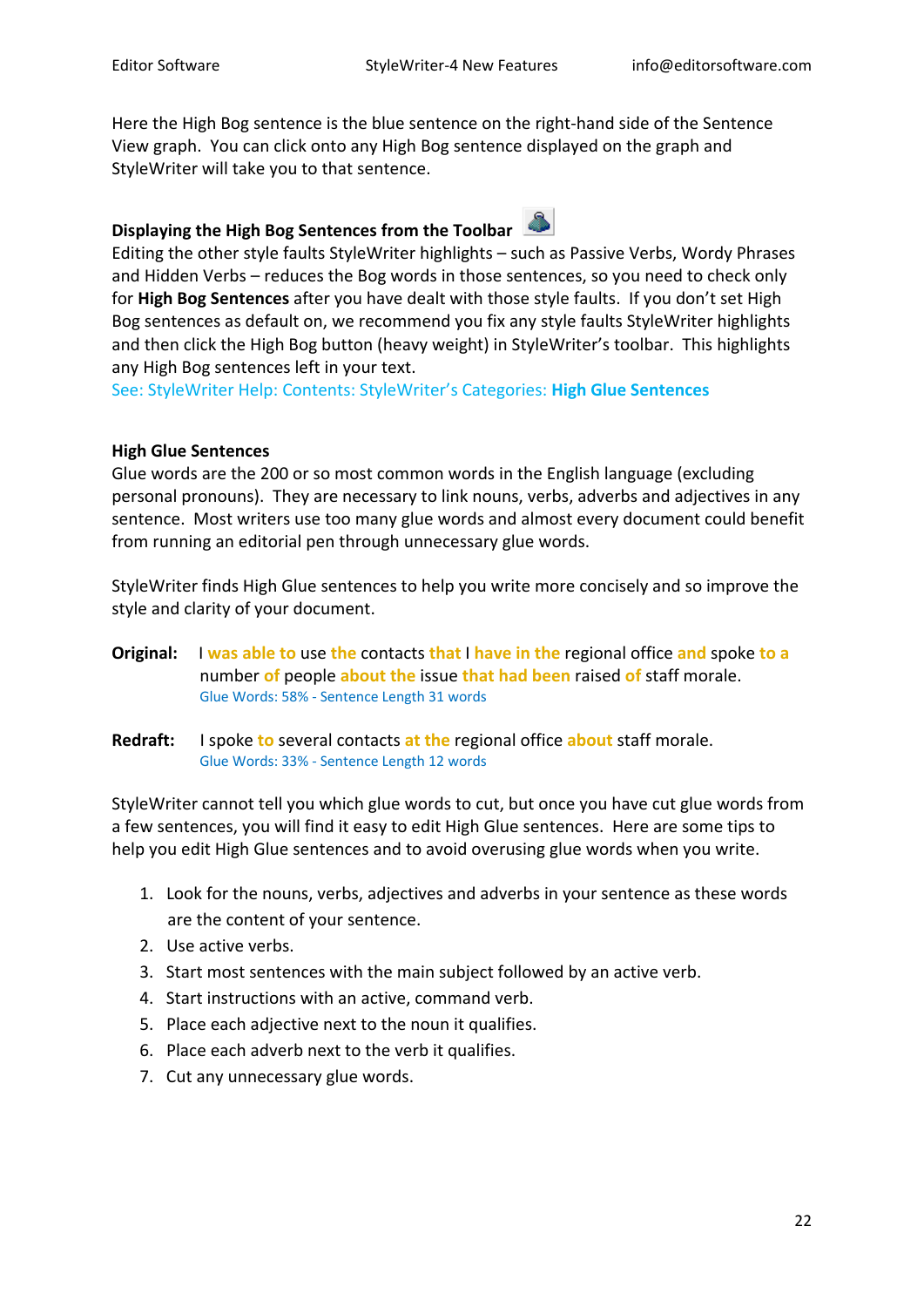#### **How StyleWriter Finds Glue Sentences**

StyleWriter's Wordlist works out the percentage of glue words in each sentence. If **High Glue sentences** is on, StyleWriter highlights in the Text Screen any sentence with glue words above the selected level. The default setting is over 50 per cent.



#### **Setting the High Glue Threshold**

The default High Glue threshold is 50 per cent, but you can vary the level to suit your writing needs. As you get better at editing High Glue sentences, try bringing the level down to 46 per cent. If you want to save every word possible – for example, if you are drafting an advertisement or want to cut words from an article to fit a word limit, you might want to lower it to 40 per cent.

#### **Setting the Default for High Glue Sentences**

If you always want to see the High Glue sentences in your text, tick the High Glue category, choose a level from the percentage scale and click the Set Defaults button. If you want to change the threshold but still want High Glue Sentences to default **Off**, deselect the check box before you click the Set Defaults button.

#### **High Glue Sentences Graphed**

The Sentence View always highlights High Glue sentences above the chosen threshold, so you know if you have High Glue sentences and whether you need to click the High Glue button.



concisely and so improve the style and clarity of your document. was able to use the contacts that I have in the regional office and spoke to a number of people about the issue that had been raised of staff morale.

Here the High Glue sentence is the gold sentence on the right-hand side of the Sentence View graph. You can click onto any High Glue sentence displayed on the graph and StyleWriter will take you to that sentence.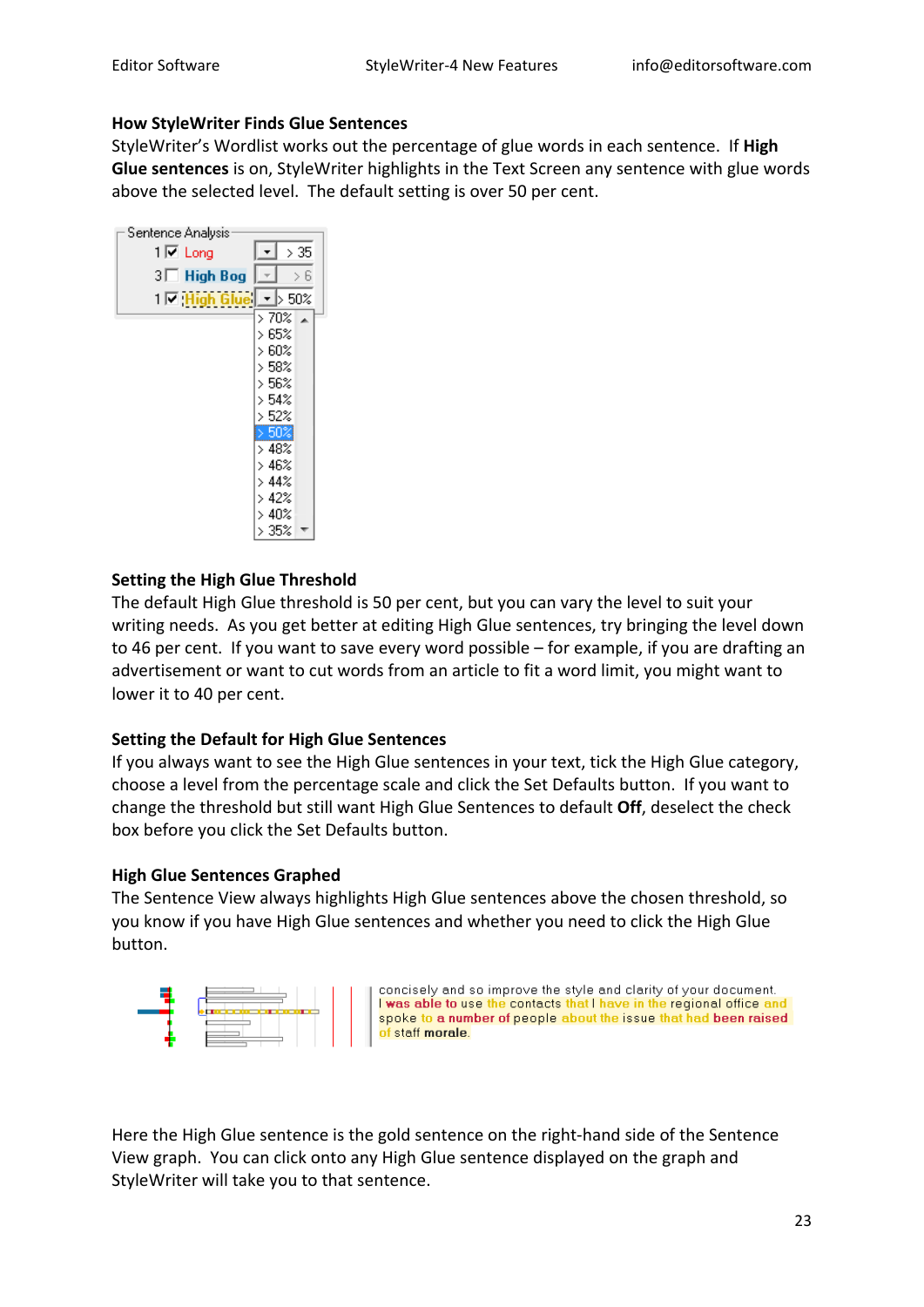# **Displaying High Glue Sentences from the Toolbar**

The High Glue category defaults to **Off**. Editing the other style faults StyleWriter highlights – such as passive verbs, wordy phrases and hidden verbs – reduces the Glue words in those sentences, so you only need to check for High Glue sentences after you have dealt with those style faults. Fix any style faults StyleWriter highlights and then click the High Glue button (pot of glue) in StyleWriter's toolbar. This highlights any High Glue sentences left in your text.

See: StyleWriter Help: Contents: StyleWriter's Categories: **High Glue Sentences**

#### **Proofreading**

StyleWriter's right-hand side of the Style Categories screen helps you proofread your document.

| Word Usage      |                                     |
|-----------------|-------------------------------------|
|                 | 1 Misused Words                     |
|                 | 19 Ø Confused Words                 |
|                 | 18 □ Confused Common                |
|                 | 12 □ Confused Hyphen                |
|                 | 1 ☑ Hyphen Help                     |
|                 | 1 M Sexist Writing                  |
|                 | □ Sexist Common                     |
|                 | $\overline{\triangledown}$ Informal |
|                 | $\nabla$ Miscellaneous              |
| Spelling        |                                     |
|                 | 5 M Spellchecker                    |
|                 | $\nabla$ Questionable               |
| User Categories |                                     |
|                 | $\boxdot$ House Style               |

#### **Word Usage**

StyleWriter's Word Usage categories offer advice on misused and confused words, hyphenation and word division, gender‐specific writing, informal words and many other problems. StyleWriter does not know whether you have used these words correctly, but considers them worth highlighting. Those shown in grey are default off.

#### **Spellchecker**

Works like a conventional spellchecker, but looks up Microsoft Word's spellchecker for suggested corrections. This look‐up feature is not available if you are checking your document through the clipboard.

#### **Questionable**

Advises on preferred spelling, inappropriate language and flags words that are usually errors that fool conventional spellcheckers.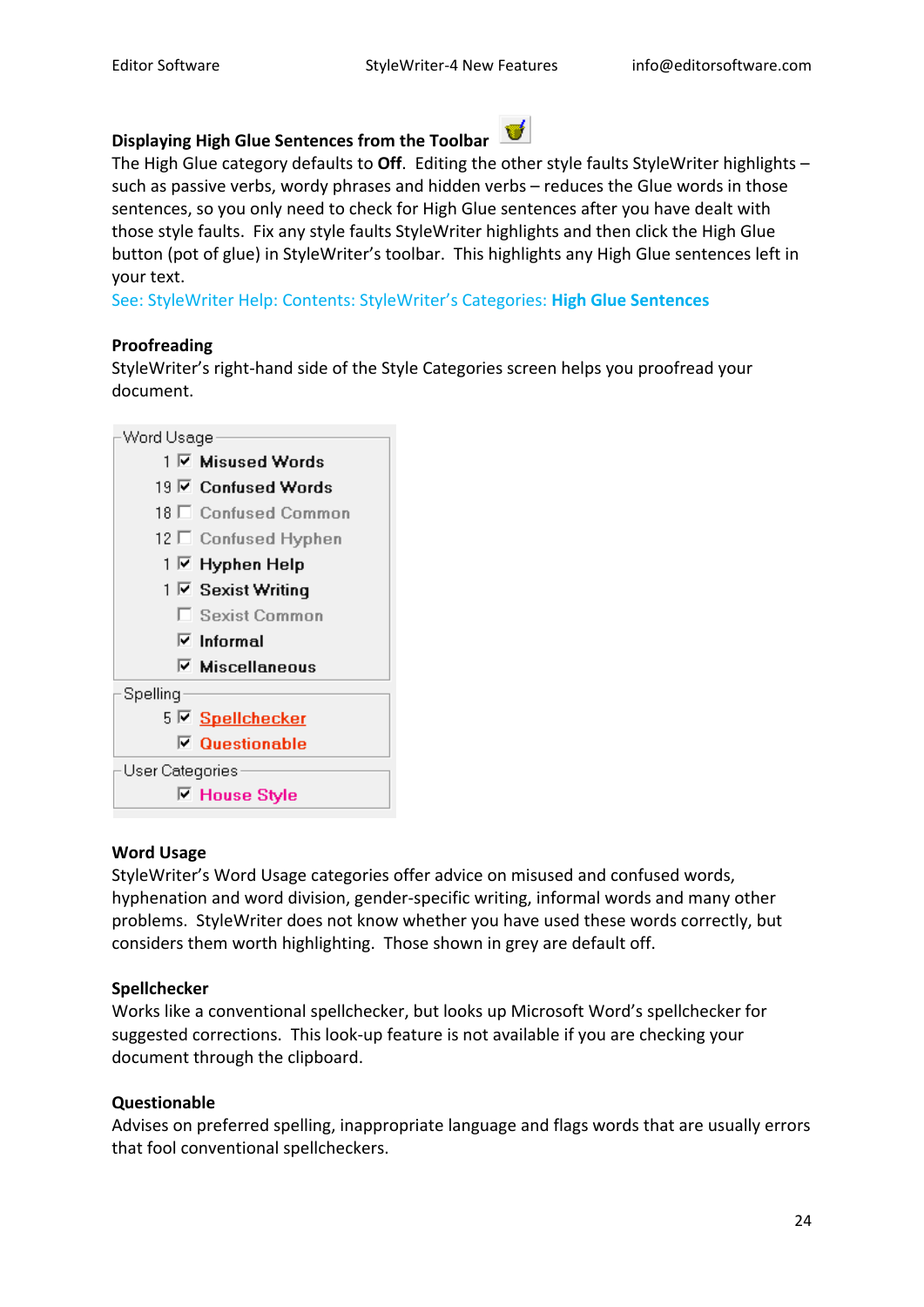#### **Pep**

Lets you view the Pep in your document. Set to default off as it does not offer you any editing advice.

#### **Exclude Quoted Text**

Lets you exclude any text in quotation marks from StyleWriter's analysis.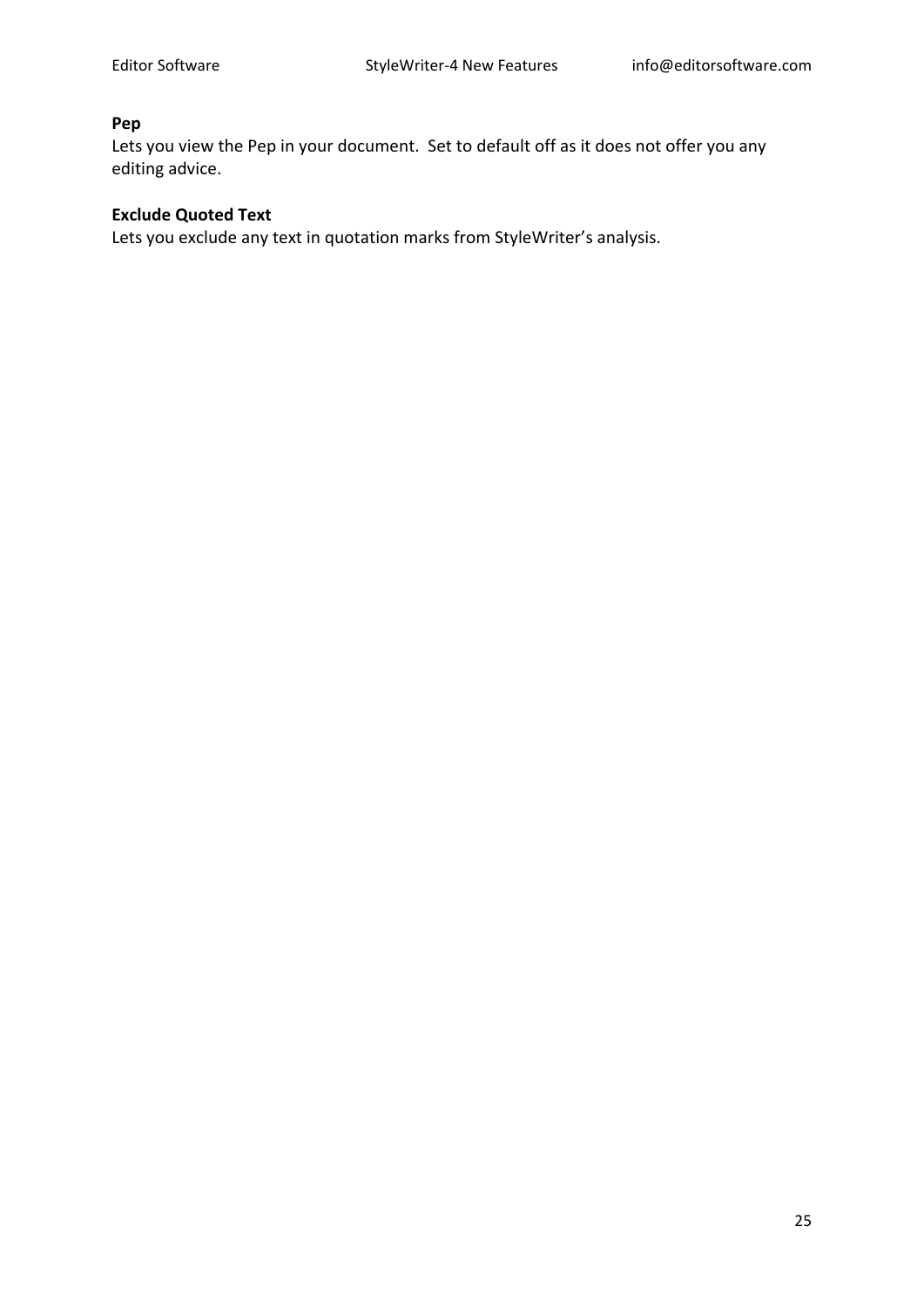### **Customising StyleWriter**

We've designed StyleWriter to help people edit any writing into a clear, concise and readable style. In doing this, we've set up StyleWriter so it is a versatile editor's tool. You can customise StyleWriter in many ways.

#### **Changing the Writing Task and Audience**

At the Text Screen, you can select from up to 20 tasks and three audiences. The defaults are General Writing and the Public. If, however, you are writing a technical report to a technical audience, you can set StyleWriter to these settings. This alters the score and ratings for the Bog Index and the number of High Bog sentences highlighted.

If most of your writing is of one particular task, such as speeches to the public, you can set the task and audience to these settings as your default. Open StyleWriter without a Word file open or anything in the clipboard. Set the task and audience you want and close StyleWriter. StyleWriter remembers these settings each time you open the program.

#### **Switching Categories On or Off**

At the Style Category Screen, you can switch categories on or off.

| Style Categories - committee report.docx          |                           |                 |
|---------------------------------------------------|---------------------------|-----------------|
| Plain English Style                               | Word Usage                |                 |
| 13 <b><math>\overline{V}</math></b> Passive Verbs | 1 ⊠ Misused Words         | $\overline{OK}$ |
| 4 Ø Hidden Verbs                                  | 19 区 Confused Words       | Cancel          |
| 15 区 Complex Words                                | 18 □ Confused Common      | <b>Help</b>     |
| 1 Ø Abstract Words                                | 12 □ Confused Hyphen      |                 |
| 1 区 Overused Words                                | 1 <b>▽</b> Hyphen Help    |                 |
| 1 <b><math>\overline{V}</math></b> Legal Words    | 1 区 Sexist Writing        | Category Help   |
| $\nabla$ Clichés                                  | □ Sexist Common           | Appearance      |
| $\nabla$ Business Clichés                         | $\overline{v}$ Informal   |                 |
| 11 Ø Wordy Phrases                                | $\nabla$ Miscellaneous    | All Off         |
| 1 <b><math>\overline{v}</math></b> Overwriting    | Spelling                  | Get Defaults    |
| <b>▽ Foreign Words</b>                            | 5 Ø Spellchecker          |                 |
| $\nabla$ Unusual Words                            | $\nabla$ Questionable     | Set Defaults    |
| Jargon                                            | User Categories           |                 |
| 2 Ø Abbreviations                                 | <b>□ House Style</b>      | Add Category    |
| <b>Difficult Words</b><br>⊽                       |                           |                 |
| > 3<br>$1\nabla$ Phrases                          |                           |                 |
| Sentence Analysis                                 |                           |                 |
| > 35<br>$5 \nabla$ Long                           |                           |                 |
| $10 \Box$ High Bog<br>> 6                         | $10 \Box$ Pep             |                 |
| $9 \Box$ High Glue<br>$> 50\%$                    | 2 区 "Exclude quoted text" |                 |
|                                                   |                           |                 |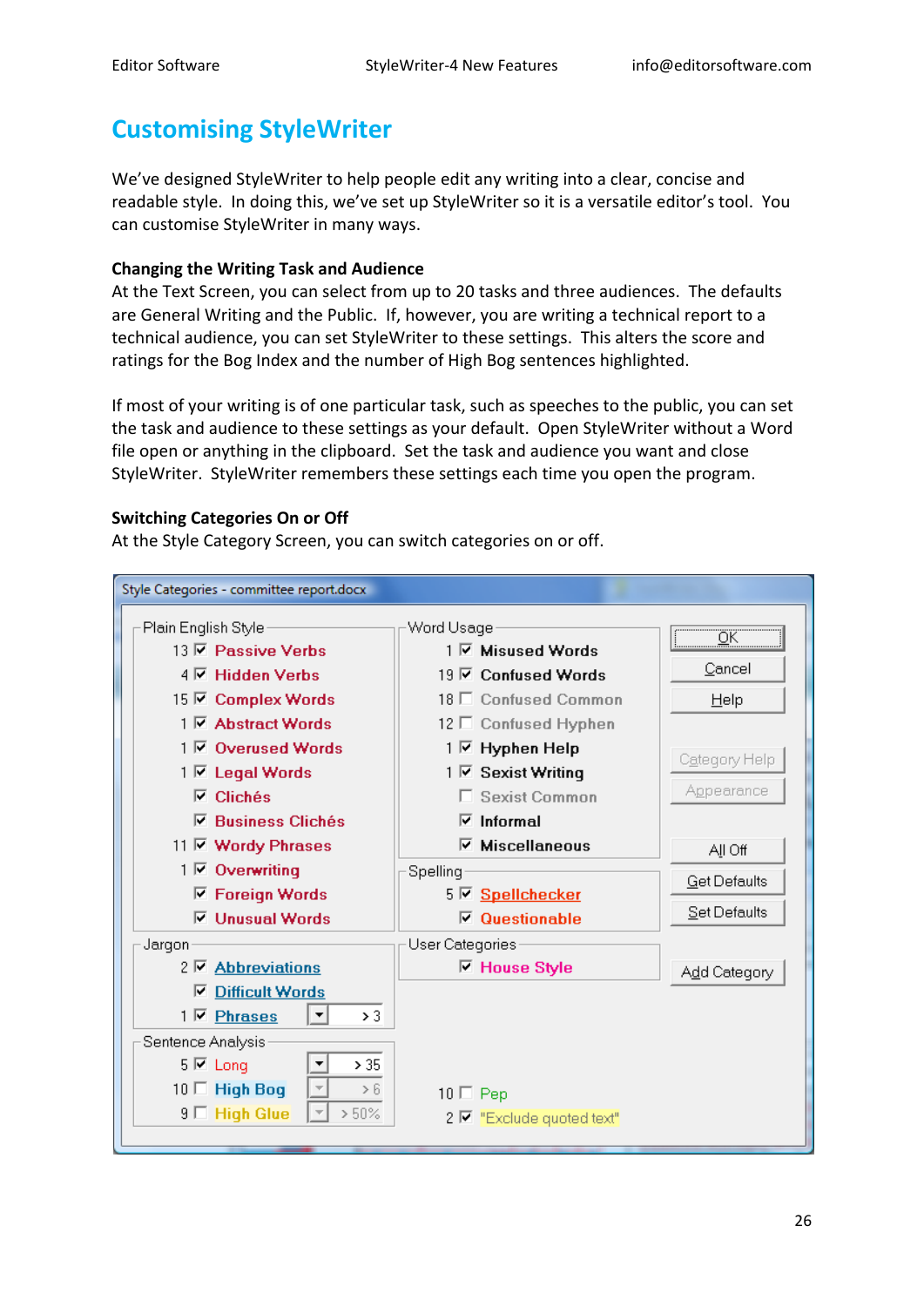- 1. You can change the Style Categories highlighted in the text by clicking the check boxes to remove or place a tick in each one.
- 2. You can adjust the level of:
	- Jargon Phrases (>3 recommended)
	- Long sentences (>35 recommended)
	- High Bog sentences (>6 recommended)
	- High Glue sentences (>50% recommended)
- 3. The House Style is an empty category. It's there for companies and government agencies to add their house style rules. Individuals can also add rules to this category.
- **Note**: Although you can add to most StyleWriter categories, we recommend you add anything you wish to check as an added pattern to the House Style category. In this way, you will always know the word or phrase highlighted was added by you and is not part of StyleWriter's normal checks.

#### **Setting StyleWriter's Default Categories**

Here's StyleWriter's Style Categories screen with four key buttons highlighted:

| Style Categories - committee report.docx          |                           |                     |  |  |
|---------------------------------------------------|---------------------------|---------------------|--|--|
| Plain English Style                               | Word Usage                |                     |  |  |
| 13 <b><math>\overline{V}</math></b> Passive Verbs | 1 Misused Words           |                     |  |  |
| 4 Ø Hidden Verbs                                  | 19 区 Confused Words       | Cancel              |  |  |
| 15 区 Complex Words                                | 18 E Confused Common      | Help                |  |  |
| 1 Ø Abstract Words                                | 12 □ Confused Hyphen      |                     |  |  |
| 1 区 Overused Words                                | 1 ⊠ Hyphen Help           |                     |  |  |
| 1 ⊠ Legal Words                                   | 1 Ø Sexist Writing        | Category Help       |  |  |
| $\nabla$ Clichés                                  | □ Sexist Common           | Appearance          |  |  |
| $\nabla$ Business Clichés                         | $\triangledown$ Informal  |                     |  |  |
| 11 区 Wordy Phrases                                | $\nabla$ Miscellaneous    | All Off             |  |  |
| 1 <b>☑</b> Overwriting                            | Spelling                  | <b>Get Defaults</b> |  |  |
| <b>▽ Foreign Words</b>                            | 5 Ø Spellchecker          |                     |  |  |
| <b>□ Unusual Words</b>                            | $\nabla$ Questionable     | Set Defaults        |  |  |
| Jargon                                            | User Categories           |                     |  |  |
| 2 Ø Abbreviations                                 | $\n  \square House Style$ | Add Category        |  |  |
| <b>▽ Difficult Words</b>                          |                           |                     |  |  |
| > 3<br>$1 \Box$ Phrases<br>▼                      |                           |                     |  |  |
| Sentence Analysis                                 |                           |                     |  |  |
| 5 M Long<br>> 35                                  |                           |                     |  |  |
| 10 □ High Bog<br>> 6                              | $10 \Box$ Pep             |                     |  |  |
| $9 \Box$ High Glue<br>>50%                        | 2 □ "Exclude quoted text" |                     |  |  |
|                                                   |                           |                     |  |  |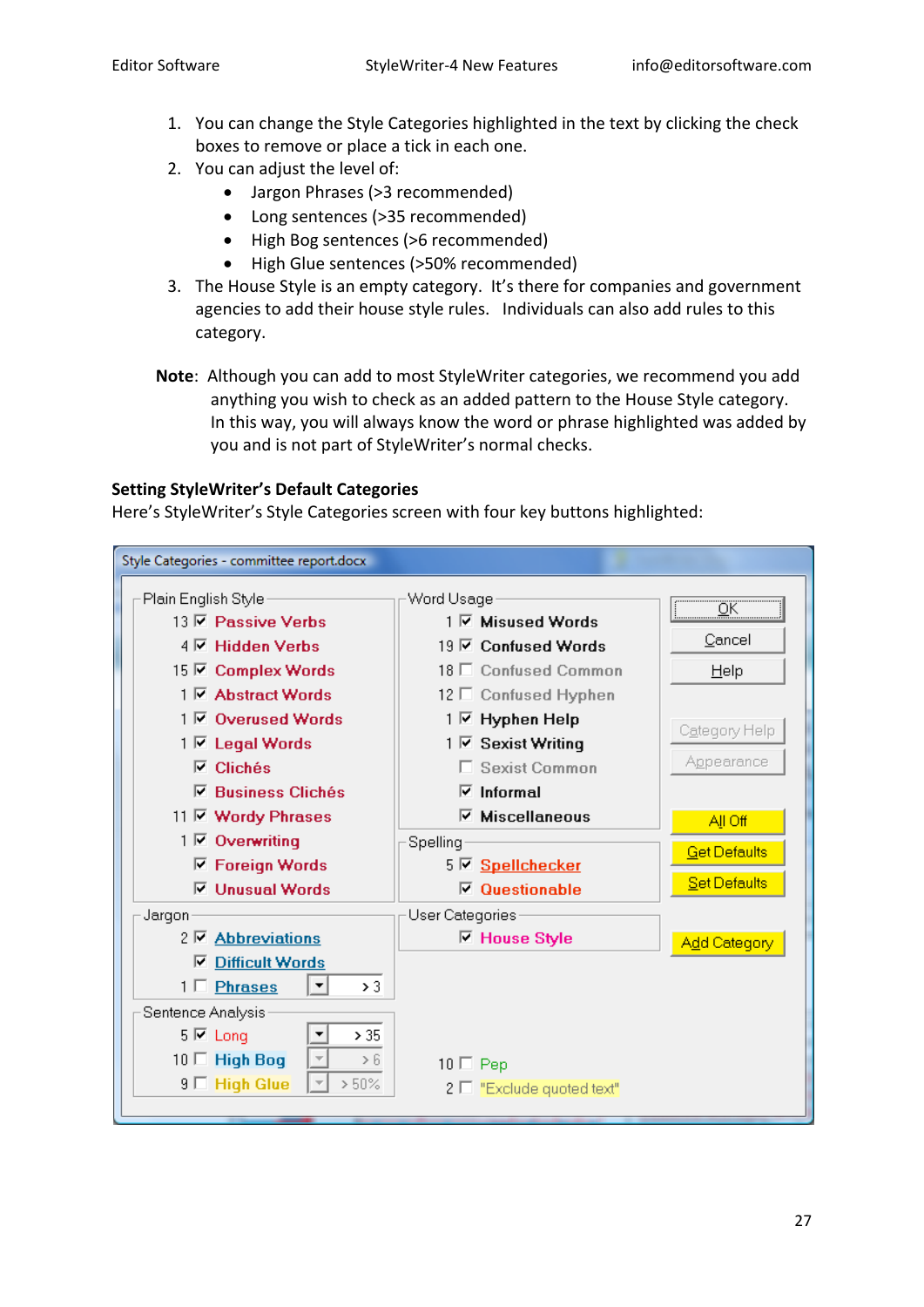#### **All Off Button**

Clicking the **All Off** button switches all StyleWriter's categories off so you can select any you want to highlight. For example, if you wanted to concentrate on editing verbs, you could:

- 1. Click All Off
- 2. Click the check boxes for Passive Verbs and Hidden Verbs
- 3. Edit them in your text.

The All Off button is also a toggle button. You can click it to toggle between switching all Categories on or off.

#### **Get Defaults Button**

Clicking the **Get Defaults** button returns StyleWriter to either the default settings of the program or the default settings you have set.

#### **Set Defaults Button**

Clicking the **Set Defaults** button lets you decide what you want StyleWriter to highlight when you edit. You can switch any category on or off (by placing or removing the tick in the check box) and alter the level of problem highlighted in the following categories.

- Jargon Phrases (>3 recommended)
- Long sentences (>35 recommended)
- High Bog sentences (>6 recommended)
- High Glue sentences (>50% recommended)

Once you have selected the settings, clicking the Set Defaults button tells StyleWriter to use these settings each time you check a document.

#### **Add Category Button**

Clicking the **Add Category** button lets you add up to three new categories to the program.

| User Categories<br><b>□ House Style</b><br>$\nabla$ Banned Wording                                                | Add Category<br>Rename |
|-------------------------------------------------------------------------------------------------------------------|------------------------|
| Add a category to 'SWwin.adp'                                                                                     | X.                     |
| Category Name:<br>User-defined 2                                                                                  | OΚ                     |
|                                                                                                                   | Cancel                 |
| You can add up to four categories.                                                                                | Help                   |
| Each category name will be stored<br>in the current Added Pattern file with<br>the patterns and messages you add. |                        |

StyleWriter records the new category name in the current Added Pattern File with any patterns and messages you add to the category.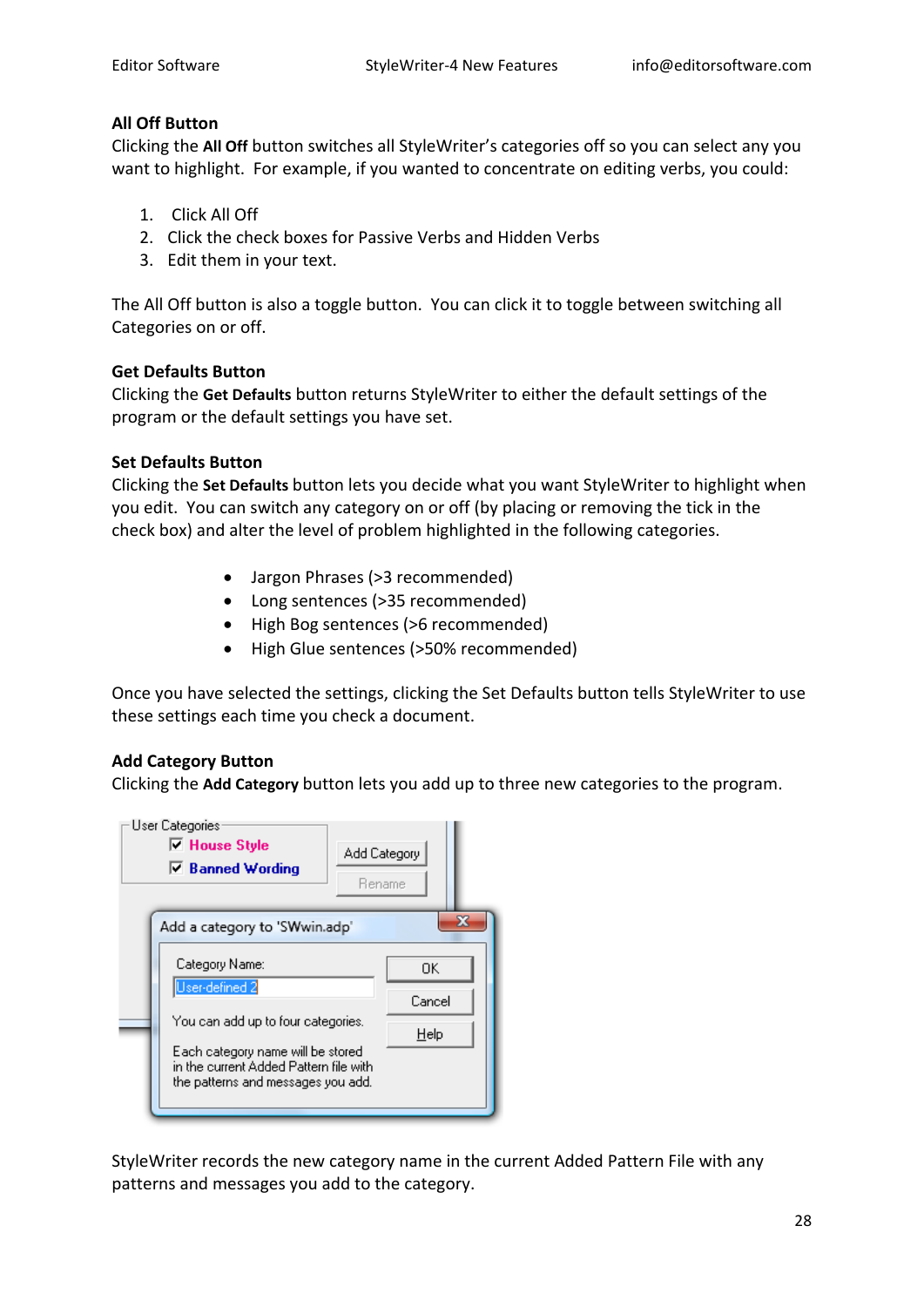StyleWriter allows up to four user‐defined categories. Since these are defined in the Added Pattern File, each Added Pattern File can have different user‐defined categories.

Each category can hold up to 2,047 messages, and each message can have an almost unlimited number of patterns pointing to it.

#### **Removing Advice from StyleWriter**

You can remove any of StyleWriter's advice – except Passive Verbs. If, for example, StyleWriter highlights the difference between **personnel** and **personal** and you are sure you never confuse these words, you can remove them from the program.

When StyleWriter highlights the word **personnel**, click the appropriate icon on the toolbar.



The remove advice icon is the most powerful as it removes the pattern from the program. However, StyleWriter records all changes you make to the program. So if you later decide you want **personnel** back on the program, you can use the Review Changed Patterns feature.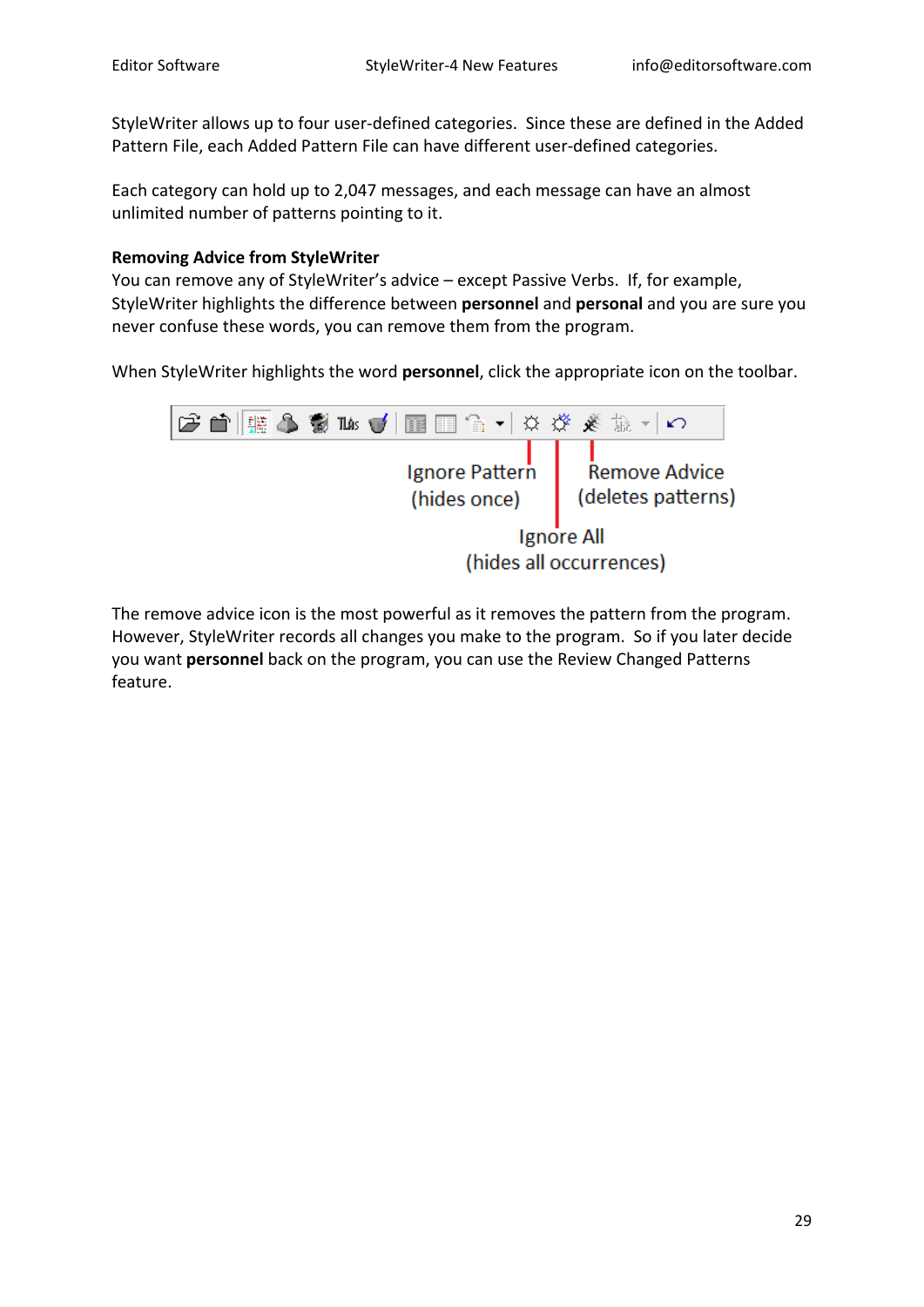# **Adding to the Spellchecker**

When StyleWriter sees a word that is not in its dictionary, it highlights it as a possible spelling mistake. The **Add to Dictionary** button lets you add the word to the dictionary. StyleWriter will offer a default word class for the added word based on whether it has a capital, is all uppercase, mixed case or lowercase.



**lowercase:** StyleWriter considers any lowercase word as a High Bog word if it isn't in StyleWriter's dictionary, it will be a very uncommon word and will slow down your reader. This will add to your readability score.

> Before you add lowercase words to StyleWriter's wordlist, ask yourself why it's not already on. It might be an unconventional spelling, normally capitalised, a made‐up word, archaic, informal or highly unusual. Editors always think about changing lowercase words thrown up by a spellchecker as the word is normally questionable or unusual and outside readers' normal vocabulary.

- **Capitalised:** A name, with no penalty to your readability score. StyleWriter adds a **Name** to its dictionary as one that should always have a capital, so it adds a pattern that will find the word with or without capital. If it finds the word without a capital, it will offer the capitalised name as a suggested correction.
- **UPPERCASE:** An abbreviation or acronym that will add to your readability score.

When StyleWriter highlights an abbreviation (whether it is one you have previously added or one that fits StyleWriter's definition), it gives the option of adding the word as a Must‐use abbreviation. This tells StyleWriter: "Yes, I know this is an abbreviation, but it's one I must use so don't keep showing it to me."

You can override the default setting and add the word as a **Name**, a **Specialist Word**, an **Abbreviation** or even a **normal word** if you believe it should not add to your Bog Index. To do this from the Toolbar, click the drop‐down arrow beside the **Add to Dictionary button** to show the pop‐up menu.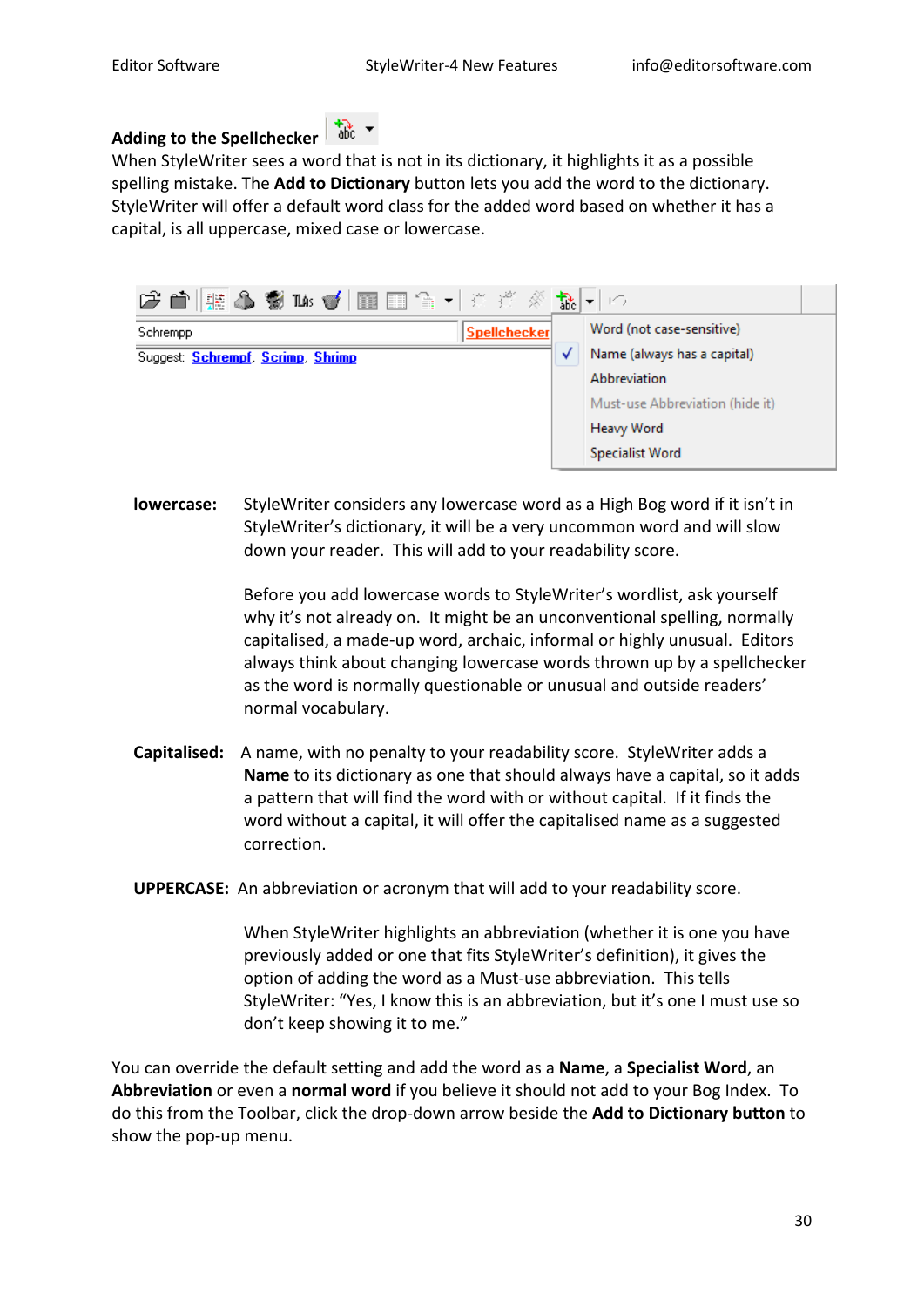#### **Adding Advice to StyleWriter**

One of the most powerful features of StyleWriter is adding patterns and advice to StyleWriter. To add a pattern to StyleWriter, use the drop-down menu Tools/Add Pattern.

| Tools   Window Help     |
|-------------------------|
| Add Pattern             |
| Delete Pattern          |
| Make an Exception       |
| Review Changed Patterns |
| Open Pattern File       |
| Open Added Pattern File |
| Add to Dictionary       |
| Review Dictionary       |
| Options                 |

There's extensive advice on adding patterns to StyleWriter in the help screens. However, it's worth noting a new feature in Version 4, adding Preferred Capitalisation Pattern.

When you select Tools/Add Patterns, you will get a box to add a word, phrase or pattern you want to check. It's like using a word processor's search and replace. But with StyleWriter you can search and replace for hundreds of added patterns and the program remembers them from one document to the next.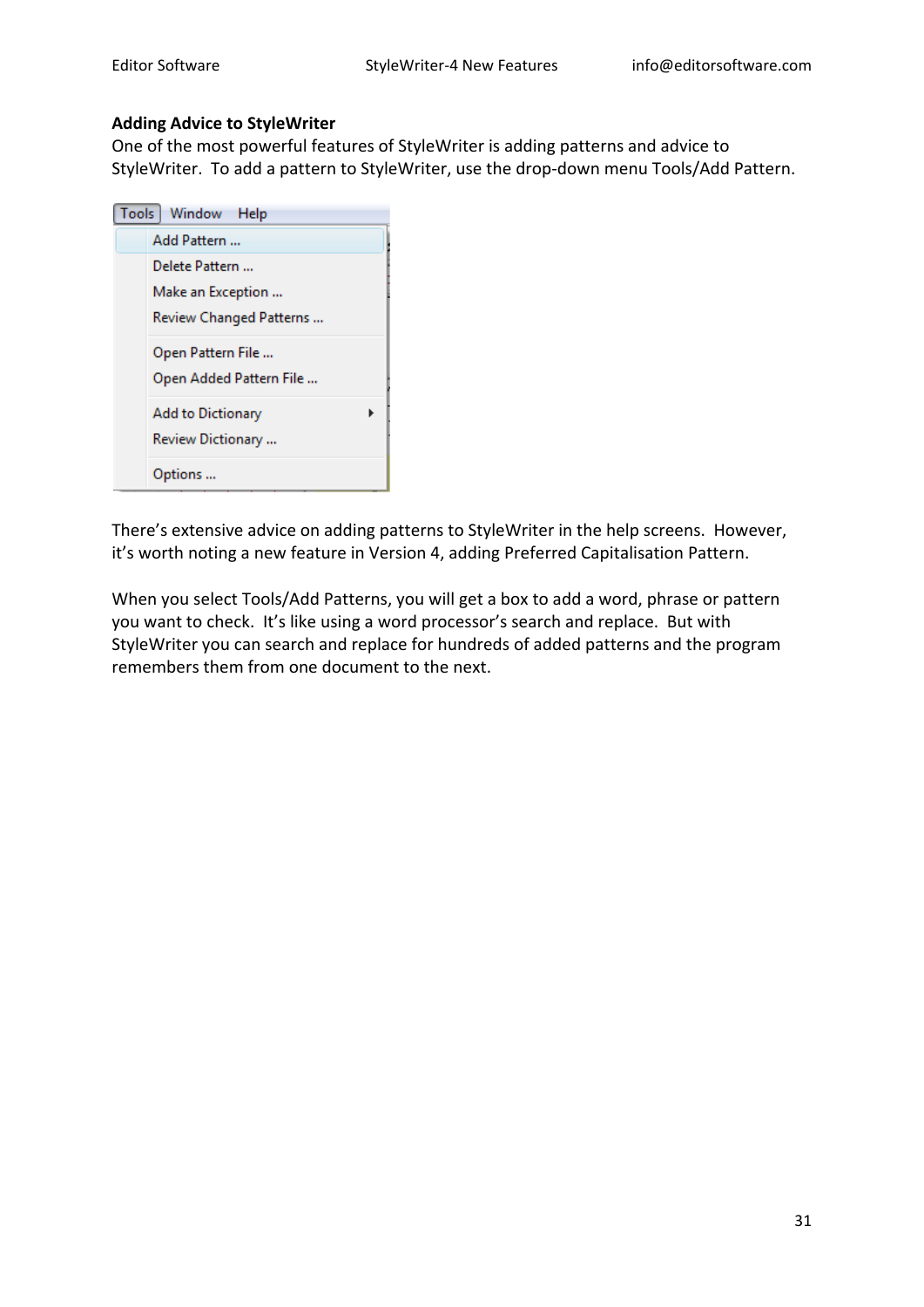#### **Adding Preferred Capitalisation Check**

If you select Tools/Add Pattern/Add Preferred Capitalisation Check, from the drop‐down menu, you can then type in the preferred form of the word or phrase. For example, if we wanted to check we always wrote 'High Glue sentences' with capital letters except for the word 'sentences', we would simply type in the phrase: High Glue sentences.

| Add a pattern to 'SW4.adp'                                 |                    |       |  |
|------------------------------------------------------------|--------------------|-------|--|
| Add Preferred Capitalisation Patterns<br>Add Pattern       |                    |       |  |
| Preferred Form of Word or Phrase:<br>High Glue sentences / |                    |       |  |
| Pattern to Find:                                           | Category:          |       |  |
|                                                            | <b>House Style</b> | Add   |  |
| Advice Message:                                            | Message Number:    | Close |  |
|                                                            | A.                 | Help  |  |
|                                                            |                    |       |  |
|                                                            |                    |       |  |
|                                                            |                    |       |  |

When you tab to go to the next field, StyleWriter will then take over and code the pattern for you.

| Add a pattern to 'SW4.adp'                                                  |                                                                |
|-----------------------------------------------------------------------------|----------------------------------------------------------------|
| Add Preferred Capitalisation Patterns<br>Add Pattern                        |                                                                |
| Preferred Form of Word or Phrase:<br>\H\i\g\h \G\l\u\e \s\e\n\t\e\n\c\e\s / |                                                                |
| Pattern to Find:<br>high glue sentences /                                   | Category:<br><b>House Style</b><br>Add<br>$\blacktriangledown$ |
| Advice Message:                                                             | Close<br>7<br>$\blacktriangledown$<br>Message Number:          |
| Prefer [\High Glue sentences]                                               | Help<br>A.                                                     |
|                                                                             | $\overline{\phantom{a}}$                                       |

StyleWriter will now highlight all forms of the words 'high glue sentences' unless you have used the correct form: High Glue sentences.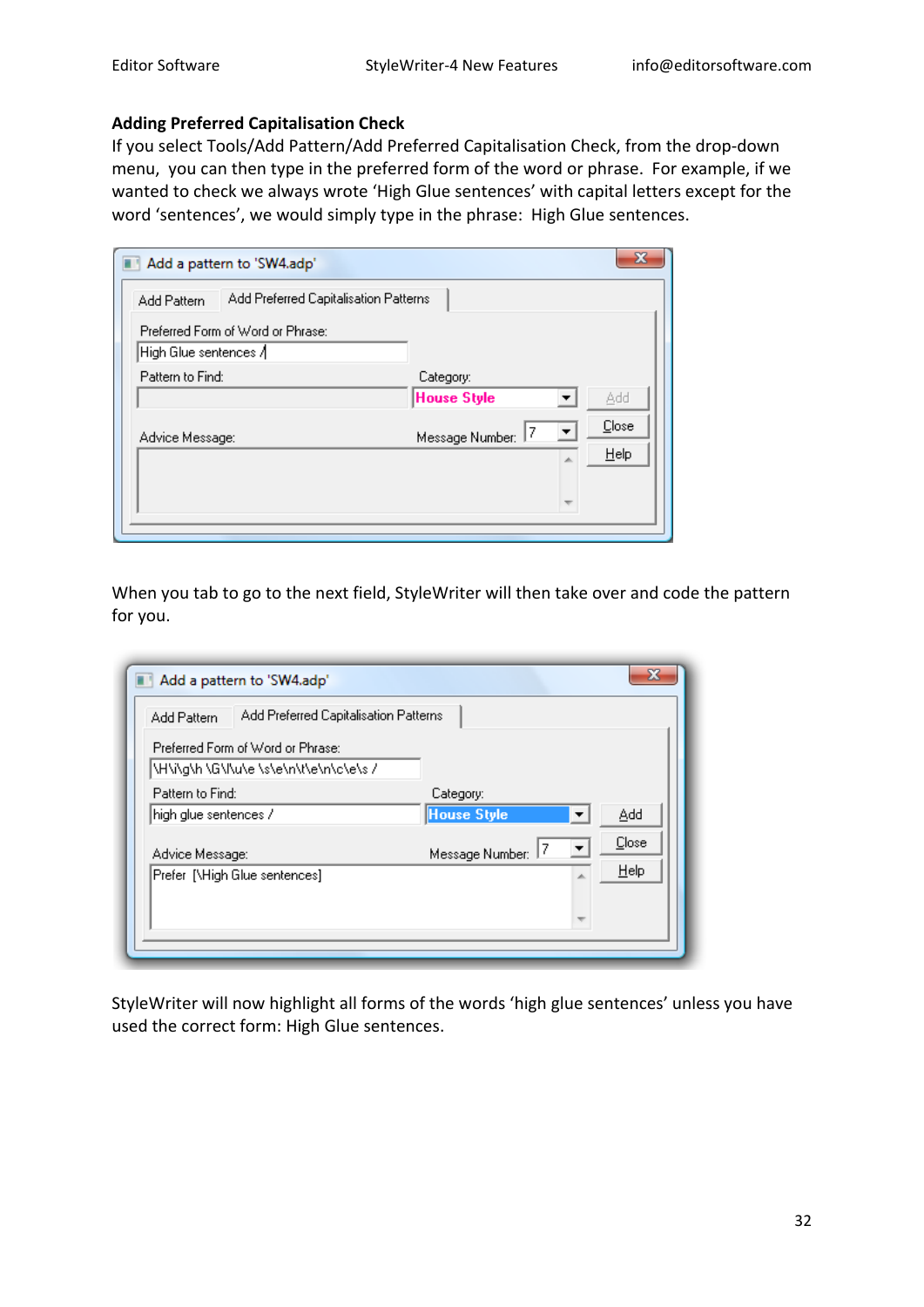

#### **See:** StyleWriter Help: Index: **Adding Patterns: Add Patterns See:** StyleWriter Help: Index: **Adding Patterns: Add Preferred Capitalisation Patterns**

#### **Reviewing Changes to StyleWriter**

You can review and reverse changes you have made to StyleWriter from the drop‐down menu Tools/Review Changed Patterns. The **Review Changed Patterns** window lists the categories, patterns and messages of changes you have made while tailoring StyleWriter's patterns.

**See:** StyleWriter Help: Index: **Patterns: Review Changed Patterns**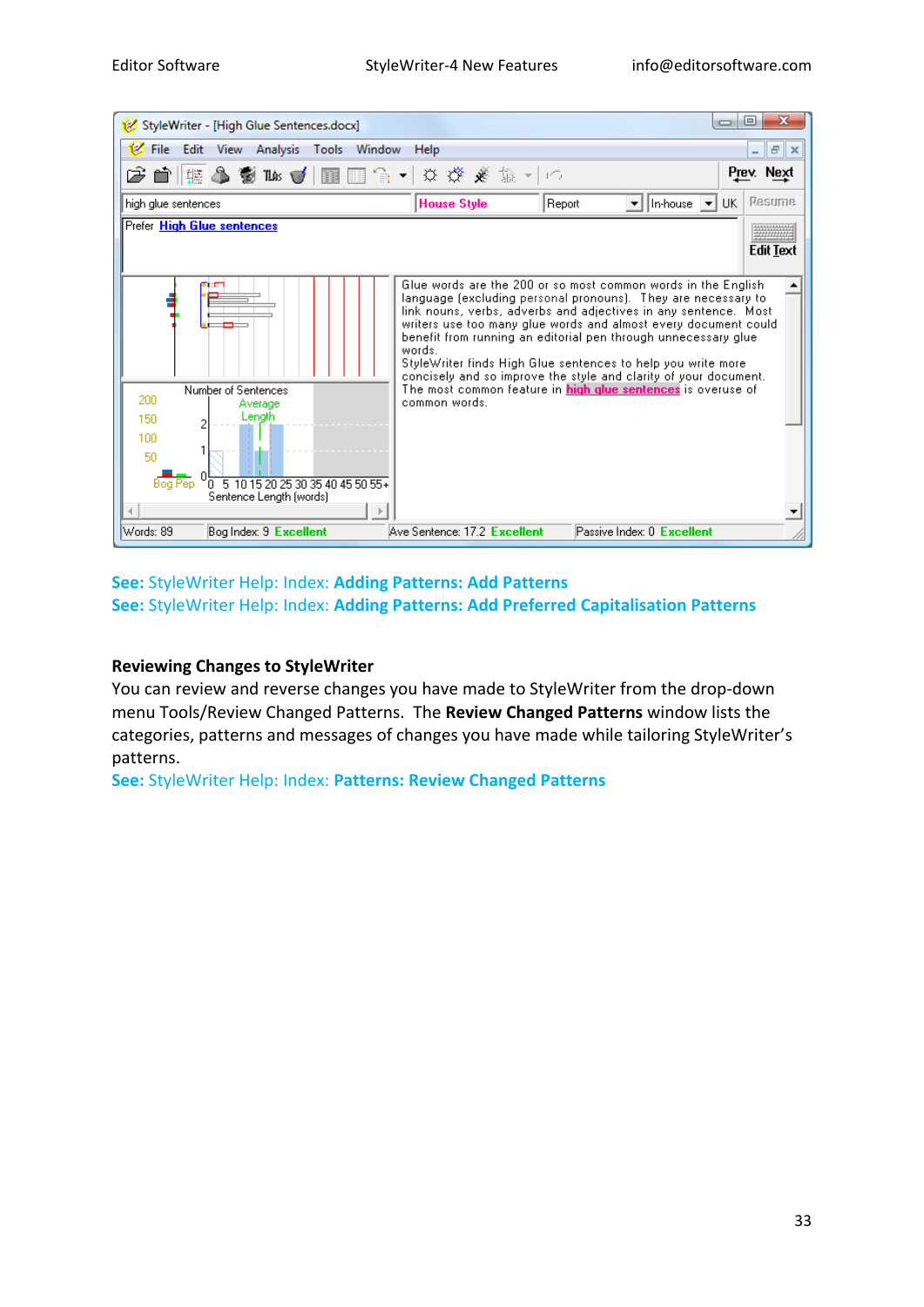### **StyleWriter's Statistics**

StyleWriter's main statistics are in the Status Bar of the Text View. They are the Bog Index, the Average Sentence Length and the Passive Index. The program also works out a rating for each of these important measures. You can also change the Bog Index displayed to the Style Index of Version 3, but we recommend using the Bog Index as it is a more comprehensive measure.



**Tip:** You should aim for three good or excellent ratings to produce an excellent writing style. Scores below 20 for each of the three measures is also a sign of a clear and concise writing style.

The ratings and the Bog Index vary according to the writing task and audience you have selected in the main window. If you have chosen to **[Exclude](javascript:TL_247043.HHClick()) Quoted Text** in the **[Style](javascript:TL_247044.HHClick()) [Categories](javascript:TL_247044.HHClick()) screen**, words and sentences in inverted commas are excluded from the readability measures.

#### **The Style Index or the Bog Index**

If you right‐click the Bog Index in the Status Bar, you can choose between displaying the Bog Index and the Style Index (StyleWriter's main measure of writing in Version 3). We recommend you display the Bog Index as it is a more comprehensive measure and includes everything measured by the Style Index.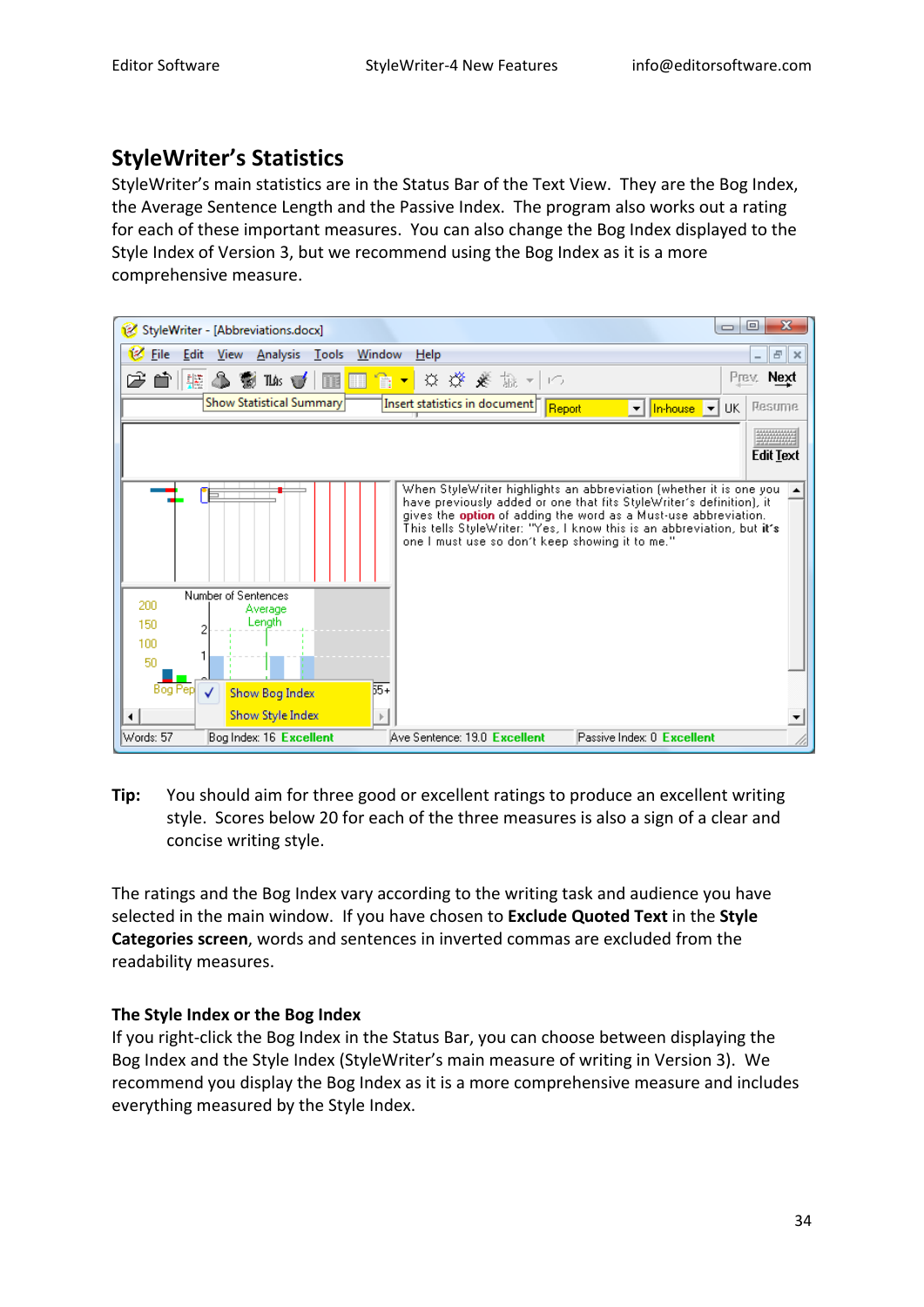# **Insert Statistics in the Document**

The Insert Statistics in Document icon sends StyleWriter's key statistics to document. In Microsoft Word they appear at the start of your document. In WordPerfect, they appear as a footnote.

| Page: 1                                  |                                  |
|------------------------------------------|----------------------------------|
| [SW1] Statistics Example1.doc, 120 words |                                  |
| Original, 25 Sep 2009 13:04              |                                  |
| Bog Index                                | 180 <b>Dreadful</b> for a Letter |
| <b>Average Sentence</b>                  | 28 <b>Bad</b>                    |
| Passive Index                            | 75 <b>Bad</b>                    |
|                                          |                                  |

**Tip:** If you click Insert Statistics in Document icon when StyleWriter has finished analysing your document (the draft) and again when you have finished editing, the before and after editing statistics appear in the document.

This feature lets people set minimum writing standards in documents circulated. For example, some government agencies set a minimum Bog Score for all circulated committee reports. Committee members do not read reports unless they have three good or excellent ratings. Another use is to set a style standard to make sure any changes to the document by a third party to improve content, does not raise the Bog Index and make the document less readable or clear.

| <b>Show Statistical Summary</b> |  |
|---------------------------------|--|

The Show Statistical Summary icon displays your statistics, ratings and targets.

| Statistical Summary - Allcomp.doc |          |              |         |                 |                          |    |
|-----------------------------------|----------|--------------|---------|-----------------|--------------------------|----|
| Measure                           | Original | Target       | Redraft | Rating          | Save                     | ŌΚ |
| Total Words                       | 123      |              |         |                 | V                        |    |
| 田 Average Sentence                | 29.0     | 13 to 18     |         | <b>Bad</b>      | ⊽                        | He |
| ⊞ Passive Index                   | 75       | up to 15     |         | <b>Bad</b>      | ⊽                        |    |
| <b>⊞</b> Style Index              | 170      | up to 15     |         | <b>Dreadful</b> |                          |    |
| $\boxplus$ Bog Index              | 111      | up to 15     |         | <b>Dreadful</b> | ⊽                        |    |
| Jargon                            |          | none         |         |                 |                          |    |
| Glue                              | 41%      | up to $50\%$ |         |                 |                          |    |
|                                   |          |              |         |                 |                          |    |
|                                   |          |              |         |                 |                          |    |
|                                   |          |              |         |                 | $\overline{\phantom{a}}$ |    |
| Task: Letter                      |          |              |         |                 |                          |    |
| Audience: Public<br>Author: Pete  |          |              |         |                 |                          |    |

**Tip:** If you want to see the formula used to calculate the Average Sentence Length, the Passive Index, the Style Index and the Bog Index, click the + sign to the left of each measure.

As you edit the document, StyleWriter updates the statistics in the Redraft column and revises the ratings.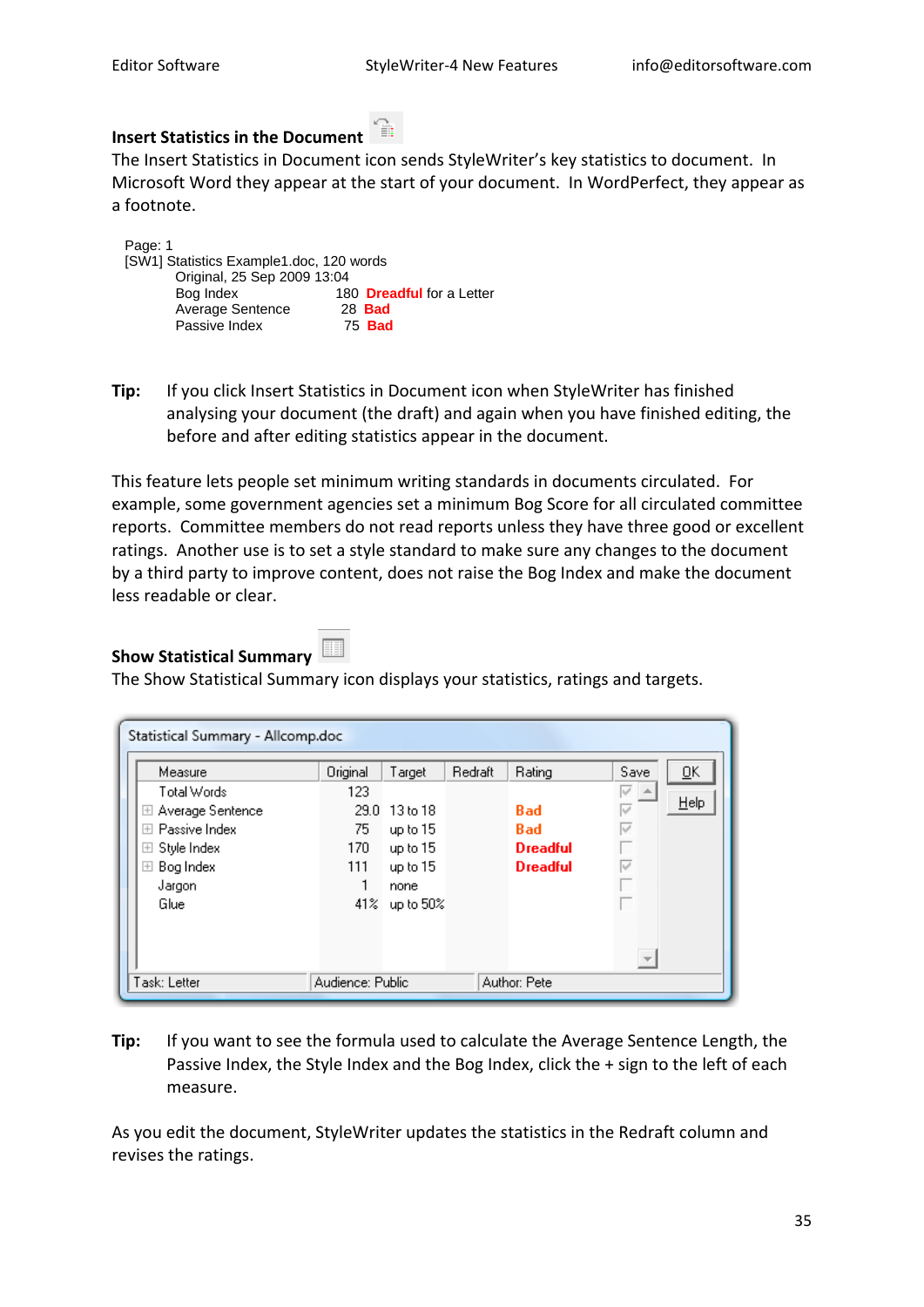#### **Save Statistics**

You can save the statistics, both the original and the redraft into a tab-defined text file in the StyleWriter folder.

To save the statistics you want to record, click the check box in the Save column. You will also need to choose **Save Statistics to Archive File** in the **Save Options** screen.

| StyleWriter - [Abbreviations.docx]                                                                                                                                                                           |                                                                                                    | $\Box$<br>$\mathbf{x}$<br>$\Box$                                                                                                                                                                                                 |
|--------------------------------------------------------------------------------------------------------------------------------------------------------------------------------------------------------------|----------------------------------------------------------------------------------------------------|----------------------------------------------------------------------------------------------------------------------------------------------------------------------------------------------------------------------------------|
| Edit View Analysis   Tools<br><b>iz</b> File                                                                                                                                                                 | Window Help                                                                                        | $ F$ $\times$                                                                                                                                                                                                                    |
| c}ê∥‼&\$™s<br>option<br>Don't overuse - be specific or edit out<br>you can often use <i>choice</i> or alterna<br>or DELETE option                                                                            | Add Pattern<br>Delete Pattern<br>Make an Exception<br>Review Changed Patterns<br>Open Pattern File | Prev. Next<br>IО<br>Resume<br>$\mathbf{v}$ In-house $\mathbf{v}$<br><b>UK</b><br>Report<br>WWW.<br>Edit <u>T</u> ext                                                                                                             |
| ⋾                                                                                                                                                                                                            | Open Added Pattern File<br><b>Add to Dictionary</b><br>Þ.<br>Review Dictionary<br>Options          | $\mathbf{x}$<br>Options<br>Save Options<br>Display Options   View Options  <br>$\overline{\triangledown}$ Save document before editing<br><b>OK</b><br>$\overline{\blacktriangledown}$ Save statistics to archive file<br>Cancel |
| Number of Sentences<br>з<br>Average<br>200<br>Length<br>150<br>100<br>50<br>5 10 15 20 25 30 35 40 45 50 55+<br><b>Bog Pep</b><br>Ο.<br>Sentence Length (words)<br>◀<br>Bog Index: 16 Excellent<br>Words: 57 | ▶<br>Ave Sentence: 19.0 Excellent                                                                  | C:\Users\Editor Software\SW4\stats.txt<br>Help<br>Browse                                                                                                                                                                         |

You can open the text file of statistics saved and copy and paste them into an Excel spreadsheet.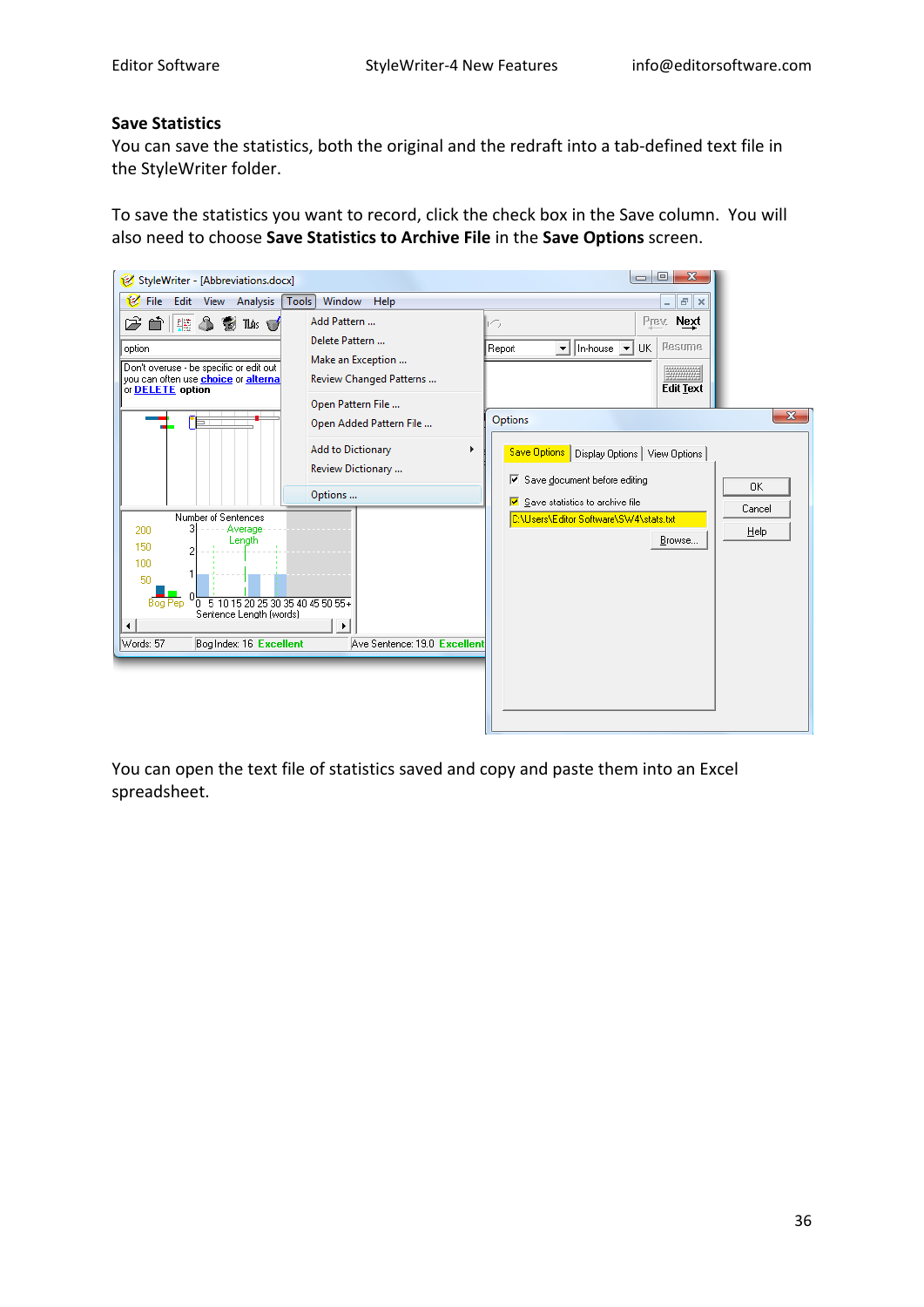### **Writing Styles Compared**

Let's compare documents of different writing standards. The first, from Newsweek shows a professional journalist's writing style. The second is from a government report, typical of thousands produced each day by writers with little or no professional writing training and with no one to help edit the style. The third is a model of plain English.

#### **Newsweek**



StyleWriter tells us this is excellent writing. It has three excellent scores in the Status Bar at the bottom of the screen. There is little highlighted in red in the Text section and the Sentence Summary shows a good spread of sentences with no long sentences (in the grey area of the graph). The Sentence View alerts us to two High Bog sentences and some High Glue sentences (explained later). So even if you use an excellent style, StyleWriter can still improve your writing.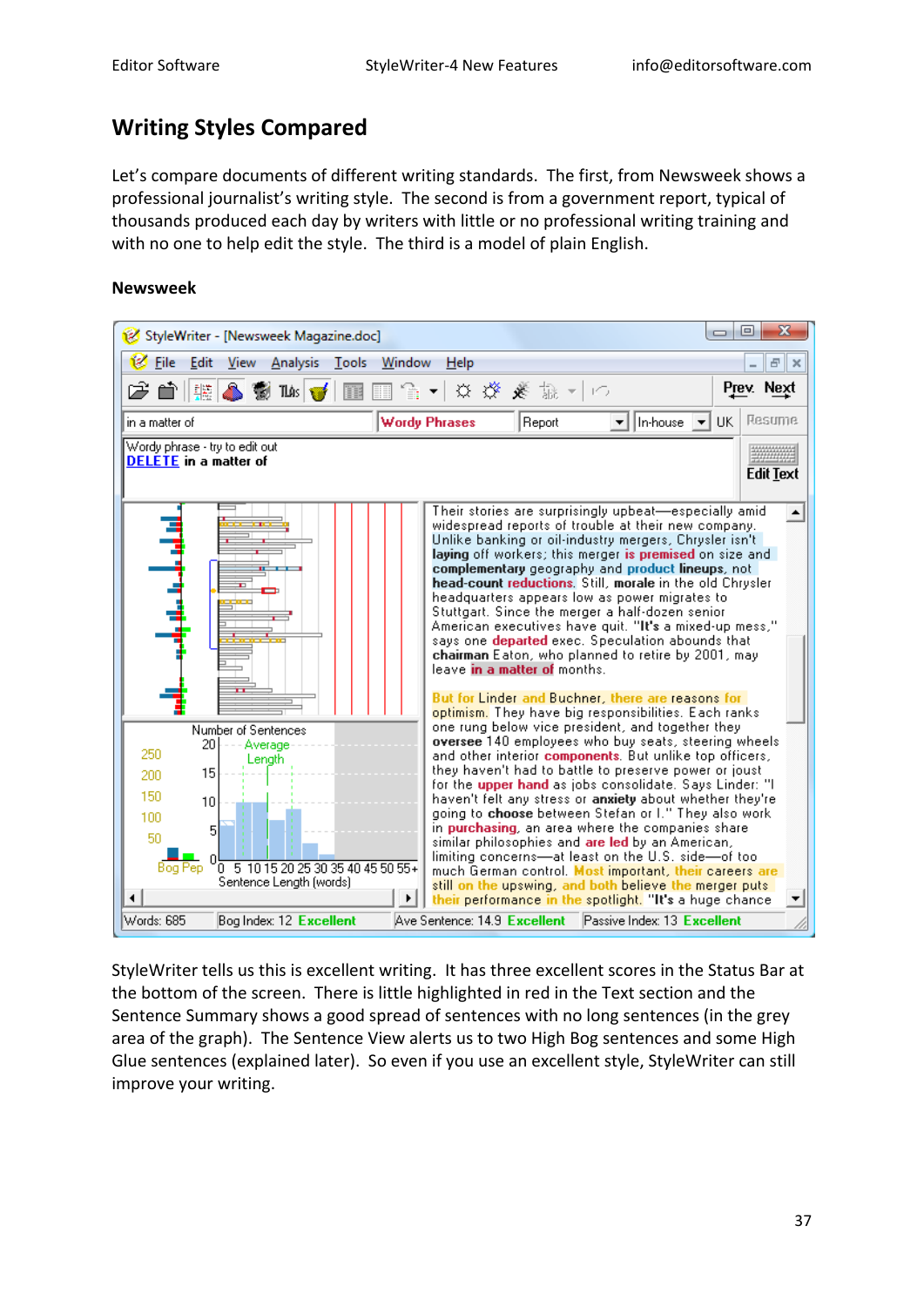#### **Government Report**

| 冋<br>StyleWriter - [committee report.docx]                                                                                                                                                                                                                                                                                                                                                                                                                                                                                                                                                                                                                                                                                                                                                                                                                                                                                                                                                                                                                                                                                                                                                                                                                                                                                                                                                                                                                                                                                                                                                                                                                                                                                                                                                                                      | $\mathbf x$  |  |  |
|---------------------------------------------------------------------------------------------------------------------------------------------------------------------------------------------------------------------------------------------------------------------------------------------------------------------------------------------------------------------------------------------------------------------------------------------------------------------------------------------------------------------------------------------------------------------------------------------------------------------------------------------------------------------------------------------------------------------------------------------------------------------------------------------------------------------------------------------------------------------------------------------------------------------------------------------------------------------------------------------------------------------------------------------------------------------------------------------------------------------------------------------------------------------------------------------------------------------------------------------------------------------------------------------------------------------------------------------------------------------------------------------------------------------------------------------------------------------------------------------------------------------------------------------------------------------------------------------------------------------------------------------------------------------------------------------------------------------------------------------------------------------------------------------------------------------------------|--------------|--|--|
| <b>Eile</b> Edit<br><u>V</u> iew <u>A</u> nalysis <u>T</u> ools <u>W</u> indow<br>Help                                                                                                                                                                                                                                                                                                                                                                                                                                                                                                                                                                                                                                                                                                                                                                                                                                                                                                                                                                                                                                                                                                                                                                                                                                                                                                                                                                                                                                                                                                                                                                                                                                                                                                                                          | $E$ $\times$ |  |  |
| Prev. Next<br>▎▓ <b>ᠿѼѬѬॏ▒▌▒</b><br>c) è i                                                                                                                                                                                                                                                                                                                                                                                                                                                                                                                                                                                                                                                                                                                                                                                                                                                                                                                                                                                                                                                                                                                                                                                                                                                                                                                                                                                                                                                                                                                                                                                                                                                                                                                                                                                      |              |  |  |
| Resume<br>Long Sentence<br>Report<br>$\mathbf{v}$   In-house $\mathbf{v}$  <br><b>UK</b><br>In a rural area it is inevitab                                                                                                                                                                                                                                                                                                                                                                                                                                                                                                                                                                                                                                                                                                                                                                                                                                                                                                                                                                                                                                                                                                                                                                                                                                                                                                                                                                                                                                                                                                                                                                                                                                                                                                      |              |  |  |
| Sentence length 38 words - Edit long sentences to improve clarity. <b>more</b><br>Bog Index<br>80<br>- Poor<br><b>Edit Text</b><br>6<br>Bog word score<br>55%<br>Glue words<br>- Consider cutting glue words from this sentence. <b>more</b>                                                                                                                                                                                                                                                                                                                                                                                                                                                                                                                                                                                                                                                                                                                                                                                                                                                                                                                                                                                                                                                                                                                                                                                                                                                                                                                                                                                                                                                                                                                                                                                    |              |  |  |
| The increase in traffic resulting from the sixth form development has<br>ىك بىل كىلى بايى كىلىل<br>caused some concern to local residents and the Parish Council. In a<br>rural area it is inevitable that some journeys will be made by car and the<br>introduction of the sixth form will mean that some students will hold<br>driving licences and may choose to drive to school. The School Council<br>actively promotes sustainable means of travel to <b>othre</b> students and<br>over 60% currently travel by bus. The latest travel plan, <b>that the</b> School<br>Council have produced, includes proposals for furthering this work and<br>including the travel arrangements of sixth form pupils. This work is in<br>accordance with PPG 13 - Transport.<br>The Highway Authority has guestioned the accuracy of the claim in the<br>application that there will only be a slight increase in traffic. Next<br>Januarys work for the Transportation Assessment submitted with the<br>Number of Sentences<br>application is considered to be lacking in survey data to show existing<br>Average<br>and predicted movements. Discussions on this matter between the<br>150<br>20<br>Lenath<br>applicant and the Highway Authority are <b>ongoing</b> and an update will be<br>100<br>aiven at Committee.<br>10<br>Some concern has <b>been expressed</b> about the impact of the change of<br>50<br>direction of the internal traffic and consequent changes to the entrance<br>and exit locations on traffic from St Mary's Park. The Highway Authority<br>$10\,$ 5 10 15 20 25 30 35 40 45 50 55+<br>Bog Pep<br>do not see this as being of significant concern. The new arrangement<br>Sentence Length (words)<br>should reduce conflicts in traffic trying to access the road from both<br>$\blacktriangleright$ |              |  |  |
| Words: 846<br>Ave Sentence: 25.6 Fair<br>Bog Index: 65 Average<br>Passive Index: 42 <b>Good</b>                                                                                                                                                                                                                                                                                                                                                                                                                                                                                                                                                                                                                                                                                                                                                                                                                                                                                                                                                                                                                                                                                                                                                                                                                                                                                                                                                                                                                                                                                                                                                                                                                                                                                                                                 |              |  |  |

Here's the typical writing in a government report. StyleWriter rates this as only average, with poor average sentence length, although the use of passive verbs is under control. The Sentence Summary shows us there is high Bog, little Pep and long sentences. The Sentence View shows few plain English sentences (white) and problems in most sentences. StyleWriter can offer this author much editing advice to improve the style and clarity of the document.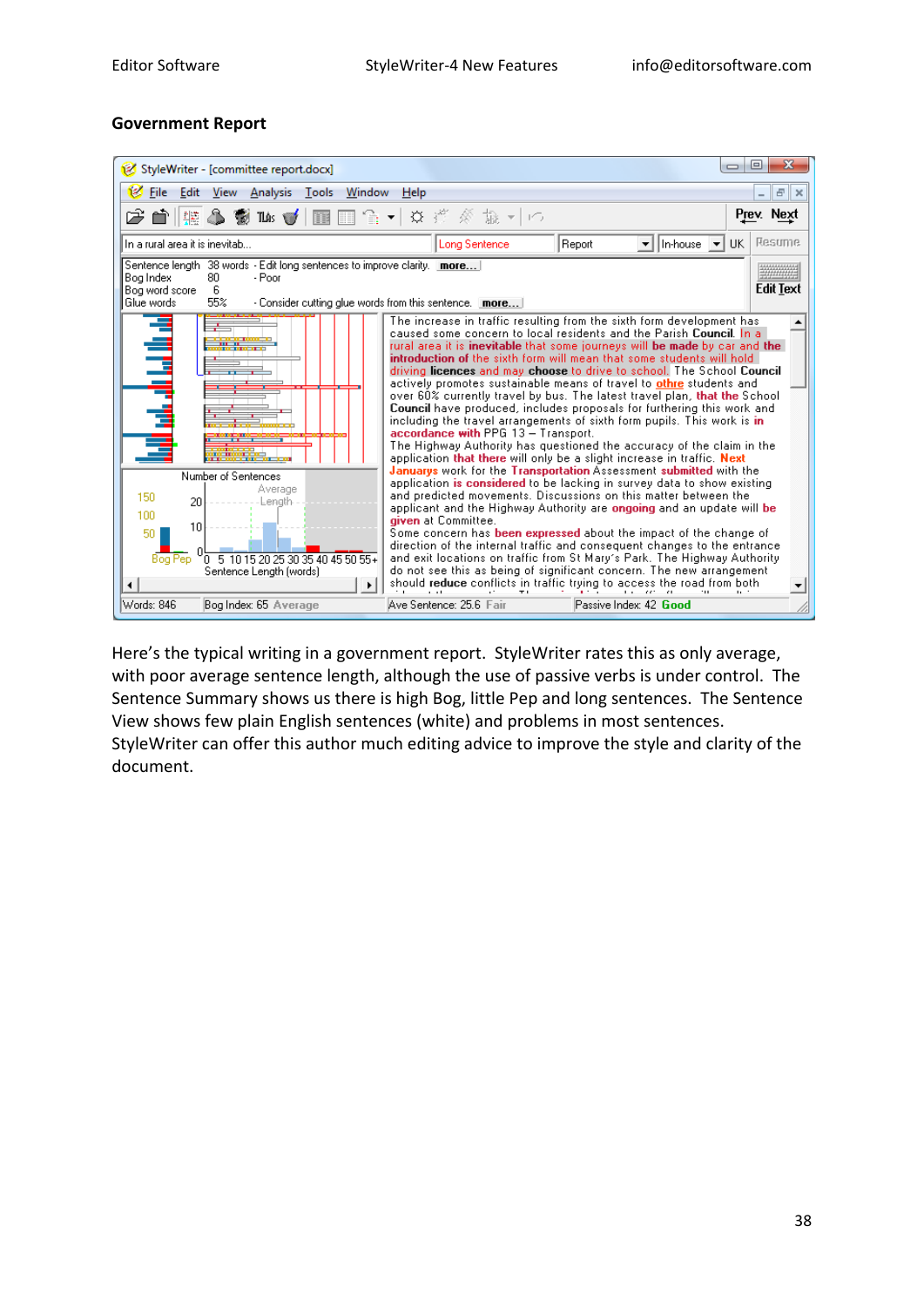#### **Plain English**

Finally, here's an example of an award‐winning plain English leaflet.

| StyleWriter - [Tax Benefit Leaflet.docx]                                                                                             | $\mathbf x$<br>$\vert$ $\vert$<br>$\Box$                                                                                                                                                                                                                                                                                                                                                                                                                                                                                                                                                                                                                                                                                                                                                                                                 |
|--------------------------------------------------------------------------------------------------------------------------------------|------------------------------------------------------------------------------------------------------------------------------------------------------------------------------------------------------------------------------------------------------------------------------------------------------------------------------------------------------------------------------------------------------------------------------------------------------------------------------------------------------------------------------------------------------------------------------------------------------------------------------------------------------------------------------------------------------------------------------------------------------------------------------------------------------------------------------------------|
| <b>K</b> File Edit<br>View Analysis Tools Window                                                                                     | $F \times$<br>Help<br>$\overline{\phantom{0}}$                                                                                                                                                                                                                                                                                                                                                                                                                                                                                                                                                                                                                                                                                                                                                                                           |
|                                                                                                                                      | Prev. Next                                                                                                                                                                                                                                                                                                                                                                                                                                                                                                                                                                                                                                                                                                                                                                                                                               |
|                                                                                                                                      | Resume<br>$\mathbf{v}$   In-house $\mathbf{v}$  <br>Report<br><b>UK</b>                                                                                                                                                                                                                                                                                                                                                                                                                                                                                                                                                                                                                                                                                                                                                                  |
|                                                                                                                                      | <b>Edit Text</b>                                                                                                                                                                                                                                                                                                                                                                                                                                                                                                                                                                                                                                                                                                                                                                                                                         |
| Number of Sentences<br>31<br>200<br>Average<br>Length<br>150<br>2<br>100                                                             | What is Council Tax Benefit?<br>It can often be hard to pay your rent. We can give people on low<br>incomes help to pay their rent. The example tables in this leaflet<br>will show you if you qualify for housing benefit.<br>What is Council Tax Benefit?<br>If you are on a low income, we may be able to give you help to<br>pay your Council Tax.<br>What is a Second Adult Rebate?<br>This is for people who cannot get help with their Council Tax but<br>have other people living with them who are on a low income. To<br>get the rebate, you must be the person responsible for paying the<br>Council Tax.<br>Can you cut my Council Tax any other way?<br>Yes. As well as the Council Tax Benefit and the Second Adult<br>Rebate, we can cut your Council Tax if you are receiving other<br>government benefits listed below. |
| 50<br>$\sqrt{0}$ 5 10 15 20 25 30 35 40 45 50 55+<br>Bog Pep<br>Sentence Length (words)<br>r<br>Words: 149<br>Bog Index: 0 Excellent | Ave Sentence: 12.4 Excellent<br>Passive Index: 0 Excellent                                                                                                                                                                                                                                                                                                                                                                                                                                                                                                                                                                                                                                                                                                                                                                               |

This is the style readers want. There are no style faults and plenty of Pep in the document – direct questions, personal pronouns and short sentences. It's not easy to write this simply and effectively.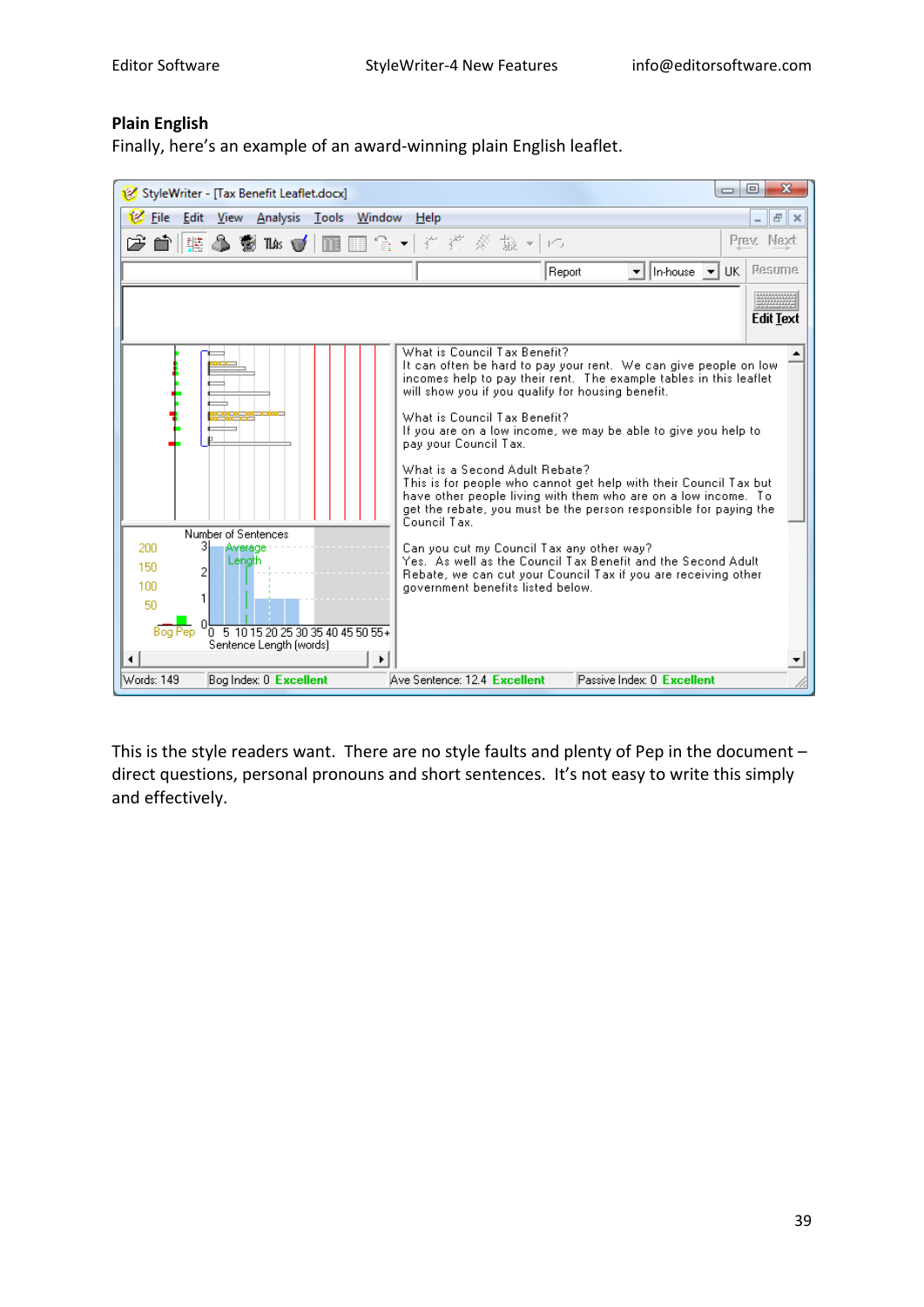### **Notes and Tips**

#### **Accurate Readability Statistics**

StyleWriter measures your writing style by looking at sentence length, word choice and style issues. To get the most accurate statistics and measures, we recommend you:

- Use uppercase only for abbreviations and acronyms.
- Follow the modern trend of writing uppercase abbreviations and acronyms without stops or periods between the letters. For example, prefer '**USA**' rather than '**U.S.A.**'
- Avoid using unusual abbreviated forms. For example, prefer 'executive' rather than '**exec**'**.**
- Avoid writing headings in uppercase. Use mixed‐case or sentence case and use bold and font size to show the hierarchy of headings.
- Don't put spaces at the end of headings or bullet points.
- Don't put full stops or periods at the end of headings or bullet points (unless the bullet point is a full sentence).
- Don't overuse bullets points and lists.
- **Notes:** StyleWriter ignores words not in sentences and record them as non‐sentences. They do not count to your Average Sentence or Bog Index. This means StyleWriter, for example, in letters, counts only the words in the body of the letter in its statistical analysis, giving more accurate statistics than conventional readability measures.

There is a major difference in American usage on abbreviated words compared to the United Kingdom and Australian usage. For example, in American the standard form of writing shortened words is Ave. rather than Ave for avenue or Rd. rather than Rd for road. StyleWriter excludes all common abbreviated forms with full stops or periods from defining the end of a sentence.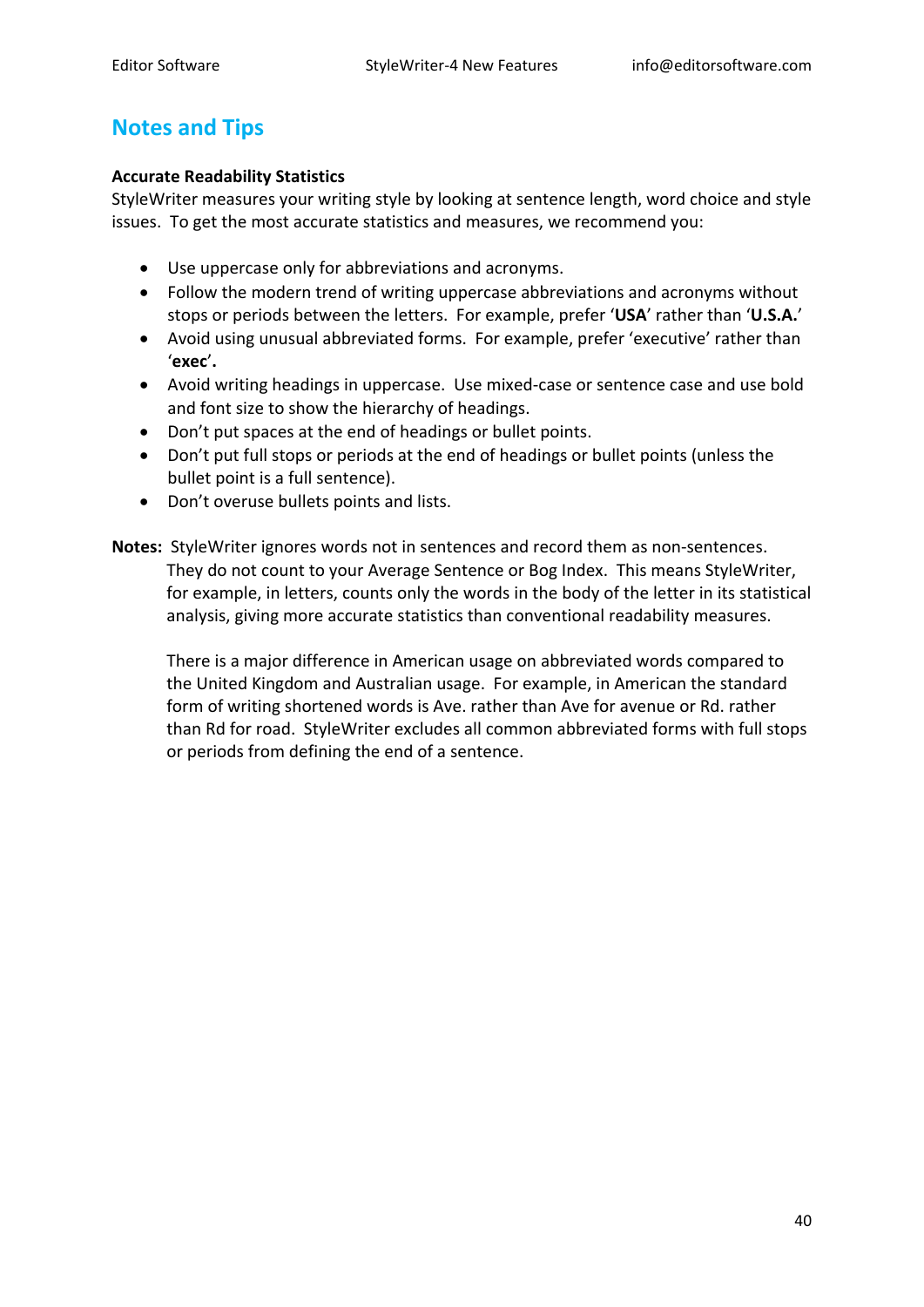#### **Changing the Display Options**

You can change the colours used by StyleWriter. To do this, select Tools/Options from the drop‐down menus and select **Display Options.**

| Save Options  Display Options                                                                                                           |                                                                                        |        |
|-----------------------------------------------------------------------------------------------------------------------------------------|----------------------------------------------------------------------------------------|--------|
| Normal Words                                                                                                                            | Apply                                                                                  | ΟK.    |
| <b>House Style</b><br>Questionable                                                                                                      | Get Original                                                                           | Cancel |
| <b>Spellchecker</b><br><b>Style Problems</b>                                                                                            | Font                                                                                   | Help   |
| <b>Word Usage</b><br>Proofreading<br><b>High Bog</b><br><b>Jargon</b><br><b>High Glue</b><br>Long Sentences<br>Pep Words<br>Quoted Text | Type:<br>Sans Serif<br>$\left  \cdot \right $<br>Size:<br>Large<br>▼<br>$\square$ Bold |        |
|                                                                                                                                         | $\square$ Underlined<br>Colour                                                         |        |

Here you can change the highlight colour or each issue, whether it displays in the text as bold or underlined or both. We recommend you keep to the default settings.

You can also change the font type and size used by StyleWriter.

#### **Resetting the Category Defaults**

When you have used StyleWriter a few times and you are familiar with the program, we recommend you reset the Category Defaults to switch on Jargon Phrases, High Bog sentences and High Glue sentences. To do this:

- 1. Click Show Style Categories icon.
- 2. Place a tick next to Jargon Phrases.
- 3. Place a tick next to High Bog sentences.
- 4. Place a tick next to High Glue sentences.
- 5. Click the Set Defaults button.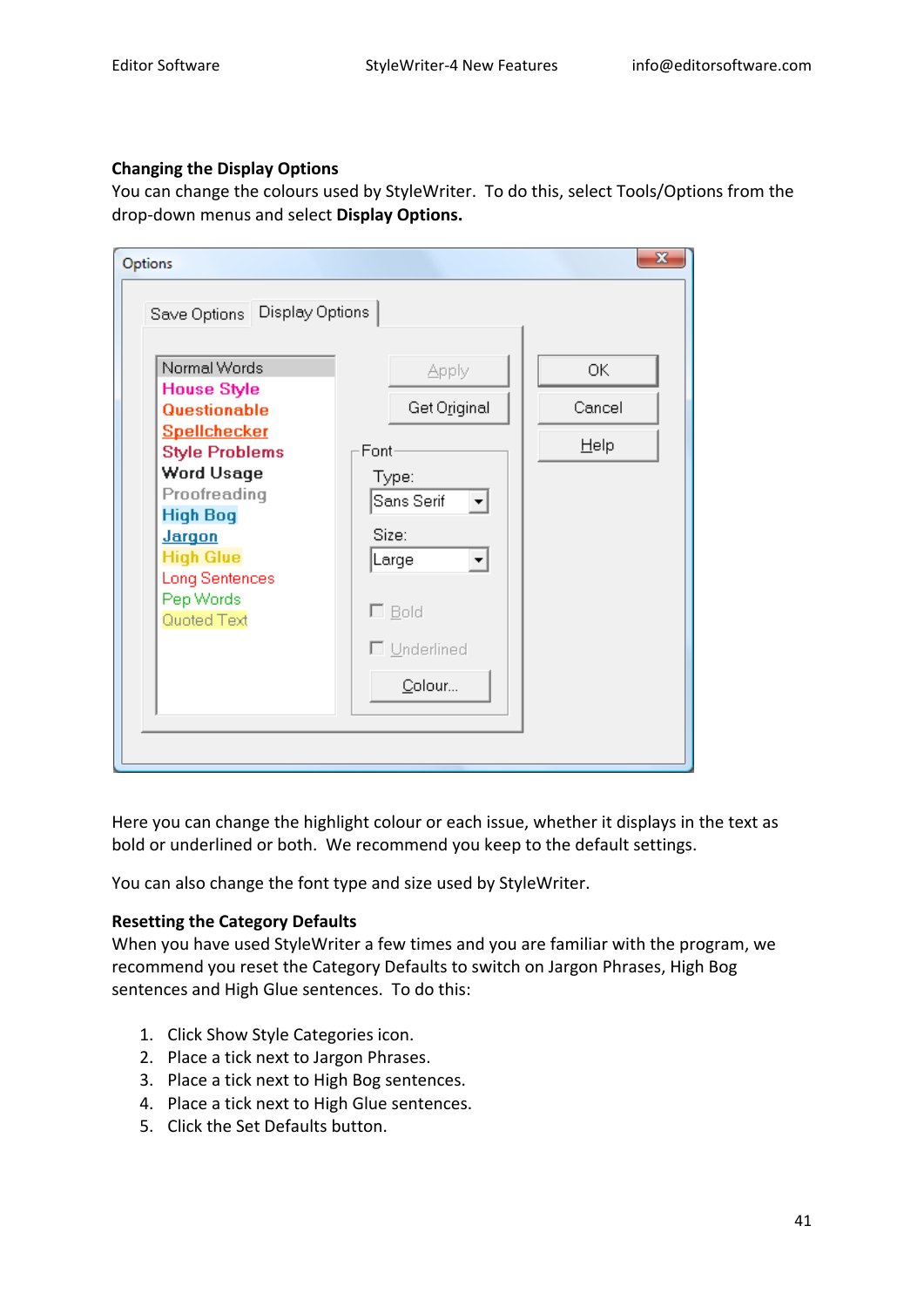Your new Category Summary screen should look like this:

| Style Categories - committee report.docx              |                                    |                     |
|-------------------------------------------------------|------------------------------------|---------------------|
| Plain English Style                                   | Word Usage                         |                     |
| $13\overline{V}$ Passive Verbs                        | 1 ⊠ Misused Words                  |                     |
| 4 Ø Hidden Verbs                                      | 19 区 Confused Words                | Cancel              |
| 15 区 Complex Words                                    | 18 □ Confused Common               | <b>Help</b>         |
| 1 <b><math>\overline{V}</math></b> Abstract Words     | 12 □ Confused Hyphen               |                     |
| 1 区 Overused Words                                    | 1 Ø Hyphen Help                    | Category Help       |
| 1 <b>☑</b> Legal Words                                | 1 M Sexist Writing                 |                     |
| $\nabla$ Clichés                                      | □ Sexist Common                    | Appearance          |
| $\nabla$ Business Clichés                             | $\overline{v}$ Informal            |                     |
| 11 <b>▽</b> Wordy Phrases                             | $\nabla$ Miscellaneous             | All Off             |
| $1 \nabla$ Overwriting                                | Spelling                           | <b>Get Defaults</b> |
| <b>▽ Foreign Words</b>                                | 5 Ø Spellchecker                   |                     |
| $\nabla$ Unusual Words                                | $\nabla$ Questionable              | Set Defaults        |
| Jargon                                                | User Categories                    |                     |
| 2 <b><math>\overline{V}</math></b> Abbreviations      | <b>□ House Style</b>               | Add Category        |
| <b>Difficult Words</b><br>⊽                           |                                    |                     |
| $\geq$ 3<br>$1\nabla$ Phrases<br>$\blacktriangledown$ |                                    |                     |
| Sentence Analysis                                     |                                    |                     |
| > 35<br>$5 \triangleright$ Long                       |                                    |                     |
| 10 M High Bog<br>> 6                                  | $10 \Box$ Pep                      |                     |
| 9 Ø High Glue<br>>50%                                 | 2 <sup>"Exclude</sup> quoted text" |                     |
|                                                       |                                    |                     |

You can switch the Jargon Phrases, High Bog sentences, High glue sentences and Abbreviations displayed in your text on or off from StyleWriter's toolbar in the text screen.



#### **What Advice to Remove from StyleWriter**

We recommend you only add proper nouns (red underlined) and acronyms and abbreviations you feel you must use to the Spellchecker. We also recommend you only remove Word Usage (black) and Proofreading (grey) issues from StyleWriter.

#### **Using the Next Button or Clicking on Highlighted Problems**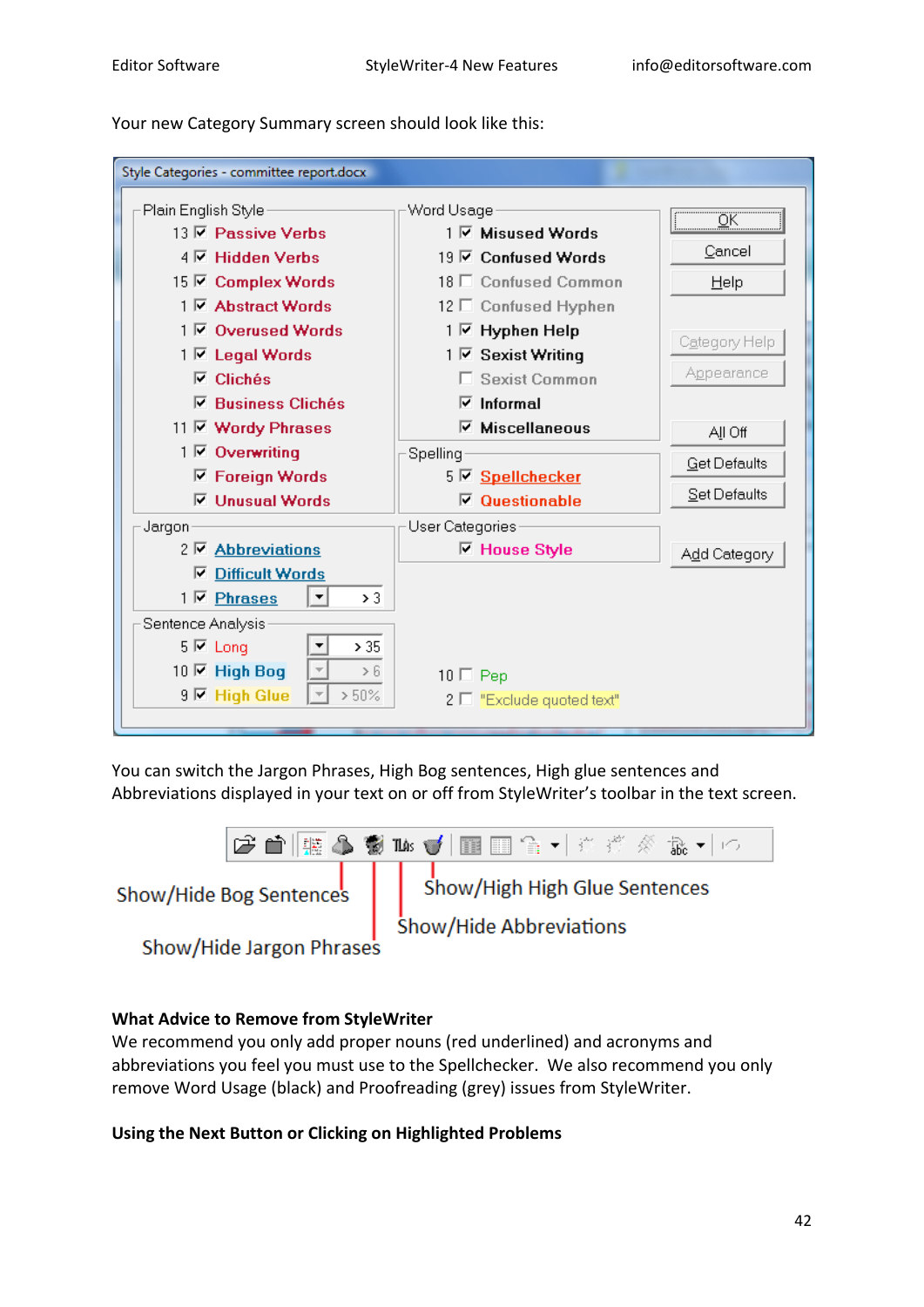With StyleWriter, you can move to the next problem by clicking the Next button or by using the mouse to click on a problem. Using the Next button has the advantage of showing you any text that has two or more problems associated with it.

### **Using Undo**



You can use the Undo icon to reverse the last change you made in StyleWriter. To carry out the Undo command more than once, click Edit to go to your word processor and use your word processors Undo command.

#### **Using StyleWriter through the Clipboard**

We have designed StyleWriter to work with Microsoft Word. It will also read WordPerfect files. However, if you want to check text created in another application, you can either:

- 1. Save a copy of the file to the clipboard and paste it into Word or WordPerfect. Edit it and then copy and paste it back to the original application.
- 2. Save a copy to the file to the clipboard and open StyleWriter. The program will check the clipboard text.
- **Notes:** Checking files through the clipboard does not give you the same ease of use. For example, suggested alternatives do not appear as blue underlined text for immediate replacement and StyleWriter cannot look up Microsoft's spellchecker to find corrections.

StyleWriter Version 4 does allow you to check files sent to the clipboard of any length (previously limited to about ten pages).

- **Tip:** If you regularly use StyleWriter to save clipboard text, we recommend you:
	- 1. Place a shortcut to StyleWriter on the desktop.
	- 2. Copy files to the clipboard using Ctrl+A and Ctrl+C.
	- 3. Call up StyleWriter by clicking the desktop icon.
- **Note:** In pre‐Office 2007, you can use StyleWriter to edit Outlook files by setting Word to be your email editor.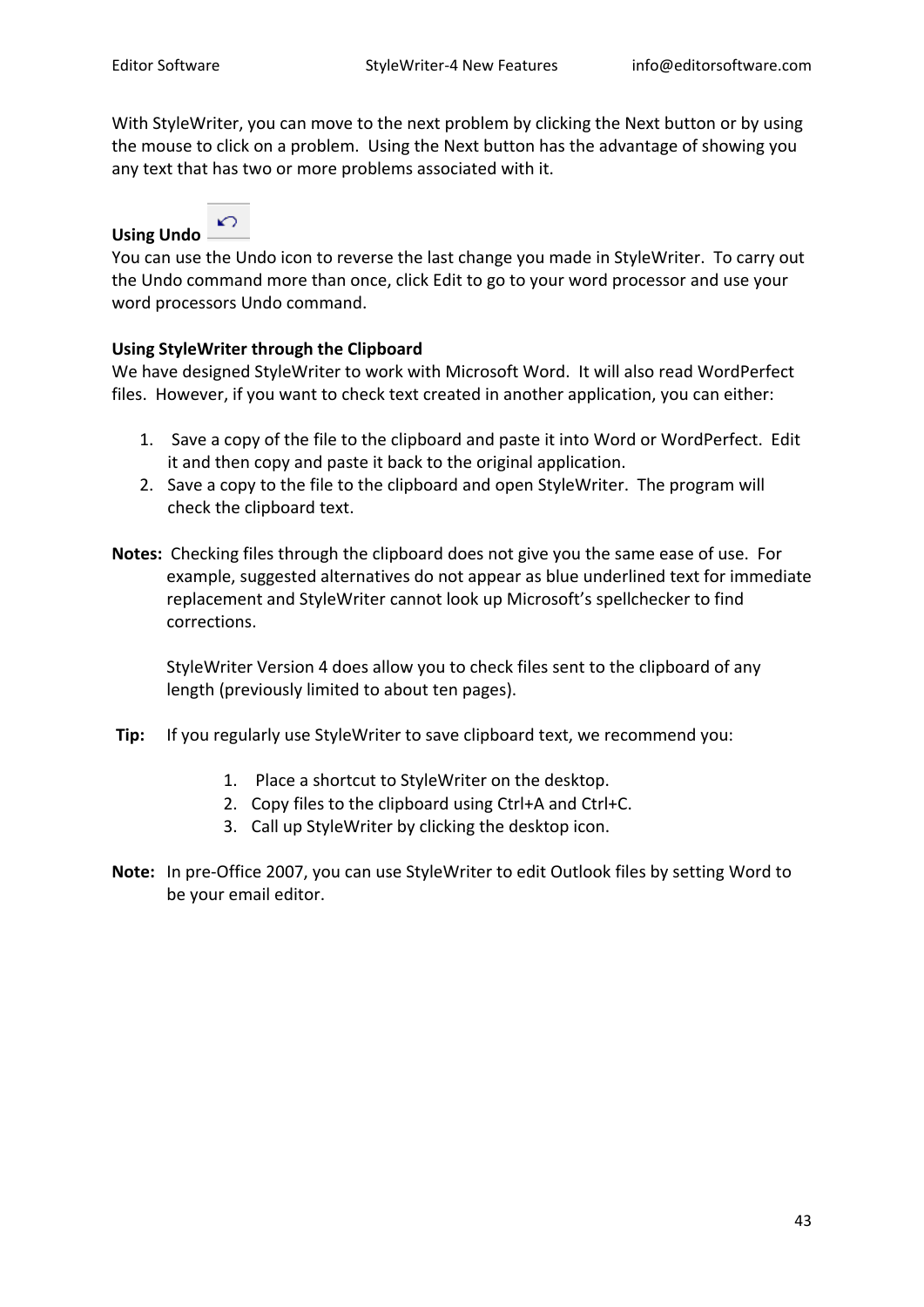#### **Using Wildcards with Added Patterns**

When you add a pattern to StyleWriter, you have wildcards to make the patterns more powerful by picking up word variants or more precise by being case‐specific.

- **The \* wild card:** Matches any number of letters, hyphens or apostrophes in a word or different words in a phrase.
- **The @ wildcard:** Matches up to one letter, hyphen or apostrophe.
- **The # wildcard:** Matches a hyphen, space or no character. Its main use is to find words written with a hyphen, as one joined word or as two separate words.
- **The . wildcard:** Matches a hyphen or space. Its main use is to find words that should be  joined as one word.
- **The ^ wildcard:** Matches a hyphen or no character. Its main use is to find words that
- should be two separate words.
- **The ~ wildcard**: Matches a space or no character.
- **The ! wildcard:** Matches an optional s.
- **The S wildcard:** Matches an optional s with or without an apostrophe on either side. It picks up singular, plural and possessive nouns.
- **The = wildcard:** Matches any number, including decimal point and commas.
- **The \ modifier:** Matches only that exact character.
- **The & modifier:** Matches only with an uppercase character when placed after a lowercase letter.
- **The % modifier:** Matches only with a lowercase character when placed after a lowercase letter unless at the start of the sentence.
- **Note**: If you use a wild card when adding a pattern, a message appears asking you to confirm it. If you meant to match exactly that character, go back to the **Pattern** field and insert a backslash (**\**) before the exact character.

#### **StyleWriter on 64‐bit Machines**

StyleWriter Version 4 Beta is compatible with use on 64‐bit machines.